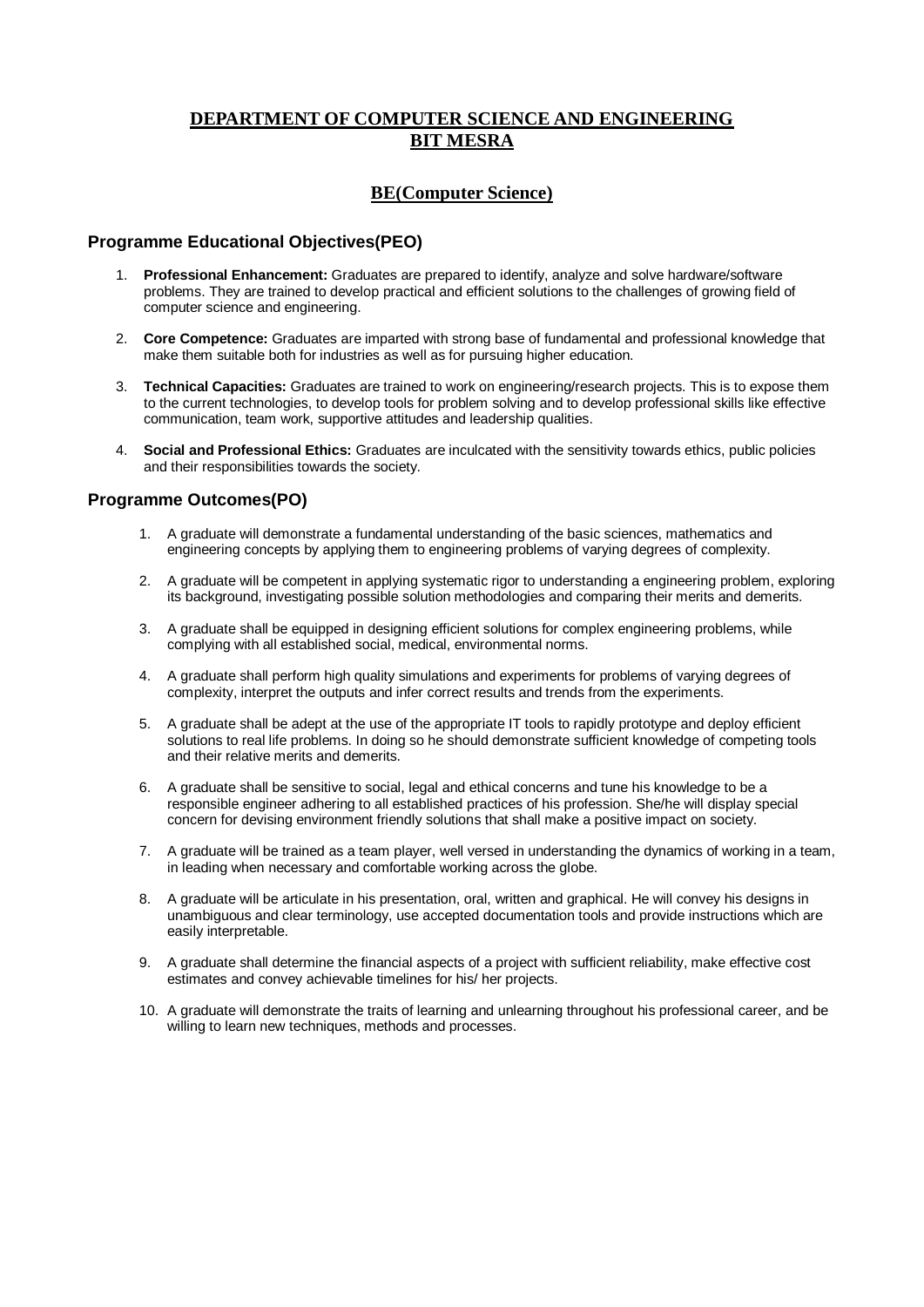# **Course No Subjects L T P CP GROUP-A I- SEMESTER**  $\text{HU-1101}$  Technical English  $\begin{array}{|l|c|c|c|c|c|c|c|c|} \hline 3 & 0 & 0 & 3 \\ \hline \end{array}$ PH1201 | Physics | 3 | 1 | 0 | 4 MA1201 Engg. Mathematics 3 1 0 4 EE2201 Principles of Electrical Engg  $\begin{array}{|c|c|c|c|c|c|c|c|c|} \hline 3 & 1 & 0 & 4 \ \hline \end{array}$ CH1401 Engg. Chemistry 3 0 0 3 ME1202 Engg. Graphics 1 0 3 3  $\overline{\text{CS1302}}$  Fundamental of Unix & C Programming 1 0 3 3 PE1202 Workshop Practice 0 0 3 2 PH1202 Physics lab 0 0 3 2 GA1002/4/6/8 NCC / NSS / PT & Games / C. Arts 0 0 2 1  **Total 29 II- SEMESTER** EC2001 Principle of Electronics Engg  $\begin{array}{|l|c|c|c|c|c|c|c|c|} \hline 3 & 0 & 0 & 3 \\ \hline \end{array}$ MA2201 Advance Engg Mathematics 3 1 0 4 CH2203 Environmental Science 3 0 0 3  $CS2301$  Fundamentals of Data Structure  $\begin{array}{|l|c|c|c|c|c|c|c|c|} \hline 3 & 1 & 0 & 4 \\ \hline \end{array}$  $ME2001$  Principles of Mechanical Engg 3 0 0 3 AM1201 Engineering Mechanics 3 1 0 4 CH1402 Chemistry Lab 0 0 3 2 EE3202 Basic Electrical Engg Lab 0 0 3 2 EC2002 Basic Electronics Engg Lab 0 0 3 2 CS2302 Data Structure Lab 0 0 3 2 GA2002/4/6/8 NCC / NSS / PT & Games / C. Arts 0 0 2 1  **Total 30 GROUP-B I- SEMESTER** EC2001 Principle of Electronics Engg 3 0 0 3 PH1201 | Physics | 3 | 1 | 0 | 4 CH1401 Engg. Chemistry 3 0 0 3 MA1201 Engg. Mathematics 3 1 0 4 AM1201 Engineering Mechanics 3 1 0 4 ME1202 Engg. Graphics 1 0 3 3 CS1302 Fundamental of Unix & C Programming 1 0 3 3 CH1402 Chemistry Lab 0 0 3 2 EC2002 Basic Electronics Engg Lab 0 0 3 2 GA1002/4/6/8 NCC / NSS / PT & Games / C. Arts 0 0 2 1 **Total 29 II-SEMESTER**  $\text{HU}1101$  Technical English  $\begin{array}{|c|c|c|c|c|c|c|c|c|} \hline 3 & 0 & 0 & 3 \\ \hline \end{array}$ MA2201 Advance Engg Mathematics 3 1 0 4 CH2203 Environmental Science 3 0 0 3 CS2301 Fundamentals of Data Structure 3 1 0 4  $ME2001$  Principles of Mechanical Engg 3 0 0 3 EE2201 Principles of Electrical Engg  $\begin{array}{|l|c|c|c|c|c|c|c|c|} \hline 3 & 1 & 0 & 4 \\ \hline \end{array}$ PH1202 Physics lab 0 0 3 2 PE1202 Workshop Practice 0 0 3 2 AM2202 Engineering Mechanics Lab 0 0 3 2 CS2302 Data Structure Lab 0 0 3 2

**COURSE STRUCTURE – MONSOON 2011 onwards (Revised to 179 CREDITS)**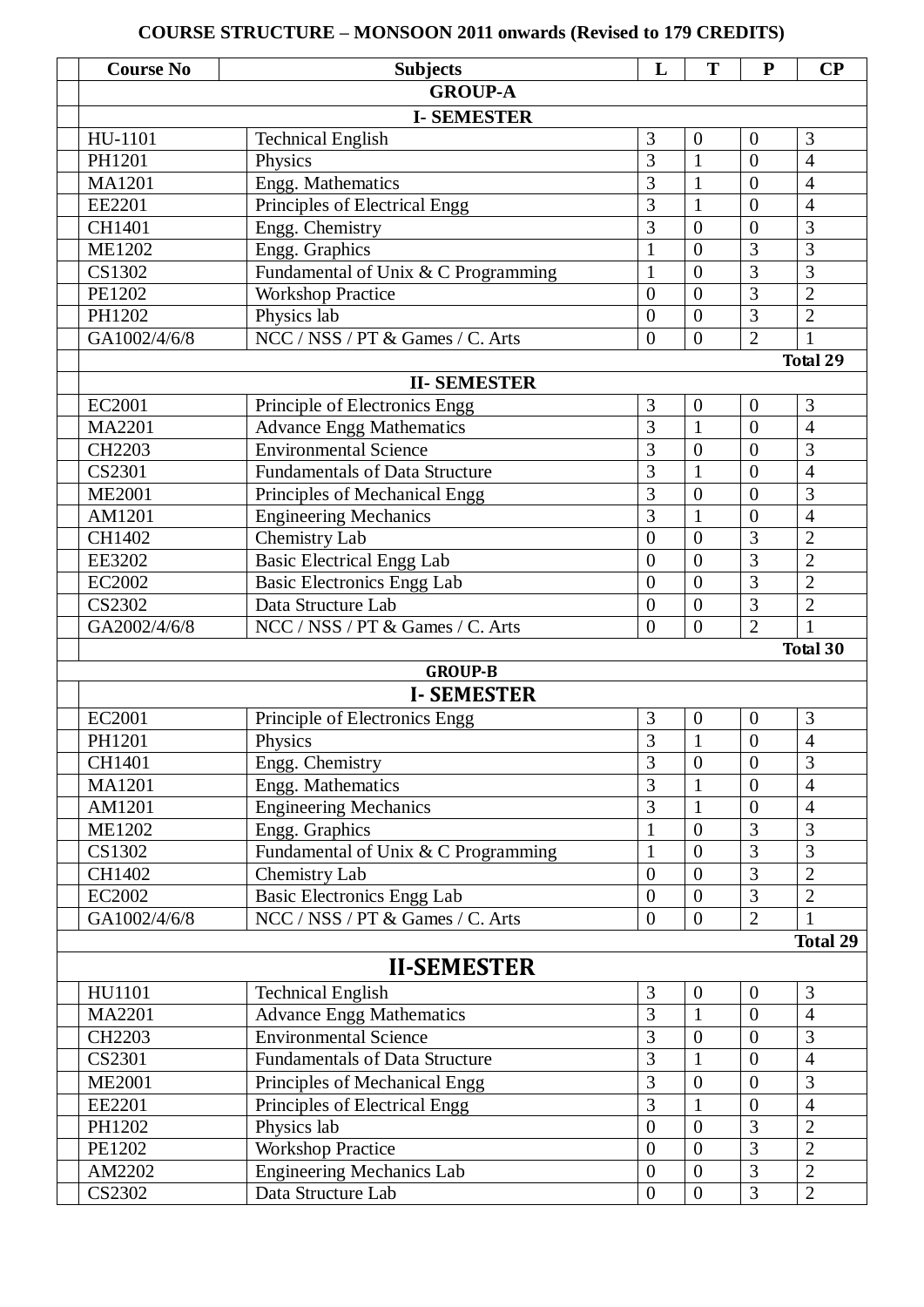| GA2002/4/6/8       | NCC / NSS / PT & Games / C. Arts                   | $\overline{0}$   | $\theta$              | $\overline{2}$                   | 1               |  |  |  |
|--------------------|----------------------------------------------------|------------------|-----------------------|----------------------------------|-----------------|--|--|--|
|                    |                                                    |                  |                       |                                  | <b>Total 30</b> |  |  |  |
|                    | <b>III- SEMESTER</b>                               |                  |                       |                                  |                 |  |  |  |
| CS 3005            | Object Oriented Programming using Java             | 3                | $\overline{0}$        | $\overline{0}$                   | 3               |  |  |  |
| <b>EC 3201</b>     | <b>Digital Electronics</b>                         | 3                | 1                     | $\boldsymbol{0}$                 | $\overline{4}$  |  |  |  |
| CS 4101            | <b>Discrete Mathematical Structures</b>            | $\overline{3}$   | $\overline{0}$        | $\overline{0}$                   | 3               |  |  |  |
| CS 6101            | Design and Analysis of Computer Algorithms         | $\overline{3}$   | $\overline{0}$        | $\overline{0}$                   | $\overline{3}$  |  |  |  |
| BT3021/HU4001      | <b>Biological Science/Language (Breadth Paper)</b> | 3                | $\overline{0}$        | $\overline{0}$                   | 3               |  |  |  |
| <b>Sessionals</b>  |                                                    |                  |                       |                                  |                 |  |  |  |
| EE3202/AM2202      | Basic Electrical Engg. lab/Engg. Mechanics lab     | $\overline{0}$   | $\theta$              | 3                                | $\overline{2}$  |  |  |  |
| CS 3006            | Object Oriented Programming Lab.                   | $\theta$         | $\theta$              | $\overline{3}$                   | $\overline{2}$  |  |  |  |
| <b>EC 3202</b>     | Digital Electronics Lab.                           | $\overline{0}$   | $\theta$              | 3                                | $\overline{2}$  |  |  |  |
| GA3002/4/6/8       | NCC / NSS / PT & Games / C. Arts                   | $\overline{0}$   | $\theta$              | $\overline{2}$                   | 1               |  |  |  |
|                    |                                                    |                  |                       |                                  | Total 23        |  |  |  |
| <b>IV-SEMESTER</b> |                                                    |                  |                       |                                  |                 |  |  |  |
| MA4109             | Probability, Statistics and Numerical Techniques   | 3                | $\overline{0}$        | $\overline{0}$                   | 3               |  |  |  |
| CS 4205            | <b>Database Management Systems</b>                 | 3                | $\overline{0}$        | $\overline{0}$                   | 3               |  |  |  |
| CS 4109            | <b>Computer System Architecture</b>                | $\overline{3}$   |                       | $\overline{0}$                   | $\overline{4}$  |  |  |  |
| CS 4107            | <b>Operating System</b>                            | 3                | $\overline{0}$        | $\overline{0}$                   | 3               |  |  |  |
| HU4001/ BT 3021    | Foreign Language/ Biological Sciences              | $\overline{3}$   | $\overline{0}$        | $\overline{0}$                   | 3               |  |  |  |
| <b>Sessionals</b>  |                                                    |                  |                       |                                  |                 |  |  |  |
| CS 4206            | <b>DBMS</b> Lab.                                   | $\overline{0}$   | $\overline{0}$        | 3                                | $\overline{2}$  |  |  |  |
| MA4110             | Numerical Techniques Lab.                          | $\theta$         | $\overline{0}$        | 3                                | $\overline{2}$  |  |  |  |
| <b>CS 4108</b>     | Operating System Lab.                              | $\overline{0}$   | $\overline{0}$        | 3                                | $\overline{2}$  |  |  |  |
| GA4002/4/6/8       | NCC / NSS / PT & Games / C. Arts                   | $\overline{0}$   | $\theta$              | $\overline{2}$                   | 1               |  |  |  |
|                    |                                                    |                  |                       |                                  | <b>Total 23</b> |  |  |  |
|                    | <b>V-SEMESTER</b>                                  |                  |                       |                                  |                 |  |  |  |
| CS 6107            | <b>Computer Networks</b>                           | 3                | $\boldsymbol{0}$      | $\overline{0}$                   | 3               |  |  |  |
| <b>EC 4205</b>     |                                                    | $\overline{3}$   | $\overline{0}$        | $\overline{0}$                   | $\overline{3}$  |  |  |  |
| <b>CS 5101</b>     | Microprocessor and Microcontroller                 | 3                |                       | $\boldsymbol{0}$                 | $\overline{4}$  |  |  |  |
| <b>CS 8101</b>     | Formal Language & Automata Theory                  | $\overline{3}$   | 1<br>$\boldsymbol{0}$ | $\overline{0}$                   | $\overline{3}$  |  |  |  |
|                    | Artificial Intelligence and Expert Systems         | 3                |                       |                                  | 3               |  |  |  |
|                    | <b>Breadth Subject-V</b>                           |                  | $\theta$              | $\boldsymbol{0}$                 |                 |  |  |  |
| <b>Sessionals</b>  |                                                    |                  |                       |                                  |                 |  |  |  |
|                    |                                                    |                  |                       |                                  |                 |  |  |  |
| CS 6108            | Computer Networking Lab.                           | $\boldsymbol{0}$ | $\boldsymbol{0}$      | 3                                | $\overline{2}$  |  |  |  |
| <b>EC 4206</b>     | Microprocessor Application Lab.                    | $\overline{0}$   | $\boldsymbol{0}$      | $\overline{3}$<br>$\overline{3}$ | $\overline{2}$  |  |  |  |
| CS 8102            | Artificial Intelligence Lab.                       | $\overline{0}$   | $\Omega$              |                                  | $\overline{2}$  |  |  |  |
|                    |                                                    |                  |                       |                                  | <b>Total 22</b> |  |  |  |
|                    | <b>VI-SEMESTER</b>                                 |                  |                       |                                  |                 |  |  |  |
| CS 6105            | <b>Compiler Design</b>                             | $\mathfrak{Z}$   | $\theta$              | $\boldsymbol{0}$                 | $\mathfrak{Z}$  |  |  |  |
| CS 6011            | <b>Computer Graphics and Multimedia</b>            | 3                | $\overline{0}$        | $\overline{0}$                   | 3               |  |  |  |
| CS 6109            | <b>Software Engineering</b>                        | 3                | $\overline{0}$        | $\overline{0}$                   | 3               |  |  |  |
| CS 6103            | <b>System Programming</b>                          | 3                | $\mathbf{1}$          | $\overline{0}$                   | $\overline{4}$  |  |  |  |
|                    | <b>Breadth Subject-VI</b>                          | $\overline{3}$   | $\overline{0}$        | $\overline{0}$                   | $\overline{3}$  |  |  |  |
| <b>Sessionals</b>  |                                                    |                  |                       |                                  |                 |  |  |  |
| CS 6106            | Compiler Design Lab.                               | $\overline{0}$   | $\overline{0}$        | 3                                | $\overline{2}$  |  |  |  |
| CS 6110            | Software Engg. Lab.                                | $\overline{0}$   | $\overline{0}$        | 3                                | $\overline{2}$  |  |  |  |
| CS 6012            | Computer Graphics and Multimedia Lab.              | $\overline{0}$   | $\overline{0}$        | $\overline{3}$                   | $\overline{2}$  |  |  |  |
|                    |                                                    |                  |                       |                                  | <b>Total 22</b> |  |  |  |
|                    | <b>VII- SEMESTER</b>                               |                  |                       |                                  |                 |  |  |  |
|                    |                                                    | 3                |                       |                                  | 3               |  |  |  |
| CS 5105            | <b>Soft Computing</b>                              |                  | $\overline{0}$        | $\overline{0}$                   |                 |  |  |  |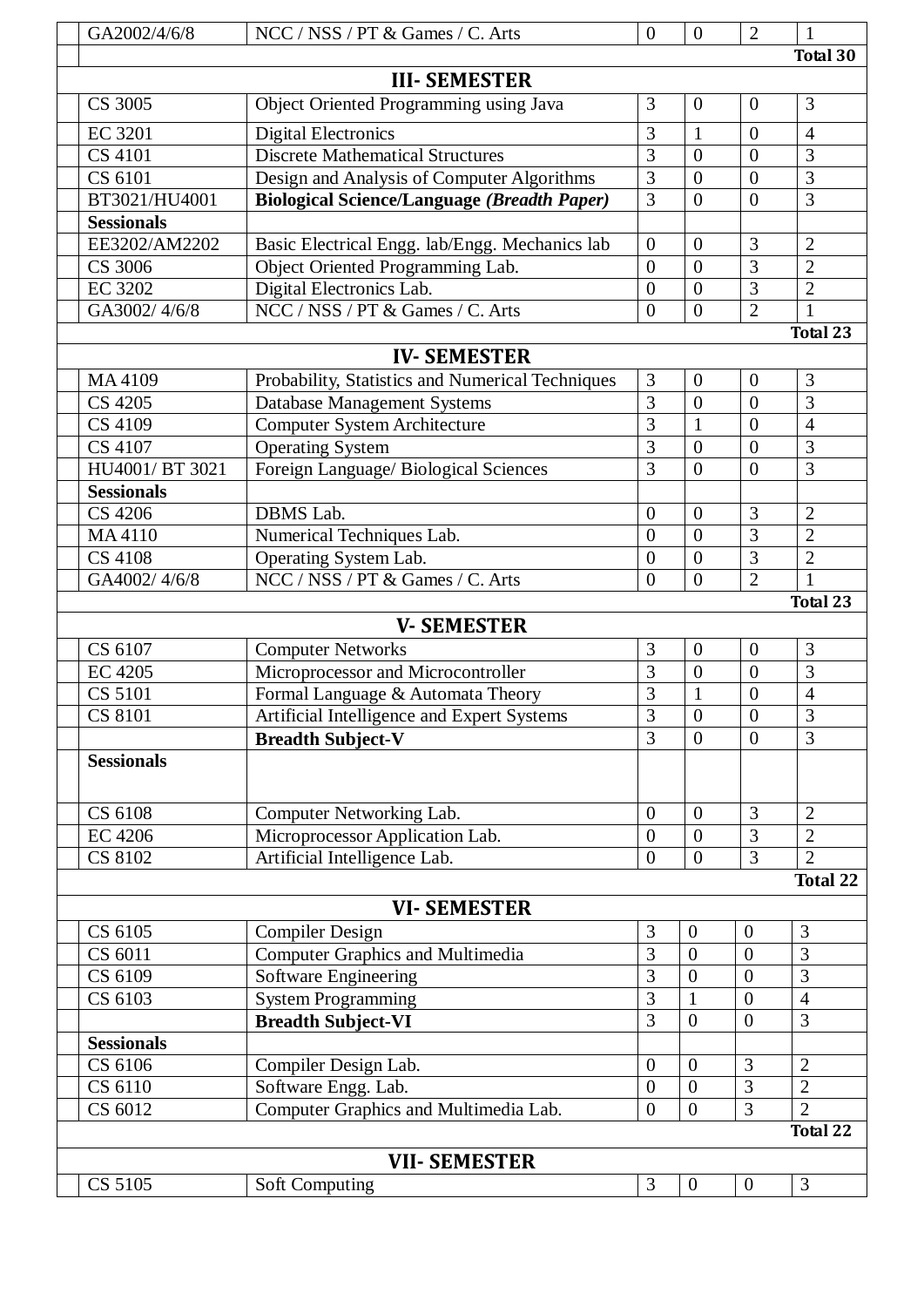|                | Departmental<br>Elective - I |                                           | Departmental Elective - I                  | 3                | $\mathbf{0}$     | $\theta$         | 3               |
|----------------|------------------------------|-------------------------------------------|--------------------------------------------|------------------|------------------|------------------|-----------------|
|                |                              |                                           | <b>Breadth Subject-VII</b>                 | 3                | $\mathbf{0}$     | $\overline{0}$   | 3               |
|                | <b>Sessionals</b>            |                                           |                                            |                  |                  |                  |                 |
|                | CS 5106                      |                                           | Soft Computing Lab                         | $\overline{0}$   | $\overline{0}$   | 3                | $\overline{2}$  |
|                | $\overline{CS}$ 7014         |                                           | Project                                    | $\overline{0}$   | $\overline{0}$   | $\overline{0}$   | $\overline{4}$  |
|                |                              |                                           |                                            |                  |                  |                  |                 |
|                |                              |                                           |                                            |                  |                  |                  | <b>Total 15</b> |
|                |                              |                                           | <b>VIII- SEMESTER</b>                      |                  |                  |                  |                 |
| CS 8031        |                              |                                           | Data Mining & Data Warehousing             | 3                | $\overline{0}$   | $\overline{0}$   | 3               |
|                |                              |                                           | Departmental Elective - II                 | 3                | $\overline{0}$   | $\overline{0}$   | 3               |
|                |                              |                                           | Departmental Elective - III                | $\overline{3}$   | $\overline{0}$   | $\overline{0}$   | $\overline{3}$  |
|                |                              |                                           |                                            |                  |                  |                  |                 |
|                | Sessionals                   |                                           |                                            |                  |                  |                  |                 |
| <b>CS 8014</b> |                              | Project                                   | Project                                    | $\boldsymbol{0}$ | $\boldsymbol{0}$ | $\boldsymbol{0}$ | 6               |
|                |                              |                                           |                                            |                  |                  |                  | Total 15        |
|                |                              |                                           |                                            |                  | <b>Total</b>     |                  | Credits=179     |
|                |                              |                                           |                                            |                  |                  |                  |                 |
|                |                              | <b>Departmental Electives [Group I]</b>   |                                            |                  |                  |                  |                 |
|                | 1.                           | CS 7029                                   | Free/Open Source software                  |                  |                  |                  |                 |
|                | 2.                           | <b>CS 7117</b>                            | <b>Optimization Techniques</b>             |                  |                  |                  |                 |
|                | 3.                           | <b>CS 7121</b>                            | Cryptography and Network Security          |                  |                  |                  |                 |
|                | 4.                           | <b>CS 7029</b>                            | <b>Information Security and Assurance</b>  |                  |                  |                  |                 |
|                | 5.                           | <b>CS 7101</b>                            | Principles of Programming Languages        |                  |                  |                  |                 |
|                | 6.                           | CS 7107                                   | <b>Digital Image Processing</b>            |                  |                  |                  |                 |
|                |                              | <b>Departmental Electives [Group II]</b>  |                                            |                  |                  |                  |                 |
|                | 1.                           | <b>EC 8201</b>                            | Mobile & Cellular Communication            |                  |                  |                  |                 |
|                | 2.                           | <b>EE 4207</b>                            | <b>Digital Signal Processing</b>           |                  |                  |                  |                 |
|                | 3.                           | CS 7033                                   | Multimedia Technology                      |                  |                  |                  |                 |
|                | 4.                           | CS 8029                                   | Parallel & Distributed Systems             |                  |                  |                  |                 |
|                | 5.                           | <b>CS 8111</b>                            | <b>Natural Language Processing</b>         |                  |                  |                  |                 |
|                | 6.                           | CS 8121                                   | <b>Pattern Recognition</b>                 |                  |                  |                  |                 |
|                | 7.                           | CS 8113                                   | <b>Computational Geometry</b>              |                  |                  |                  |                 |
|                |                              | <b>Departmental Electives [Group III]</b> |                                            |                  |                  |                  |                 |
|                | 1.                           | CS 8123                                   | <b>Real Time Systems</b>                   |                  |                  |                  |                 |
|                | 2.                           | CS 8125                                   | <b>Computer Vision</b>                     |                  |                  |                  |                 |
|                | $\overline{3}$ .             | CS 8127                                   | Computing and Complexity Theory            |                  |                  |                  |                 |
|                | 4.                           | <b>EC 4201</b>                            | <b>VLSI</b> Design                         |                  |                  |                  |                 |
|                | 5.                           | CS 7127                                   | Software Project Management                |                  |                  |                  |                 |
|                | 6.                           | CS 7123                                   | <b>Bio Informatics</b>                     |                  |                  |                  |                 |
|                | 7.                           | CS 7125                                   | <b>Object Oriented Analysis and Design</b> |                  |                  |                  |                 |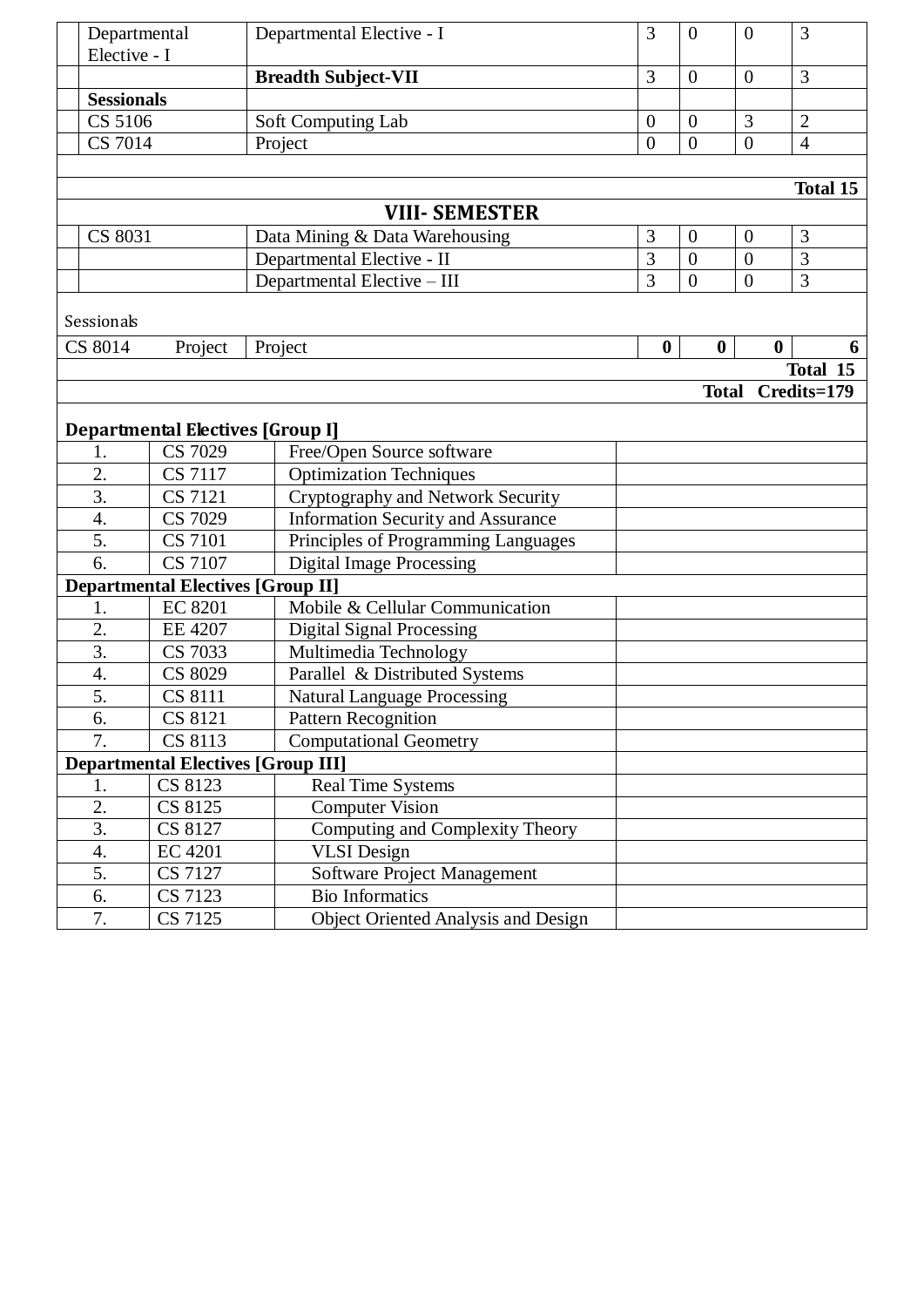| <b>Breadth - V(Elective)</b>   |                                               |   |                   |              |   |  |  |
|--------------------------------|-----------------------------------------------|---|-------------------|--------------|---|--|--|
| <b>Course Code</b>             | <b>Subject</b>                                |   |                   | P            |   |  |  |
|                                | Principles of Management                      | 3 | $\theta$          | 0            | 3 |  |  |
| PE 5009                        | <b>Industrial Organization and Management</b> | 3 | $\Omega$          | $\Omega$     | 3 |  |  |
|                                | <b>Organisation Behavior</b>                  | 3 | $\Omega$          | $\Omega$     | 3 |  |  |
|                                | Art and Culture                               | 3 | $\Omega$          | 0            | 3 |  |  |
|                                | Sociology and Environmental Psychology        | 3 | $\Omega$          | $\Omega$     | 3 |  |  |
| PE 5011                        | Project Engineering                           | 3 | $\mathbf{\Omega}$ | $\mathbf{0}$ | 3 |  |  |
| <b>Breadth - VI(Elective)</b>  |                                               |   |                   |              |   |  |  |
|                                | <b>Business Economics</b>                     | 3 | $\theta$          | $\theta$     | 3 |  |  |
| PE 6009                        | <b>Engineering Economy</b>                    | 3 | $\Omega$          | 0            | 3 |  |  |
|                                | <b>Financial Management</b>                   | 3 | 0                 | 0            | 3 |  |  |
| <b>Breadth - VII(Elective)</b> |                                               |   |                   |              |   |  |  |
|                                | <b>IPR</b>                                    | 3 | $\theta$          | $\theta$     | 3 |  |  |
|                                | <b>Business and Industrial Laws</b>           | 3 | $\Omega$          | 0            | 3 |  |  |
|                                | Entrepreneurship                              | 3 | $\Omega$          | 0            | 3 |  |  |
|                                | Professional ethics                           | 3 | $\mathbf{\Omega}$ | $\theta$     | 3 |  |  |

#### **APPENDIX Syllabus (B.3.6)**

# **SEMESTER – I**

Course code: CS1302

### Course title: **Fundamentals of Unix & C Programming**

Pre-requisite(s): A familiarity with high school algebra is expected, however the course assumes no prior programming knowledge

### **Course Outcomes**

After the completion of this course, students will be able to:

- 1. of logging-in into UNIX operating system, create their own directories and files, move around among different files and directories, create, files in different ways.
- 2. of creating , editing, debugging and executing C programs using the Vi-editor.
- 3. To solve problems related to arrays, strings, record and file handling.
- 4 Classify a problem into functions and synthesize a complete program using Divide and conquer approach
- 5. To able to solve real life problem.

#### **Syllabus**

### **1. Module – I [6 lectures]**

The Free Software Movement, Open source definition, Open source business strategy, Problem Solving and its tools, Flow chart, Pseudo code, Modular programming. Fundamentals of Unix Operating System, Login & Password, Different Commands, Unix directory, Structure and working with directories, Vi-editor, Basic Structure and execution of C programmes, Constants, Variables, and Data Types and various type of declarations, Different type operators and Expressions,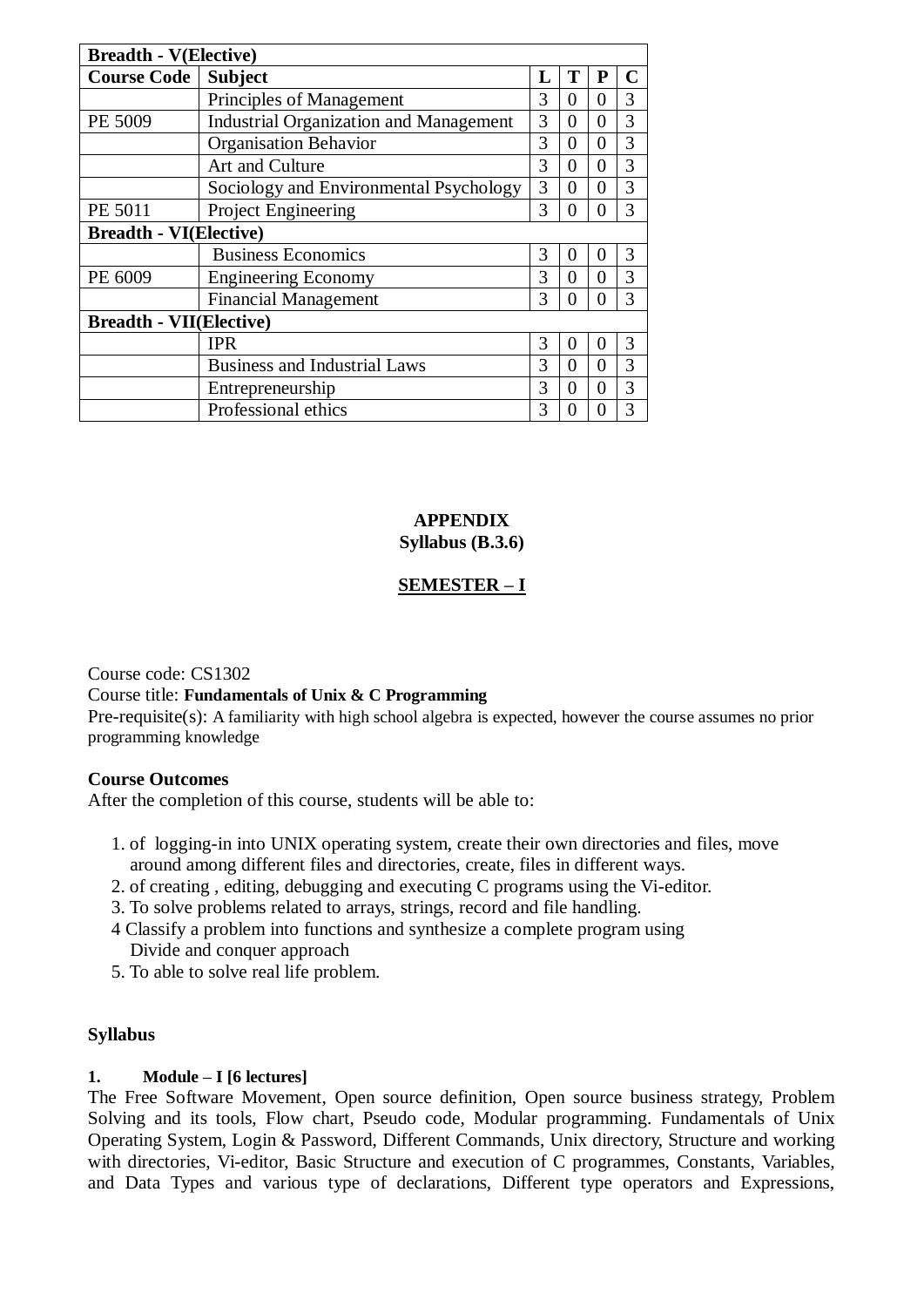Evaluation of Expressions, Operator Precedence and Associability, Mathematical Functions.

# **2. Module –II [4 lectures]**

Managing Input and Output operations, Decision Making and Branching Decision Making and Looping.

# **3. Moule – III [5 lectures ]**

One – dimensional Arrays and their declaration and Initialisations, Two-dimensional Arrays and their initialisations, Multidimensional Arrays, String Variables, Reading and Writing Strings, Arithmetic Operations on characters, Putting Strings together, Comparison of Two Strings, String – handling functions.

# **4. Module –IV [5 lectures]**

Need and Elements for user –defined Functions, Definition of Functions, Return values and their types, Function calls and Declaration, Arguments and corresponding return values, Functions that return multiple values, Nesting of functions, Recursion, Passing arrays and strings to functions, The Scope, Visibility and Life time of variables.

# **5. Module –V [5 lectures]**

**Defining Structure, Declaring Structure Variable and Accessing Structure Members, Initialisation of** 

**Structure, Comparing Structure Variables, Operation on Individual Members, Arrays of Structures,** 

**Structures within structures, Structures and Functions, Unions, Size of Structures, Bit Fields.**

# **6. Module – VI [6 lectures]**

Understanding Pointers, Accessing the Address of a Variable, Declaration and Initialisation of Pointer Variables, Accessing a Variable through its Pointer, Chain of Pointers, Pointer Expressions, Pointer Increments and Scale Factor, Pointers and Arrays, Pointers and Character Strings, Arrays of Pointers, Pointers and Function Arguments, Functions Returning Pointers, Pointers to Functions, Pointers and Structures,

# **7. Module – VII [4 lectures]**

File Management in C. use of fopen(), fclose(), Formatted file I/O, Searching through files using fseek(), ftell(), rewind().

# **Text Book :**

1. Kernighan K. R., Ritchie D. M. - The C Programming Language, Ansi C Edition, Prentice Hall, India

# **Reference Books:**

1. E. Balagurusamy – Programming in ANSI C,  $3<sup>rd</sup>$  Edn., TMH, New Delhi ; 2004

- 2. A. N. Kanthane Programming with ANSI and TURBO C, Pearson Education, New Delhi; 2004
- 3. Y. Kanetkar Let us C,  $4<sup>th</sup>$  Edition, BPB Publication, New Delhi; 2002
- 4. Chris DiBona, Sam Ockman , Open Sources : Voices from the Open Source Revolution (Web book), Oreilly Press,  $2<sup>nd</sup>$  edition, 1999.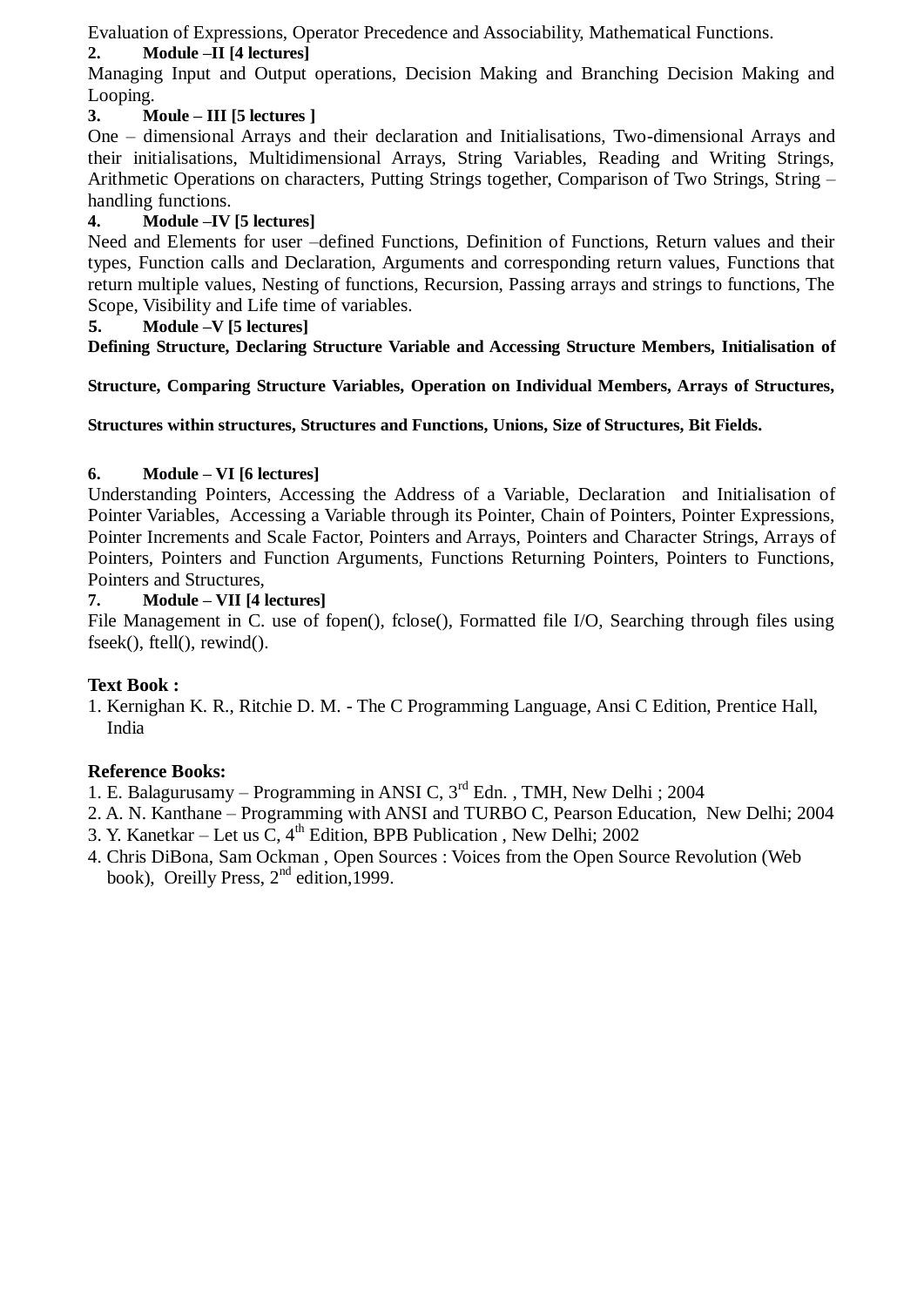# Course code: CS2301 Course title: **Fundamentals of Data Structures**

Pre-requisite(s): Knowledge of programming languages like C/C++.

# **Course Outcomes**

After the completion of this course, students will be able to:

- 1. Understand the properties of various data structures
- 2. Identify the strength and weaknesses of different data structures
- 3. Design and employ appropriate data structures for solving computing problems
- 4. Analyze and compare the efficiency of algorithms
- 5. Think critically

# **Module – I [5 lectures]**

**Algorithms and Analysis of Algorithms**: Definition, Structure and Properties of Algorithms, Development of an Algorithm, Data Structures and Algorithms, Data Structure – Definition and Classification, Efficiency of Algorithms, Apriory Analysis, Asymptotic Notations, Time Complexity of an Algorithm using O Notation, Polynomial Vs Exponential Algorithms, Average, Best and Worst case Complexities, Analyzing Recursive Programs, Open source software development process.

# **Module – II [5 lectures]**

**Arrays, Stacks and Queues**: Array Operations, Number of Elements in an Array, Representation of Arrays in Memory, Applications of Array, Stack-Introduction, Stack Operations, Applications of Stack, Queues-Introduction, Operations on Queues, Circular Queues, Other Types of Queues, Applications of Queues.

# **Module – III [5 lectures]**

**Linked List, Linked Stacks and Linked Queues**: Singly Linked Lists, Circularly Linked Lists, Doubly Linked Lists, Multiply Linked Lists, Applications of Linked Lists, Introduction to Linked Stack and Linked Queues, Operations on Linked Stacks and Linked Queues, Dynamic Memory Management and Linked Stack, Implementations of Linked Representations, Applications of Linked Stacks and Linked Queues.

### **Module – IV [6 lectures]**

**Trees, Binary Trees, BST, AVL Trees and B Trees**: Trees: Definition and Basic Terminologies, Representation of Trees, Binary Trees: Basic Terminologies and Types, Representation of Binary Trees, Binary Tree Traversals, Threaded Binary Trees, Applications, BST & AVL Trees: Introduction, BST: Definition and Operations, AVL Trees: Definition and Operations, B Trees: Introduction, m-way search trees: Definition and Operations, B Trees: Definition and Operations.

### **Module – V [5 lectures]**

**Graphs**: Introduction, Definitions and Basic Terminologies, Representations of Graphs, Graph Traversals, Single-Source Shortest-Path Problem, Minimum Cost Spanning Trees.

### **Module – VI [5 lectures]**

**Sorting**: Introduction, Shell Sort, Quick Sort, Heap Sort.

### **Module – VII [4 lectures]**

**Searching**: Introduction, Binary Search, Transpose Sequential Search, Interpolation Search.

### **Text Books:**

- 1. G A V Pai Data Structures and Algorithms: Concepts, Techniques and Applications,  $2^{nd}$ Edn, Tata McGraw-Hill, 2008
- 2. Horowitz E.Sahni, S., Susan A., Fundamentals of Data Structures in C,  $2<sup>nd</sup>$  Edition, University Press, 2010

- 1. J. P. Tremblay, P. G. Sorenson An Introduction to Data Structures With Applications, 2<sup>nd</sup> Edn, McGraw-Hill, Inc. New York, NY, USA.
- 2. Seymour Lipschutz Data Structures,  $6<sup>th</sup>$  Edn,  $9<sup>th</sup>$  Reprint 2008, Tata McGraw-Hill.
- 3. Adam Drozdek Data Structures and Algorithms in C++, Thomson Learning, New Delhi –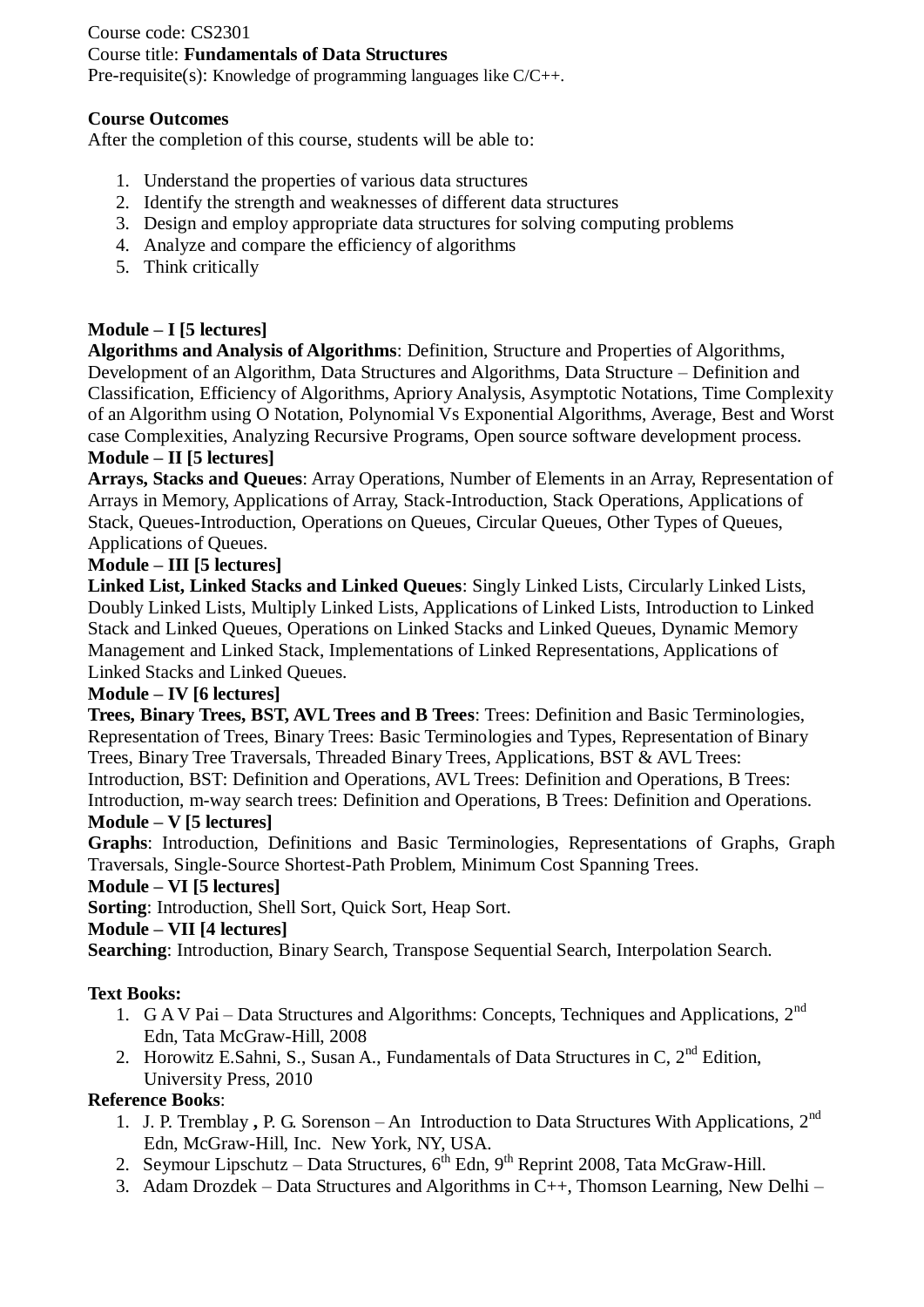2007.

4. J. Feller, B. Fitzgerald -Understanding Open Source Software Development, Pearson Education Ltd. New Delhi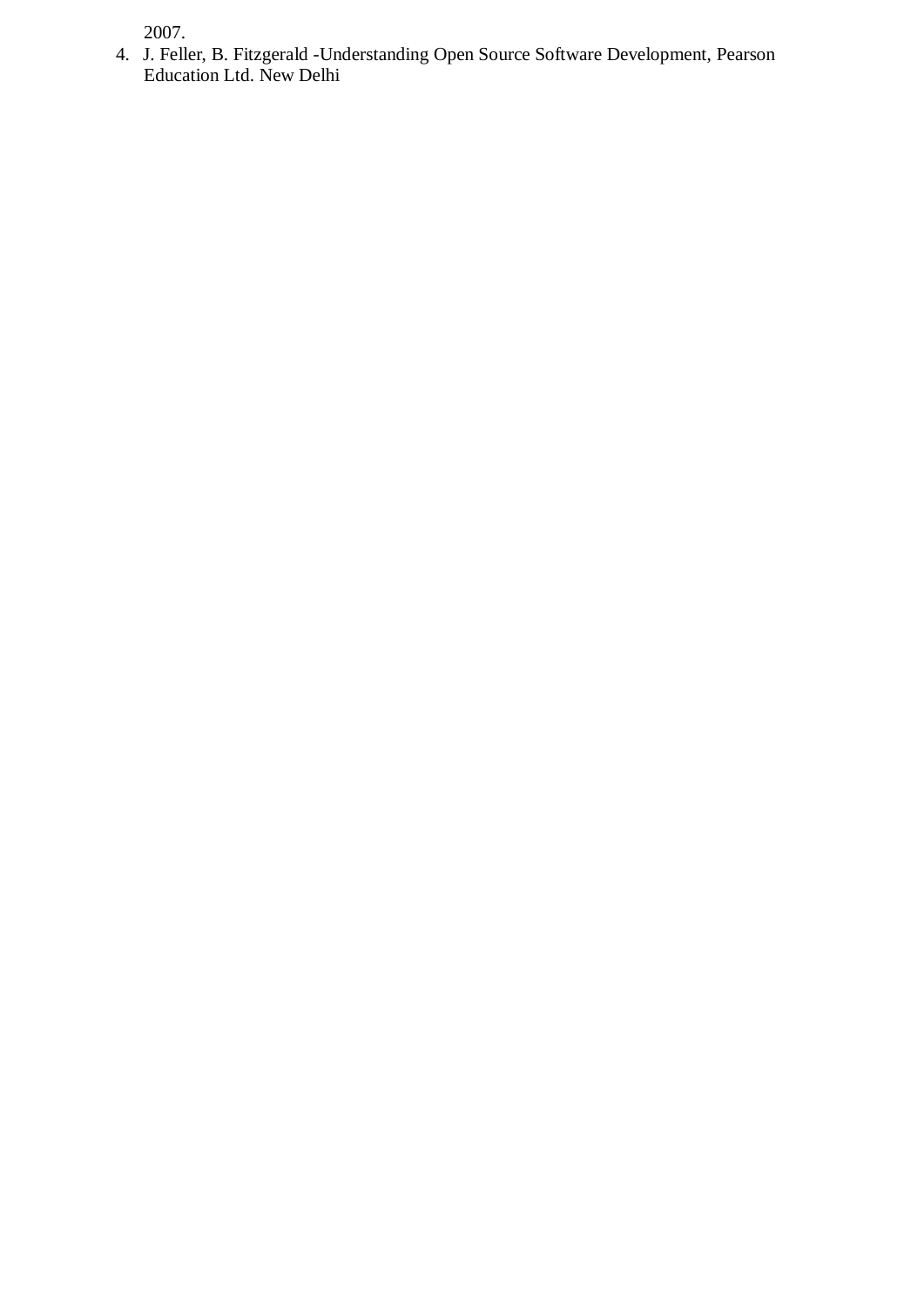Course code: CS2302 Course title:**Fundamentals of Data Structures Lab** Pre-requisite(s): Programming Language like C/C++.

### **Course Outcomes**

After the completion of this course, students will be able to:

- 1. Arrays, Stacks and Queues
- 2. Various kinds of Linked Lists
- 3. Various kinds of Trees and perform appropriate operations.
- 4. Graphs
- 5. Sorting and searching techniques.

### **Text Books:**

- 1. G A V Pai Data Structures and Algorithms: Concepts, Techniques and Applications, 2<sup>nd</sup> Edn, Tata McGraw-Hill, 2008
- 2. Horowitz E.Sahni, S., Susan A., Fundamentals of Data Structures in C,  $2<sup>nd</sup>$  Edition, University Press, 2010

- 1. J. P. Tremblay, P. G. Sorenson An Introduction to Data Structures With Applications, 2<sup>nd</sup> Edn, McGraw-Hill, Inc. New York, NY, USA.
- 2. Seymour Lipschutz Data Structures,  $6^{th}$  Edn,  $9^{th}$  Reprint 2008, Tata McGraw-Hill.
- 3. Adam Drozdek Data Structures and Algorithms in C++, Thomson Learning, New Delhi 2007.
- 4. J. Feller, B. Fitzgerald -Understanding Open Source Software Development, Pearson Education Ltd. New Delhi.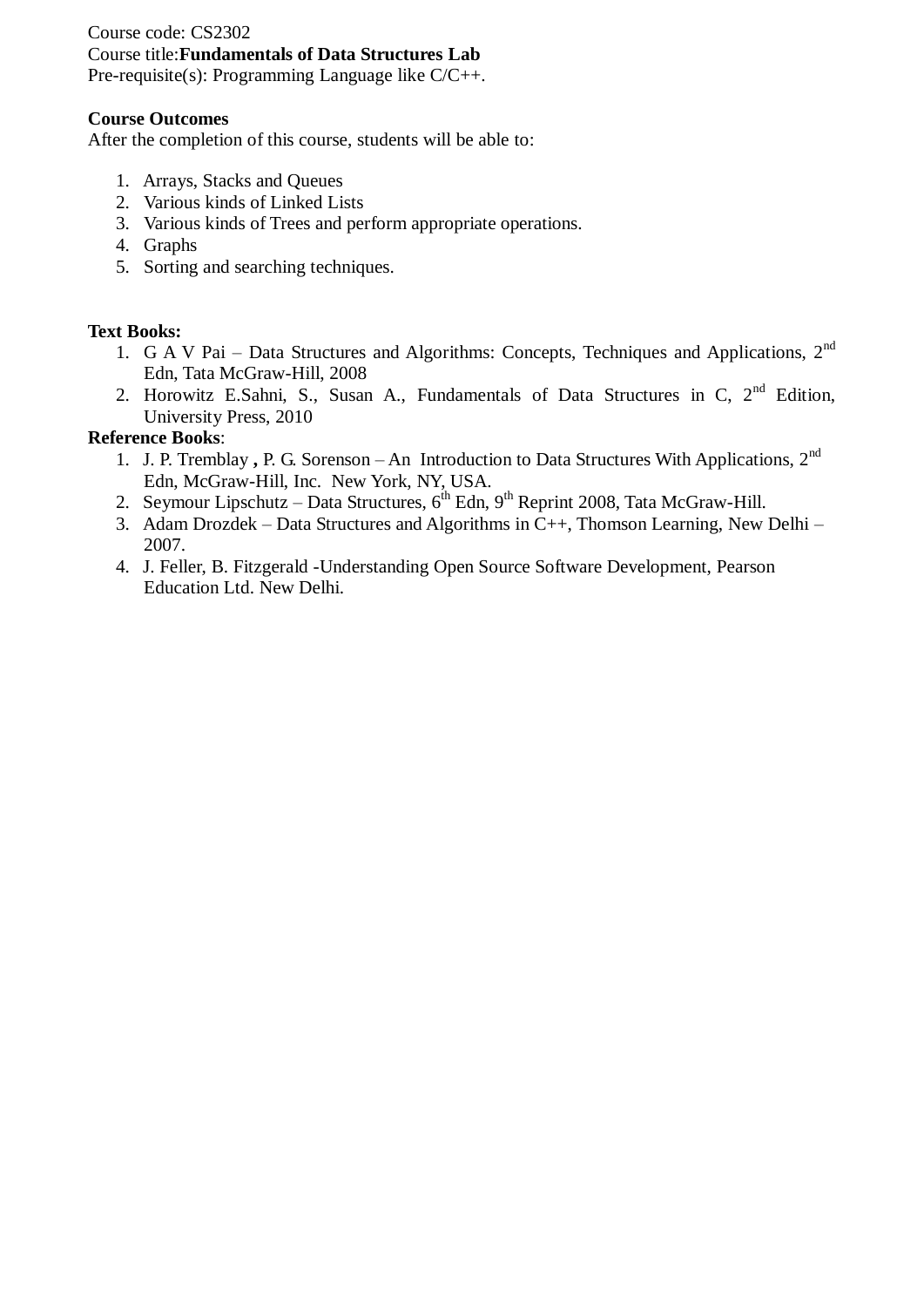# Course code: CS3005 Course title: **Object Oriented Programming Using Java**

Pre-requisite(s): Data Structure and Programming skills

### **Course Outcomes**

After the completion of this course, students will be able to:

- 1. Understand basic concepts of object oriented programming.
- 2. Improve their programming skills.
- 3. Apply the knowledge gained for their project work as well as to develop some GUI applications.
- 4. Students are expected to go through the websites for latest know-how related to the subject.

### **Module - 1**

Introduction to OOP, Objects and classes, Characteristics of OOP, Difference between OOP and Procedure oriented programming. Introduction to Java Programming, Features of Java, Applications and Applets, JDK, Source File Structure

### **Module-II**

Java language fundamentals, Building blocks of Java, Data Types, Variable declaration, Wrapper classes, Operators and Assignment, Control Structures, Arrays, Strings, StringBuffer class

### **Module -III**

Java as an OOP Language, Defining classes, Modifiers, Packages, Interfaces, Exception Handling, Exception hierarchy, Constructors and methods of Throwable class, Unchecked and Checked Exceptions, Handling Exceptions in Java, Exception and Inheritance, Throwing user defined exceptions, Redirecting and rethrowing exceptions.

### **Module -IV**

Multithreading, Overview of threading, Creating threads, Thread Life-cycle, Thread priorites and Thread scheduling, Thread synchronization, Daemon Threads, Thread groups, Communication of Threads

#### **Module -V**

Files and I/O Streams, Java I/O, File Streams, FileInputStream and FileOutputStreams, Filter streams, Random Access files, Serialization

### **Module - VI**

Applets, Java Applications versus Java Application, Applet Life cycle, Working with Applets, The HTML APPLET Tag, java.Applet package

#### **Module -VII**

AWT, Basic classes in AWT, Drawing with Graphics Class, Class hierarchy of AWT, Event Handling, Adapter classes, AWT Controls, Layout Managers, Swings, Swings packages, Hierarchy of Swing classes, Advanced layout Managers, Additional Swing Components.

#### **Text Book:**

1. Krishna P. R., Object Oriented Programming through JAVA, 1<sup>st</sup> Edition, Universities Press, 2008.

- 1. Dietel,Dietel Java How to program , 7th edition; Pearson Education , New Delhi.
- 2. C. Horstmann,G. Cornell Core Java 2 Vol I & Vol II ; Pearson Education , New Delhi.
- 3. Balagurusamy -Programming in Java, 2nd Edition; Tata McGraw Hill Publication; New Delhi.
- 4. Patrick Naghton & H. Schildt The Complete Reference Java 2, Tata McGraw Hill Publication, New Delhi.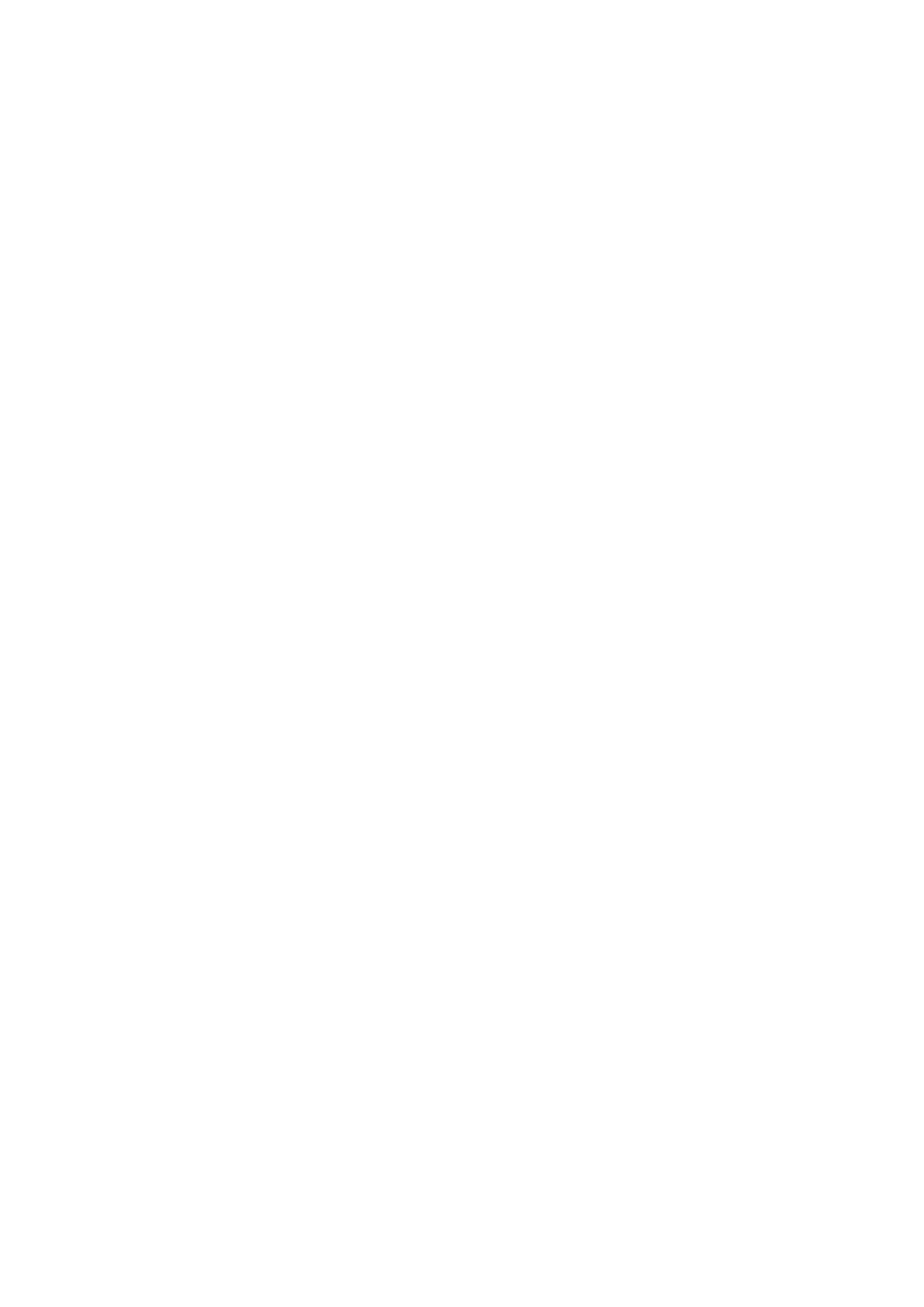# Course code: CS6101 Course title: **Design and analysis of Computer Algorithms**

Pre-requisite(s): Knowledge of basic data structures

# **Course Outcomes**

After the completion of this course, students will be able to:

- 1. Understand basic algorithm designing techniques such as divide and conquer, greedy, dynamic programming, backtracking and branch and bound and analyze them. .
- 2. Various sorting algorithms, Travelling salesperson problem, shortest path problem, sum of subset, 0/1 knapsack problem.
- 3. Understand and apply fundamental algorithmic problems including job scheduling, N queen problem, 8 puzzle problem, flow shop scheduling, optimal binary search tree, matrix multiplication, minimum weight spanning tree.
- 4. Exploration of various research problems in algorithm like NP-hard and NP-complete problems
- 5. Student will able to solve problems and analyze them using randomized approach also.

### **Module -I**

**Basic Tools on Designing Algorithms:** What is an algorithm? Algorithm specification and performance analysis, randomized algorithms.

# **8. Module –II**

**Divide-and-Conquer:** The general method, application to binary search, finding the maximum and minimum, merge sort, quick sort, the problem of selection and Strassen's matrix multiplication. **Module -III**

**The Greedy Method:** The general method, application to optimal storage on tapes, job sequencing with deadlines, optimal merge patterns and minimum weight spanning trees.

# **Module –IV & V**

**Dynamic Programming:** The general method, application to multistage graphs, all pairs shortest paths, optimal binary search trees, 0/1-Knapsack and traveling salesman problem. Flow shop scheduling

Backtracking: The general method, application to 8- puzzle problem, 8- queen problem and sum of subsets.

### **Module -VI**

**Branch and Bound:** The method, application to 0/1 Knapsack traveling salesman problems, and efficiency considerations.

### **Module -VII**

**NP-Hard and NP-Complete Problems:** Introduction and basic concepts, non-deterministic turing machine, the classes of P and NP, NP-hard graph problems, NP-completeness of the satisfiability problem, and polynomial- space-bounded problem.

### **Text Book:**

1. E. Horowitz. et.al., Fundamentals of computer Algorithms, Universities Press, 2008, 2<sup>nd</sup> Edition.

# **Reference Books:**

- 1. J.Kleinberg & E. Tardos Algorithm Design, Pearson Education, New Delhi, 2006.
- 2. G.Brassard & P. Bratley Fundamentals of Algorithms, PHI, New Delhi, 2005.
- 3. T.H. Cormen et.al. Introduction to Algorithms PHI, New Delhi, 2005.
- 4. S.Dasgupta et.al. Algorithms, TMH, New Delhi 2007.

Discrete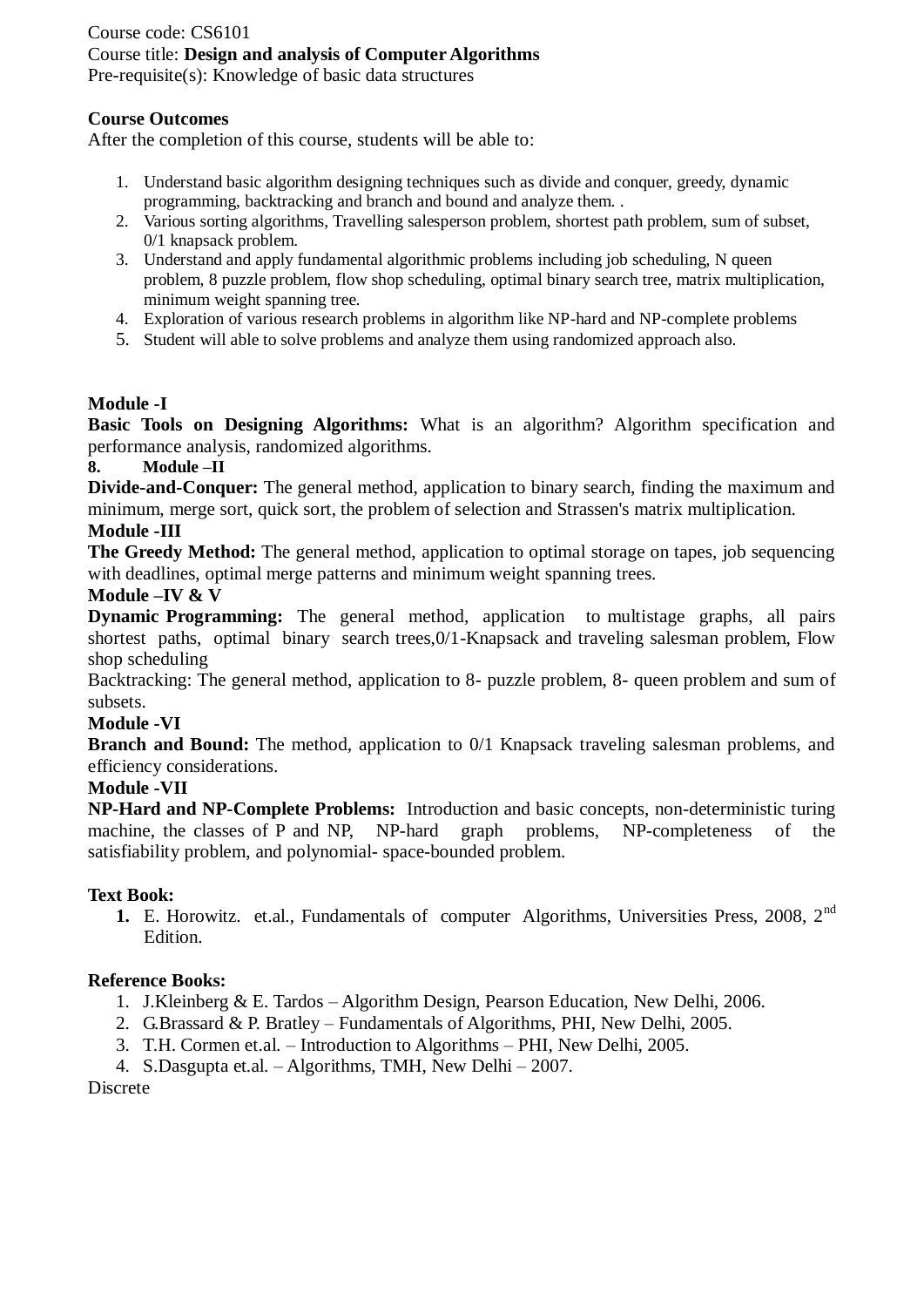### Course code: CS3006 Course title: **Object Oriented Programming Using Java Lab**  Pre-requisite(s): Data Structure and Programming skills

#### **Course Outcomes**

After the completion of this course, students will be able to:

- 1. Students are expected to perform well in viva-voce/ sessional tests/ class assignments examination.
- 2. Students are expected to create simple programs using basic programming and OOPs concepts.
- 3. Students are expected to improve their programming skills.
- 4. Students are expected to apply the knowledge gained for their project work.
- 5. Students are expected to go through the websites for latest know-how related to the subject.

### **Text Book:**

1. Krishna P. R., Object Oriented Programming through JAVA,  $1<sup>st</sup>$  Edition, Universities Press, 2008.

- 1. Dietel,Dietel Java How to program , 7th edition; Pearson Education , New Delhi.
- 2. C. Horstmann,G. Cornell Core Java 2 Vol I & Vol II ; Pearson Education , New Delhi.
- 3. Balagurusamy -Programming in Java, 2nd Edition; Tata McGraw Hill Publication; New Delhi.
- 4. Patrick Naghton & H. Schildt The Complete Reference Java 2, Tata McGraw Hill Publication, New Delhi.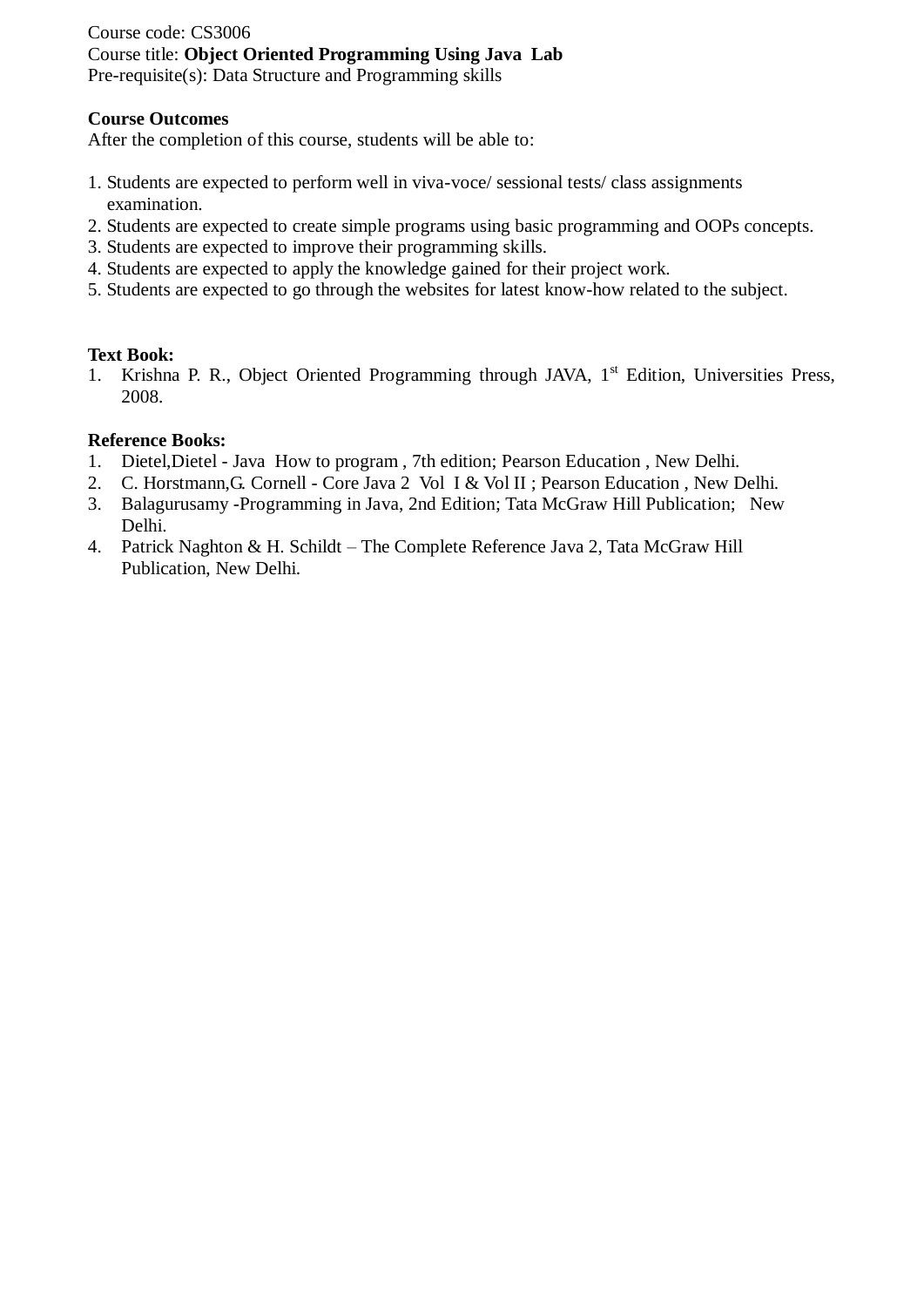### Course code: CS4205 Course title: **Database Management System** Pre-requisite(s): Fundamental of Data Structures

# **Course Objectives**

This course enables the students:

- 1. Understand basic concepts of modelling and structuring of databases
- 2. Have knowledge of 'indexing and hashing' mechanisms in a database management system.
- 3. Have idea of the backend activities involved in extracting data from a database.
- 4. Have knowledge of transaction and concurrency control mechanisms in a database management system.
- 5. Know how to compute cost of query and normalize tables for efficient operations

# **Course Outcomes**

After the completion of this course, students will be able to:

- 1. Understand the fundamental and advanced concepts required for modelling and designing the database.
- 2. Formulate, using relational algebra and SQL, solutions to a broad range of query problems.
- 3. Apply the concept of normalization techniques to effectively model and design the database systems.
- 4. Analyze Indexing and Hashing mechanisms in a database management system.
- 5. Elaborate and evaluate the concepts of Transaction and Concurrency control.

### **Module – I**

**Introduction:** Purpose of Database System; View of Data, Database Languages, Transaction Management, Database architecture, Database Users Administrator

**Database Design and Entity - Relational Model:** Overview of Design process, E-R model, Constraints, E-R diagrams, Week Entity Sets, Extended E – R Features.

**Module – II**

**Relational Model:** Structure of Relational Database, Fundamental Relational Algebra, Operation, Additional Operations, Tuple Relational, Calculus.

### **Module – III**

**SQL and Advanced SQL:** Data definition, Basic structure of SQL queries, Set Operations, Aggregate Functions, NULL values, Nested Sub-queries, complex queries, views, modification of database, SQL data types & schemas, Integrity constraints, Authorization, Embedded SQL.

### **Module – IV**

**Relational Database Design:** Atomic domains and First Normal form, Decompositions using functional dependencies, Functional dependencies, Decomposition using multivalued dependencies, more normal forms.

### **Module – V**

**Indexing and Hashing**: Basic concepts, Ordered Indices, B+ Tree Index Files, B Tree Index files, Multiple Key Access, Hashing, Comparison of Ordered Indexing and Hashing

### **Module VI**

**Query processing**- Overview, measures of query cost, selection operation, sorting join operations **Module – VII**

**Transaction & Concurrency Control:** Transaction Concepts & ACID Properties, Transaction States, Concurrent Executions, Serializability & Its Testing, Recoverability, Introduction to Concurrency Control, Locked Base Protocol & Deadlock Handling. Timestamp-Based Protocols. Validation-Based Protocols. Multiple Granularity.

### **Text Book:**

**1.** A. Silberschatz et.al - Database System Concepts, 5<sup>th</sup> Ed<sup>n</sup>, Tata Mc-Graw Hill, New Delhi – 2000.

# **Reference Books:**

1. Date C.J. - An Introduction to Database System, Pearson Education, New Delhi, 2005.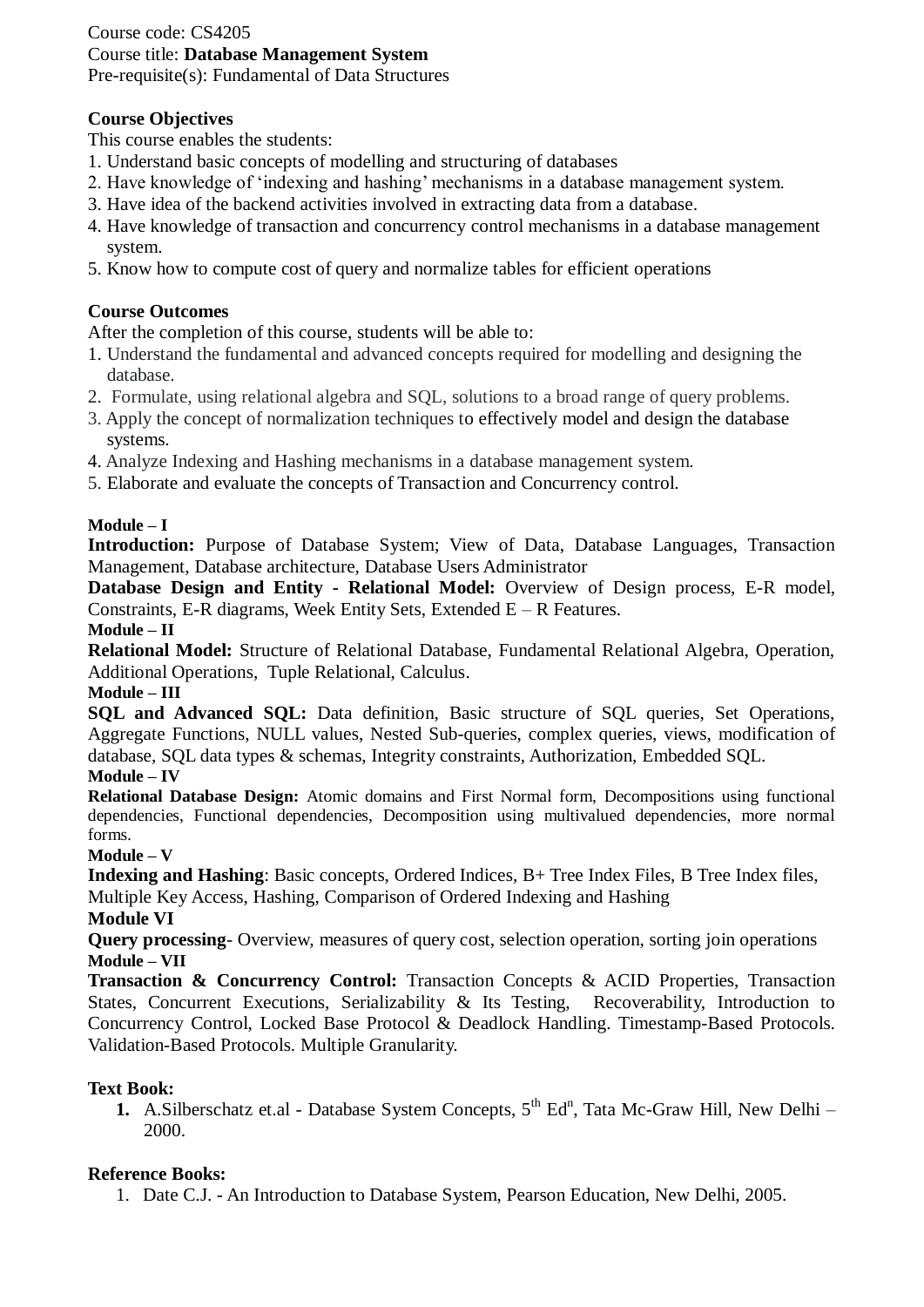2. R.Elmasri, Fundamentals of Database Systems, Pearson Education, New Delhi, 2005.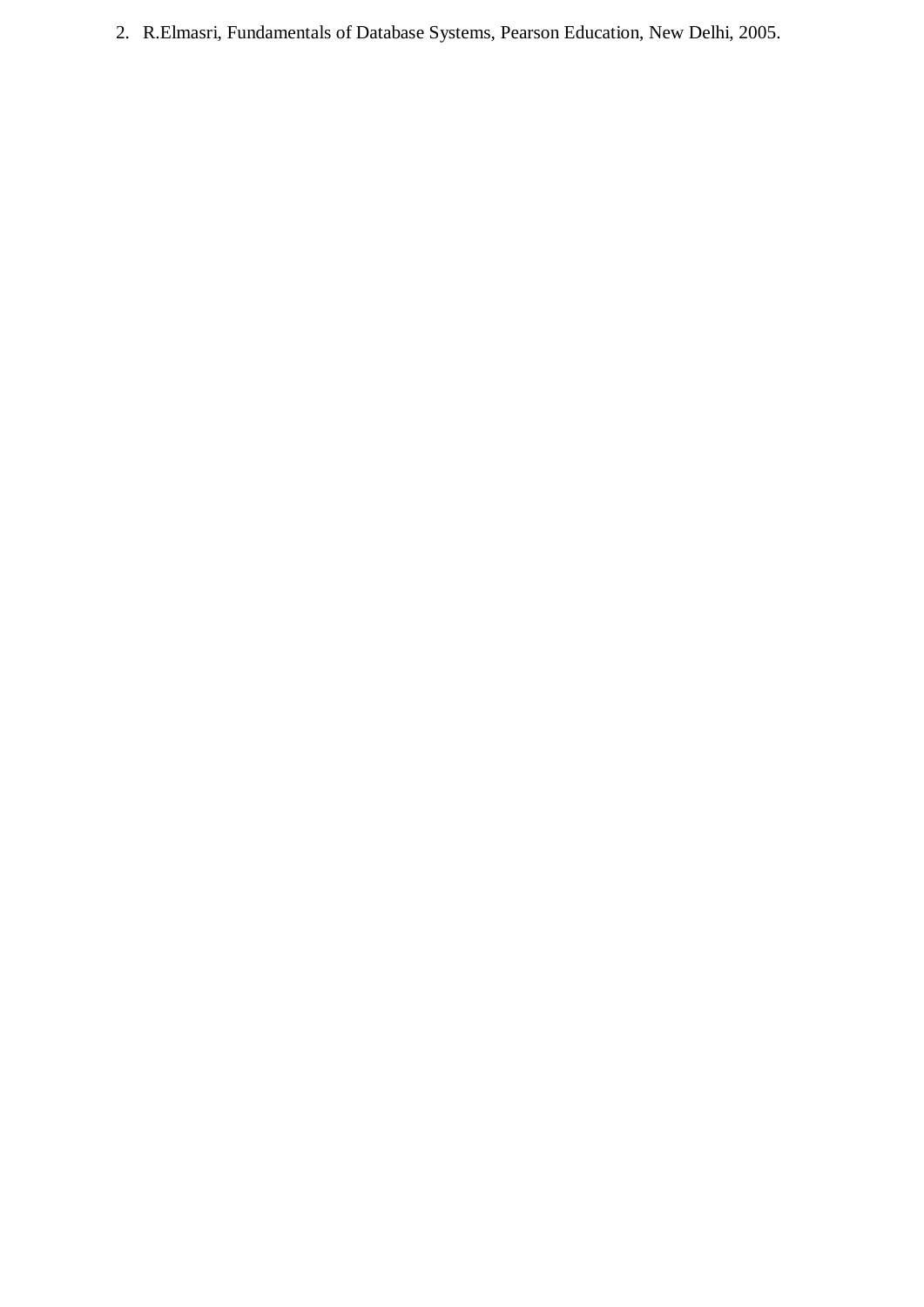Course code: CS4109 Course title: **Computer System Architecture** Pre-requisite(s): Digital Logic Design

# **Course Outcomes**

After the completion of this course, students will be able to:

- 1**.** Describe the merits and pitfalls in computer performance measurements and analyse the impact of instruction set architecture on cost-performance of computer design.
- 2. Explain Digital Logic Circuits ,Data Representation, Register and Processor level Design.
- 3. Solve problems related to computer arithmetic and Determine which hardware blocks and control lines are used for specific instructions.
- 4. Design a pipeline for consistent execution of instructions with minimum hazards.
- 5. Explain memory organization ,I/O organization and its impact on computer cost/performance.

### **Module- I**

**Design Methodology:** System Design, System Representation, Design Process, Gate, Registers, Register-Level Components, Programmable Logic Devices, Register-Level Devices, Processorlevel Components, Processor-level Design.

### **Module- II**

**Processor Basics:** CPU Organization, Fundamentals, Additional Floating-Point Numbers, Data Representation Basic Format, Fixed-Point Numbers, Floating-Point Numbers, Instruction Sets, Instruction Formats and Types.

### **Module- III**

**Datapath Design:** Fixed-Point Arithmetic, Addition, Subtraction, Multiplication and Division, Arithmetic Logic Units, Combinational ALUs, Sequential ALUs.

### **Module - IV**

**CONTROL DESIGN:** Basic Concepts, Introduction, Hardwired Control, Microprogramming, Basic Concepts, Multiplier Control Unit, Control, Pipeline Control, Instruction Pipeline, Arithmetic Pipeline.

#### **Module - V**

### **Memory Organization**

Memory Technology, Memory Device Characteristics, Random Access Memories, Serial Access Memories, Memory Systems Multilevel Memories, Address Translation, Memory Allocation, Cache, Main Features, Address Mapping.

### **Module - VI**

**System Organization:** Communication Methods, Basic concepts Bus Control, System Control, DMA and Interrupts.

### **Module- VII**

**Advanced Topics:** Pipeline Processing, Parallel Processing.

### **Text Book**

1. Hayes, J.P., "Computer Architecture and Organization", 3<sup>rd</sup> ed McGraw-Hill, London, 2000 R**eference Books**

- 1. Mano, M.M., "Computer System Architecture" , Prentice Hall of India, New Delhi, 1995
- 2. Heuring V.P., etal., " Computer System Design and Architecture", Addision Wesley Indian Reprint, 2000
- 3. Hamacher. V., etal, (Computer Organzation",  $4<sup>th</sup>$  edition, McGraw Hill, Singapore, 1996
- 4. Ram. B."Computer Fundamentals: Architecture and Organization", 3<sup>rd</sup> ed New Age International Publication, New Delhi, 2000.
- 5. David A. Patterson, John L. Hennessy, "Computer Organization and Design: The Hardware / Software Interface",  $5<sup>th</sup>$  Edition, Elsevier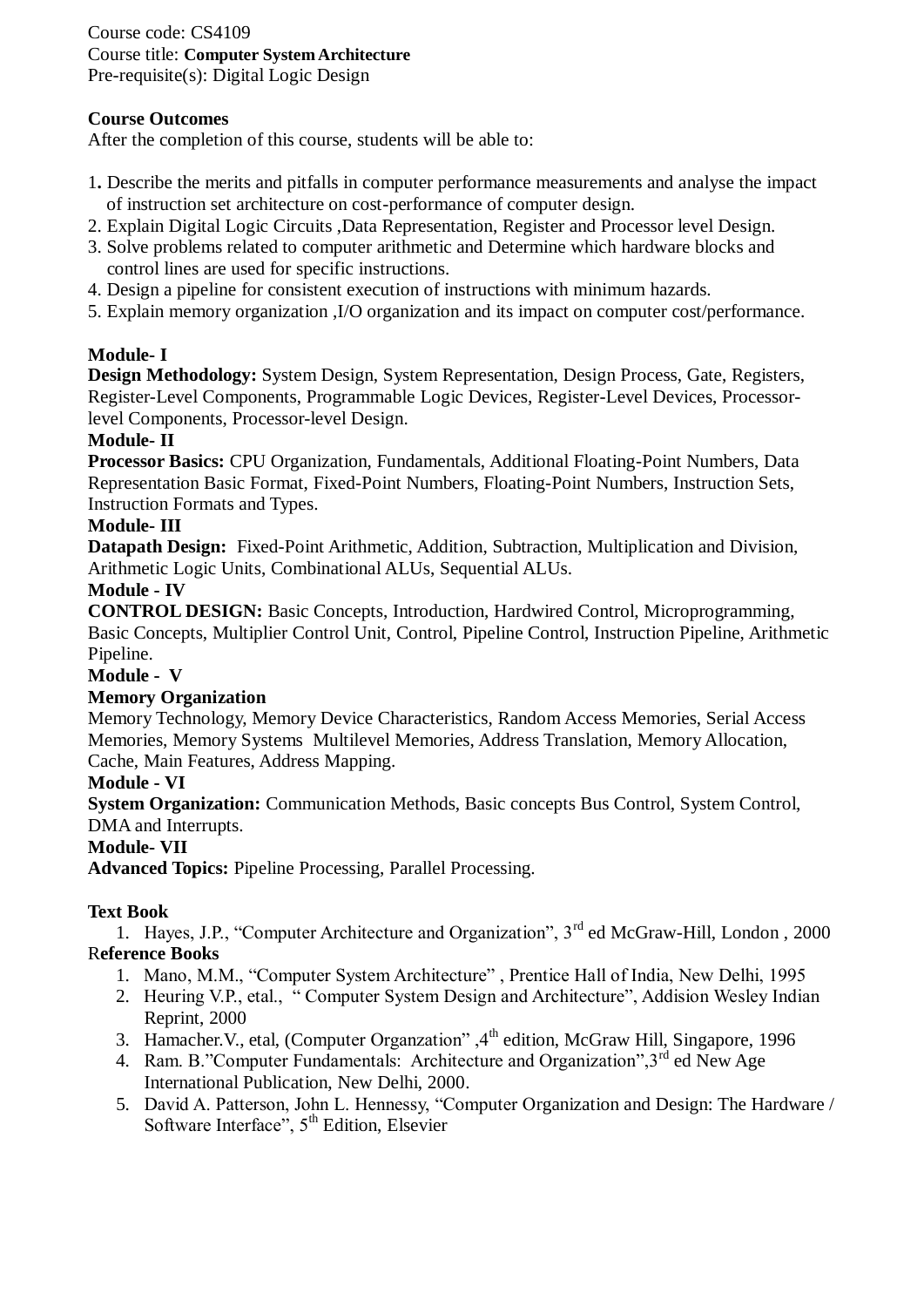# Course code: CS4107

### Course title: **Operating System**

Pre-requisite(s): Fundamental of Data Structures, Computer System Architecture, Design and Analysis of Computer Algorithms.

# **Course Outcomes**

After the completion of this course, students will be able to:

- 1. Understand the role and working mechanisms of the main components of OS
- 2. Explain the concepts of process, their scheduling policies and handle synchronization and deadlock issues
- 3. Understand directory structures and file handling
- 4. Understand different techniques for managing main-memory and secondary storage
- 5. Compare and analyse performance of various design options of OS components

# **Syllabus**

# **Module – I**

**Introduction:** What is an Operating System? Simple Monitor, Performance, Multiprogramming, Time-sharing, Real Time systems, Protection.

**File Systems:** File Concept and support, Access and allocation methods, directory systems, File protection.

# **Module – II**

**CPU Scheduling:** Scheduling concepts and algorithms, Algorithms evaluation, and Multiple processor scheduling.

# **Module – III**

**Memory Management:** Preliminaries, Bare Machine, Resident Monitor, Swapping, Multiple Partitions, Paging, Segmentation, Combined systems.

# **Module – IV**

**Virtual Memory :** Overlays, Demand paging, Performance of demand paging, Page replacement, Virtual memory concepts, Page replacement algorithms, Allocation algorithms, and Thrashing. **Module – V**

**Disk Scheduling:** Physical characterization, Disk Management, Swap-Space Management, RAID structure, FCFS scheduling and Shortest-Seek-Time-First.

# **Module – VI**

**Deadlocks:** The deadlock problem, Deadlock characterization, Deadlock prevention, Deadlock avoidance; Deadlock detection, Recovery from deadlock and combined approach to deadlock handling.

# **Module – VII**

**Process Synchronization:** Semaphores, OS Synchronization, Atomic Transaction. **Security:** The Security Problem, User Authentication, Cryptography.

# **Text Book:**

1. Silver Schatz, A and Golvin, P.B. 'Operating System Concepts', 5th Edn. John Wiley, New Yark, 2000.

- 1. Deitel H.M., 'An Introduction to Operating System', Addison Wesley, Inc., London, 1995.
- 2. Mandinck S.E., 'Operating System' McGraw Hill., London, 1993.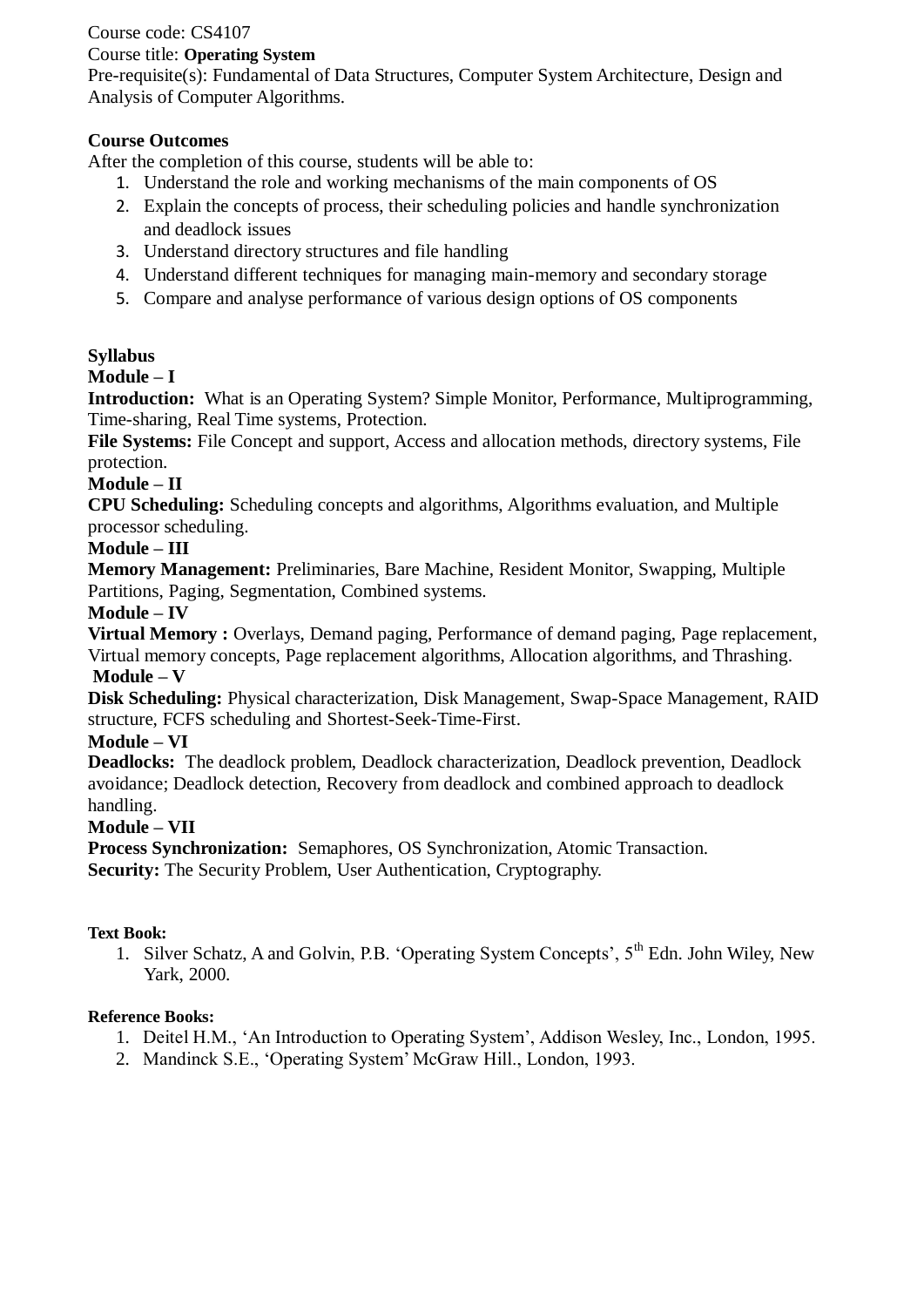# Course code: CS4108

# Course title: **Operating System Lab**

Pre-requisite(s): Fundamental of Data Structures, Computer System Architecture, Design and Analysis of Computer Algorithms.

# **Course Outcomes**

After the completion of this course, students will be able to:

- 1. Understand working mechanism of operating system components and their design choices.
- 2. Implement and evaluate performance of CPU scheduling algorithms.
- 3. Implement and evaluate performance of contiguous memory allocation strategies.
- 4. Implement and evaluate performance of page replacement policies used in demand paging.
- 5. Implement and evaluate performance of disk scheduling algorithms.

- 1. Operating Systems: A Modern Perspective, Lab Update, 2<sup>nd</sup> Edition, 2001, Addison Wesley.
- 2. Operating systems Internals and Design Principles, W. Stallings, 8<sup>th</sup> Edition, 2014, Pearson
- 3. Operating System Principles, Abraham Silberchatz, Peter B. Galvin, Greg Gagne, 9<sup>th</sup> Edition, 2013, Wiley Student Edition.
- 4. Modern Operating Systems, Andrew S Tanenbaum 4<sup>th</sup> Edition, 2014, Pearson.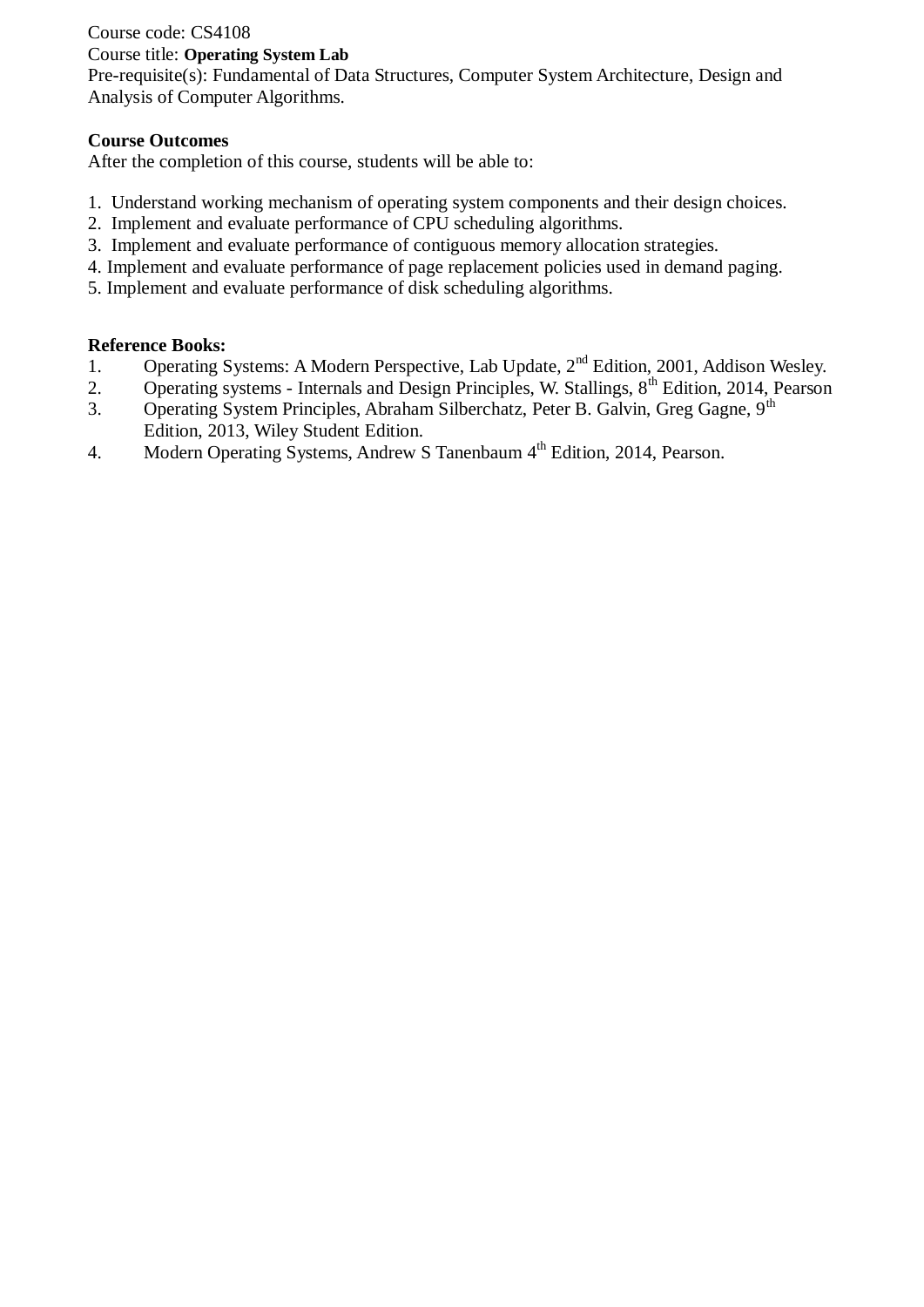### Course code: **CS6107** Course title: **Computer Networks** Pre-requisite(s): **Computer System Architecture**

### **Course Outcomes**

After the completion of this course, students will be able to:

- 1. Students are expected to know the characteristics of different types of computer networks.
- 2. To gain knowledge of the computer network design choices and their application areas.
- 3. To understand the data communication techniques used in local area networks and internetworks.
- 4. To understand the operations of different network protocols.
- 5. Knowledge of contemporary issues in computer networks.

### **Module -I**

**Foundation:** Applications, Requirements, Network Architecture, Implementing Network Software, Performance.

### **Module –II**

**Direct Link Networks:** Hardware Building Blocks, Encoding (NRZ, NRZI, Manchester, 4B/5B), Framing, Error Detection, Reliable Detection, Reliable Transmission,

### **Module - III**

Ethernet (802.3), Token Rings (802.5, FDDI), Wireless (802.11), Network adaptors.

### **Module –IV**

**Internetworking:** Simple Internetworking (IP), Routing, Global Internet,

### **Module - V**

Multicast, Multiprotocol Label Switching (MPLS).

### **Module -VI**

**End-to-End Protocols:** Simple Demultiplexer (UDP), Reliable Byte Stream (TCP), Remote Procedure Call.

### **Module -VII**

**Congestion Control and Resource Allocation:** Issues in Resource Allocation, Queuing Disciplines, TCP Congestion Control, Congestion-Avoidance Mechanisms, Quality of Service.

### **Text Book:**

1. L.L. Peterson & B.S. Davie- Computer Networks: A Systems Approach, 3<sup>rd</sup> Edition, Morgan Kaufman Publication, New Delhi, 2006

- 1. A. Forouzan Data communications and Networking, 4th Edn., TMH, New Delhi, 2006
- 2. P.C. Gupta- Data Communications and Computer Networks, PHI, New Delhi, 2006**.**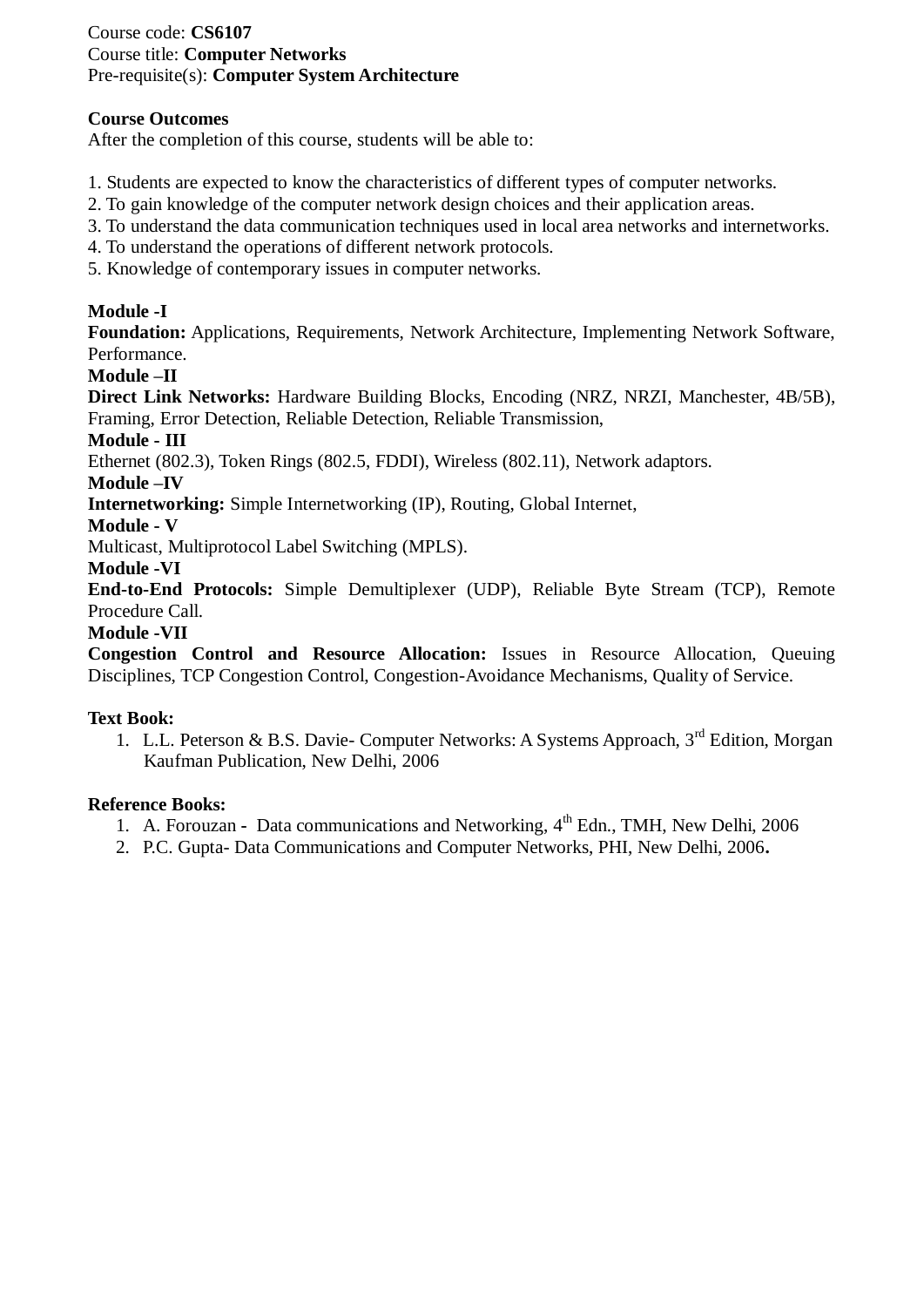### Course code: CS5101 Course title: **Formal Languages and Automata Theory** Pre-requisite(s): Discrete Mathematics

### **Course Outcomes**

After the completion of this course, students will be able to:

- 1. Demonstrate an ability to apply the knowledge for solving real world problems.
- 2. Relate practical problems to languages and automata.
- 3. Design an appropriate abstract machine to solve a problem.
- 4. Design a grammar for a given formal language.
- 5. Develop a clear understanding of undecidability and computational efficiency.

### **Module - I**

Introduction to Automata: **Study and Central concepts of automata theory, An informal picture of finite** 

**automata, deterministic and non-deterministic finite automatas, applications of finite automata, finite** 

**automata with epsilon – transitions.** 

### **Module - II**

**Regular expression and languages:** Regular expressions, finite automata and regular expressions, applications of regular expressions, algebraic laws of regular expressions.

### **Module - III**

Properties of Regular Languages: Proving languages not to be regular, closure properties of regular languages, equivalence and minimization of automata.

#### **Module - IV**

**Context – free Grammars and Languages:** Parse trees, Applications of context free grammars, Ambiguity in grammars and languages.

### **Module - V**

**Pushdown Automata:** Pushdown automation (PDA), the language of PDA, equivalence of PDA's and CFG's, Deterministic Pushdown Automata.

#### **Module - VI**

**Properties of Context – Free Languages:** Normal forms of context free grammars, pumping lemma for context free languages, close properties of context free languages.

#### **Module - VII**

**Introduction to Turing Machine:** The Turing machine, programming techniques for Turing machine, extensions to the basic Turing machine, restricted Turing Machines, Turing Machines and Computers.

#### **Text Books:**

1. J.E. Hopcroft, et.al. - Introduction to Automata Theory, Languages and Computation, 2<sup>nd</sup> Edn. Pearson Education , New Delhi 2001.

- 1. K.L.P. Misra et.al. Theory of Computer Science,  $2<sup>nd</sup>$  Edn. PHI, New Delhi, 2000.
- 2. J.C. Martin Introduction to Languages and the Theory of Computation  $2<sup>nd</sup>$  Edn, TMH, New Delhi, 2000.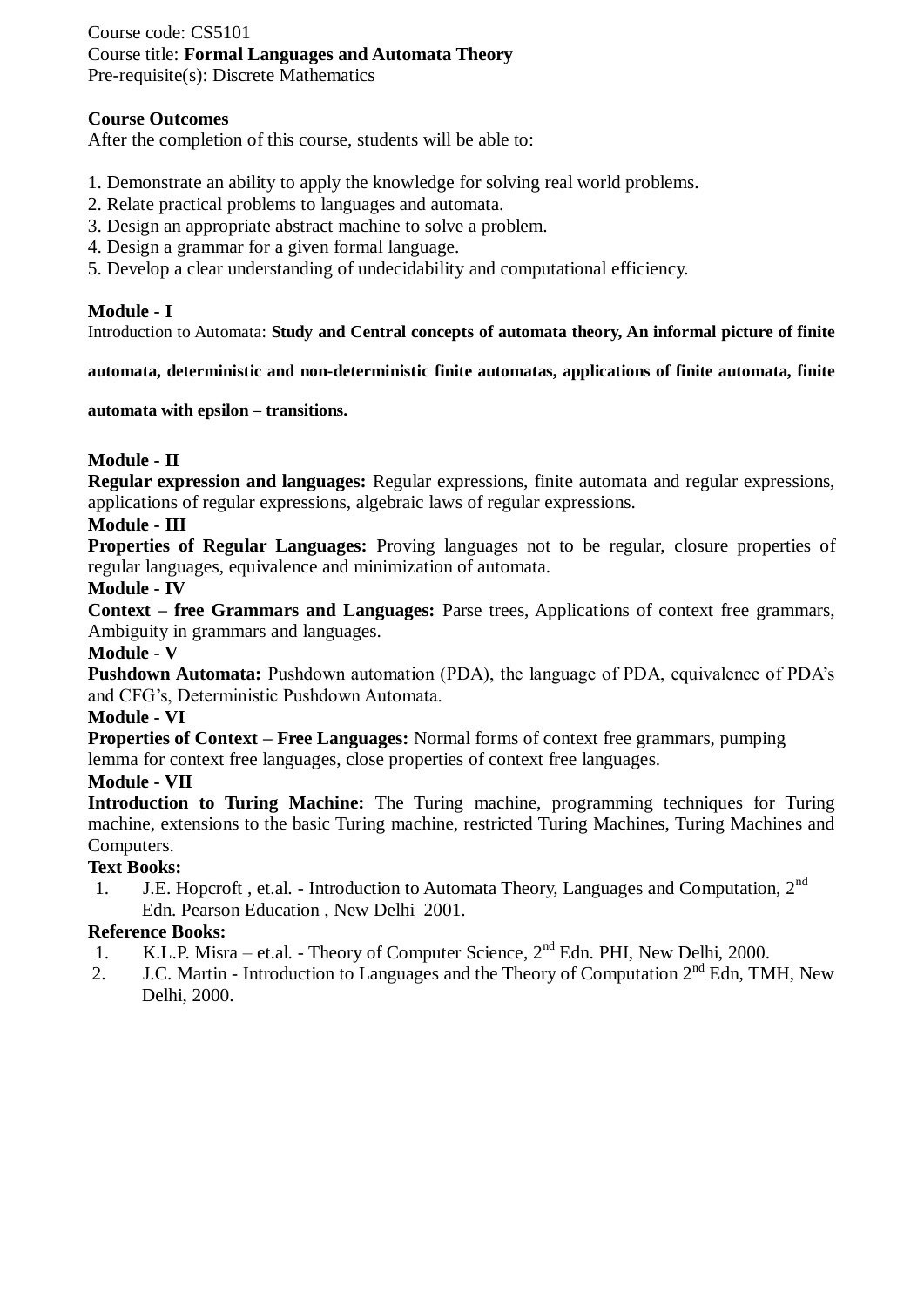# Course code: CS8101 Course title: **Artificial Intelligence & Expert Systems**

Pre-requisite(s): Data Structure and Data Base Management systems

### **Course Outcomes**

After the completion of this course, students will be able to:

- 1. To provide students with in-depth theoretical base for the generation of artificial intelligence and development of the expert systems.
- 2. To provide information regarding the design and Implementation methods for Knowledge representation, organization, manipulation and acquisition.
- 3. The principles on dealing with inconsistencies and uncertainties.
- 4. Proper understanding of heuristic search techniques.
- 5. To familiarize the students regarding the various types of expert systems available and implementation details for implementing an expert system.

### **Module - I**

**Overview of Artificial Intelligence:** Definition & Importance of AI.

**Knowledge: General Concepts:** Introduction, Definition and Importance of Knowledge, Knowledge-Based Systems, And Representation of Knowledge, Knowledge Organization, Knowledge Manipulation, And Acquisition of Knowledge.

### **Module - II**

**LISP and Other AI Programming Languages:** Introduction to LISP : Syntax and Numeric Function, Basic List Manipulation Functions in LISP, Functions, Predicates and Conditionals, Input, Output and Local Variables, Iteration and Recursion, Property Lists and Arrays, Miscellaneous Topics, PROLOG and Other AI Programming Languages.

# **Module - III**

**Knowledge Representation:** Introduction, Syntax and Semantics for Propositional logic, Syntax and Semantics for FOPL, Properties of Wffs, Conversion to Clausal Form, Inference Rules, The Resolution Principle, No deductive Inference Methods, Representations Using Rules.

### **Module - IV**

**Dealing with Inconsistencies and Uncertainties:** Introduction, Truth Maintenance Systems, Default Reasoning and the Closed World Assumption, Predicate Completion and Circumscription, Modal and Temporal Logics.

**Probabilistic Reasoning:** Introduction, Bayesian Probabilistic Inference, Possible World Representations, Dumpster-Shafer Theory, Ad-Hoc Methods.

### **Module - V**

**Structured Knowledge:** Graphs, Frames and Related Structures: Introduction, Associative Networks, Frame Structures, Conceptual Dependencies and Scripts.

**Object-Oriented Representations:** Introduction, Overview of Objects, Classes, Messages and Methods, Simulation Example using an OOS Program.

### **Module - VI**

**Search and Control Strategies:** Introduction, Preliminary Concepts, Examples of Search Problems, Uninformed or Blind Search, Informed Search, Searching And-Or Graphs.

**Matching Techniques:** Introduction, Structures Used in Matching, Measures for Matching, Matching Like Patterns, Partial Matching.

### **Module - VII**

**Knowledge Organization and Management:** Introduction, Indexing and Retrieval Techniques, Integrating Knowledge in Memory, Memory Organization Systems.

**Expert Systems Architectures:** Introduction, Rule Based System Architecture, Non-Production System Architecture, Dealing with uncertainty, Knowledge Acquisition and Validation, Knowledge System Building Tools.

### **Text Book:**

1. Dan W. Patterson - Introduction to Artificial Intelligence and Expert Systems, PHI, New Delhi,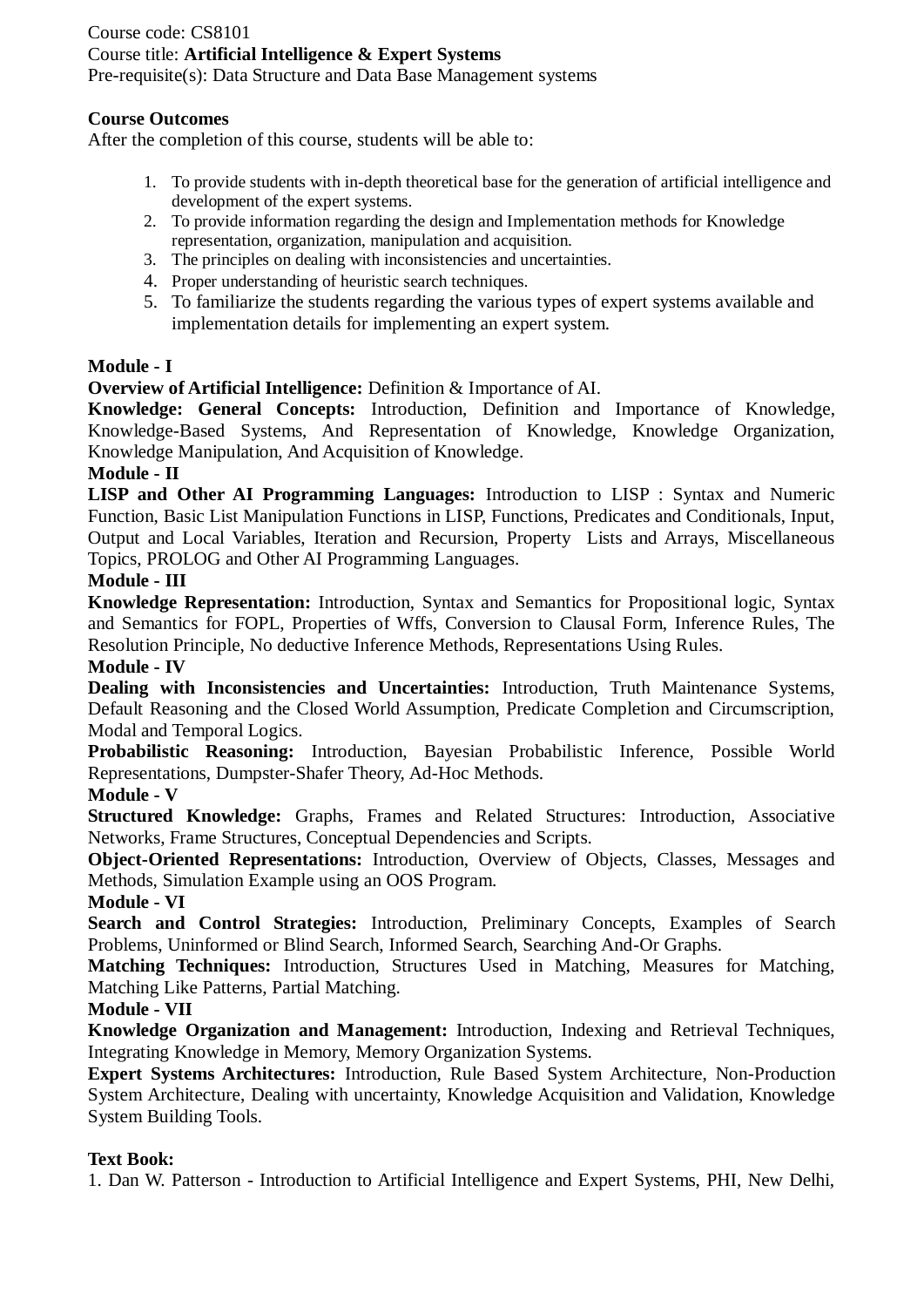2006.

- 1. E. Rich & K. Knight Artificial Intelligence, 2/e, TMH, New Delhi, 2005.
- 2. P.H. Winston Artificial Intelligence, 3/e, Pearson Edition, New Delhi, 2006.
- 3. D.W. Rolston,- Principles of AI & Expert System Development, TMH, New Delhi.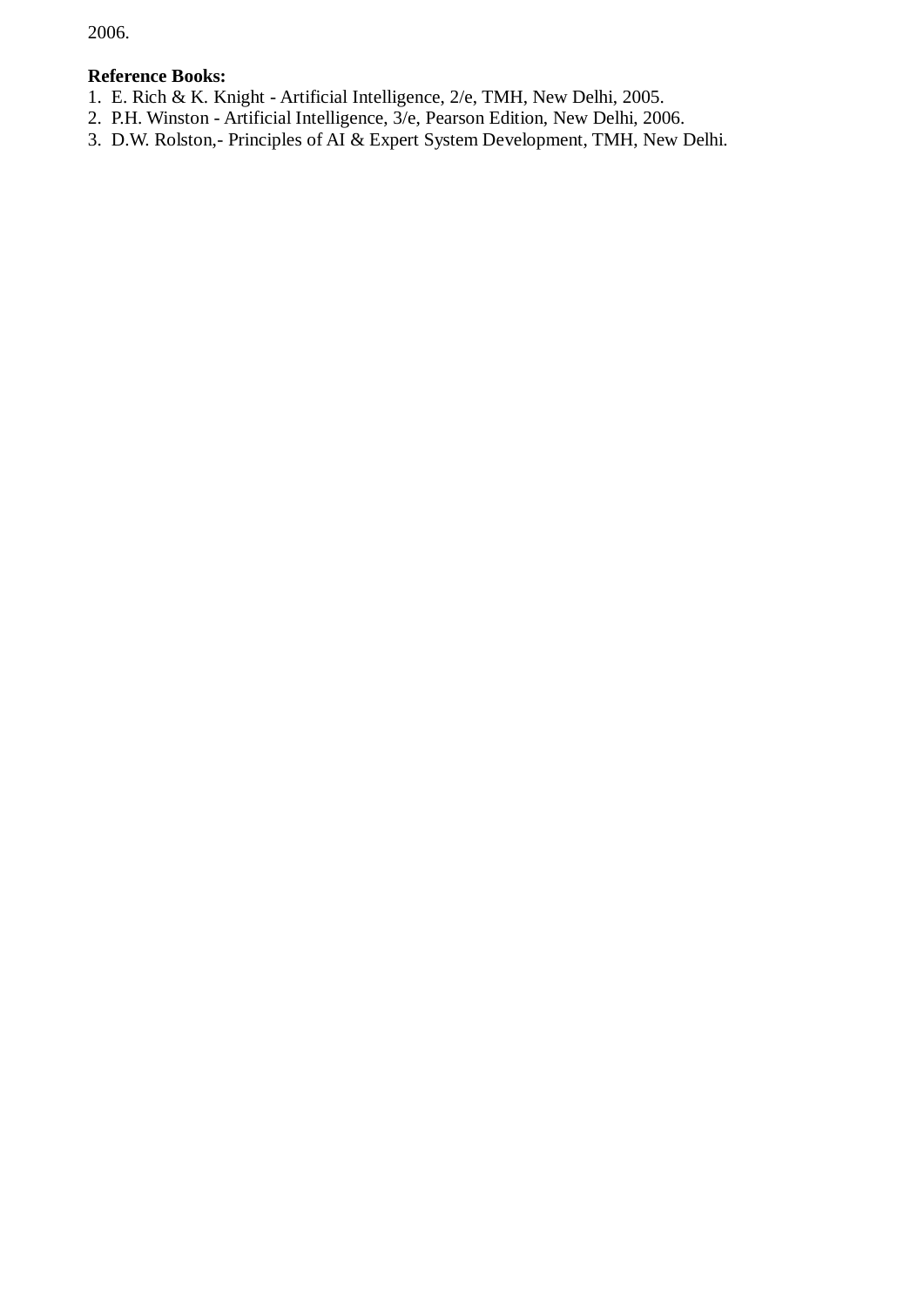Course code: CS6108 Course title: Computer Networks Lab Pre-requisite(s): Computer System Architecture

### **Course Outcomes**

After the completion of this course, students will be able to:

- 1. Gain knowledge of usage of networking commands.
- 2. Apply encoding/decoding, Encryption/decryption techniques.
- 3. Develop programs to implement basic communication techniques.
- 4. Develop simple client server programs using sockets.
- 5. Solve network based real life problems.

- 1. J. Graba, An introduction to network programming with Java, 3<sup>rd</sup> edition, Springer Science and Business Media, 2013.
- 2. E. R. Harold, Java network programming: Developing networked applications, O'Reilly Media Inc, 2013.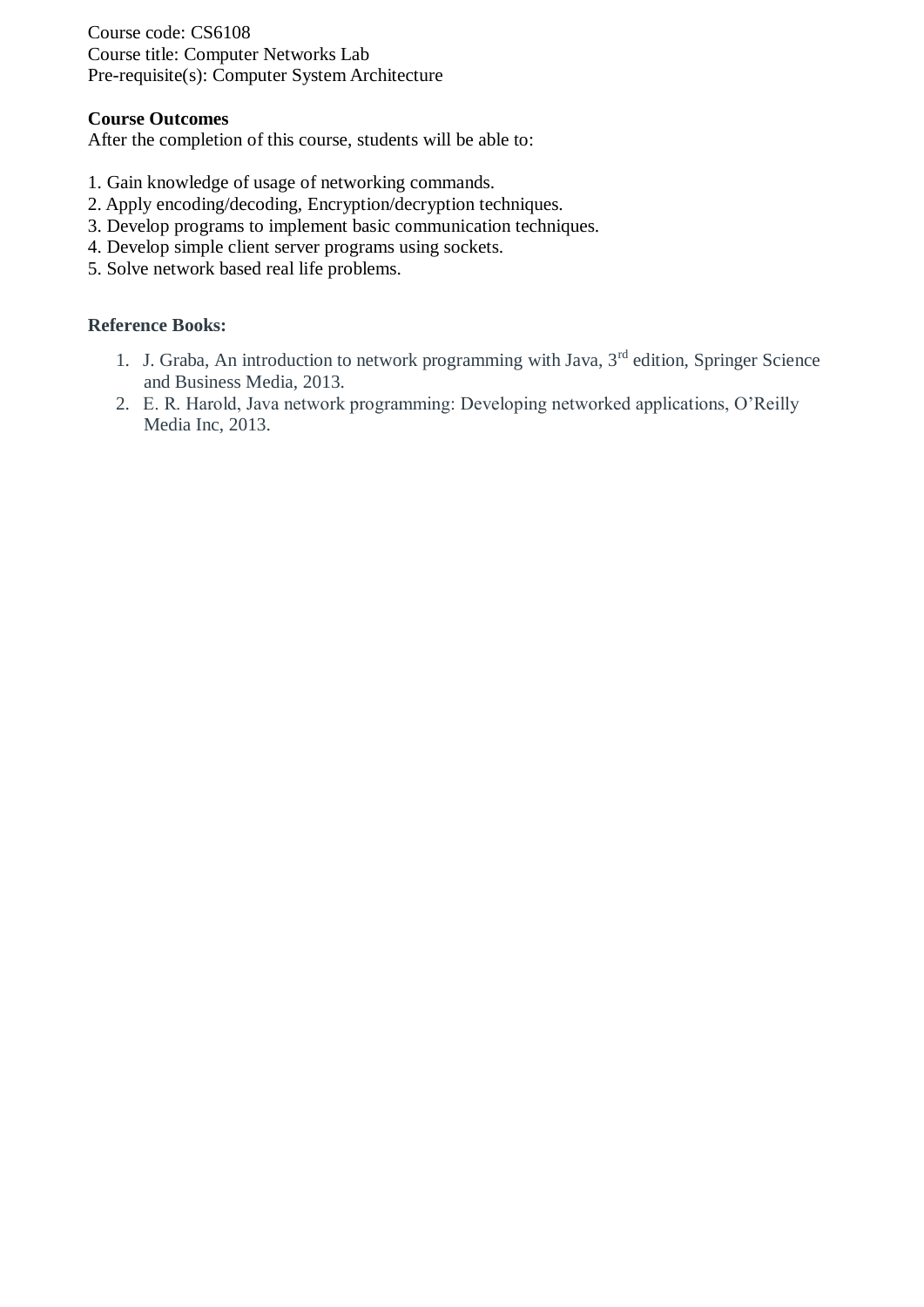### Course code: CS8102 Course title: **Artificial Intelligence & Expert Systems Lab** Pre-requisite(s): Data Structure and Data Base Management systems

#### **Course Outcomes**

After the completion of this course, students will be able to:

- 1. Students are expected to apply AI techniques to different complex problems using programs.
- 2. Students will be able to create knowledge base and serve their applications in different fields.
- 3. Students are expected to implement perfect and better heuristics for different applications.
- 4. Students are able to create Expert systems.

#### **Text Book:**

1. Prolog Programming by Bratko, PHI publishing.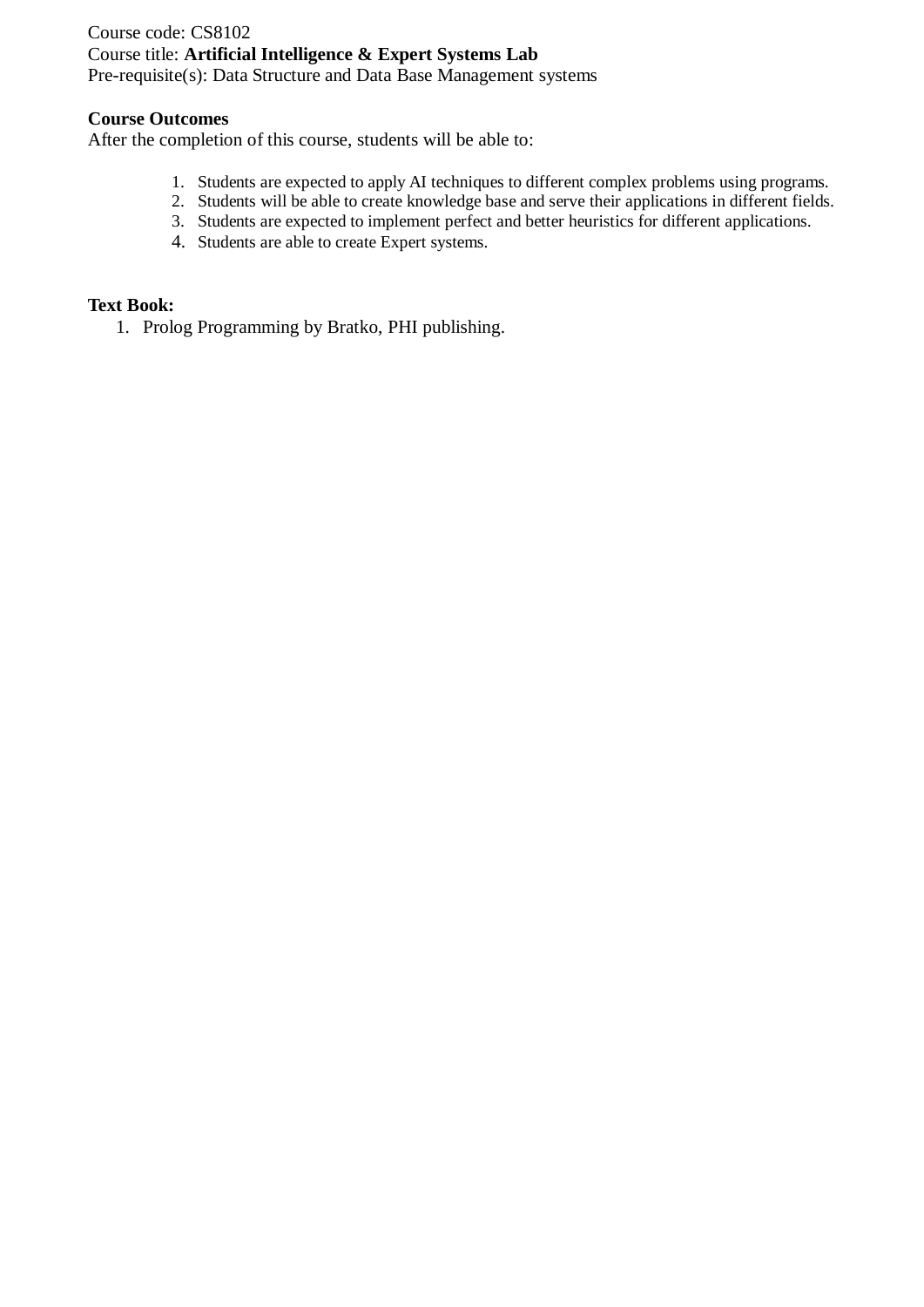# Course code: CS6105

### Course title: **Compiler Design**

Pre-requisite(s): Data Structures, Basics of Automata theory (regular expressions, context free grammar)

# **Course Objectives**

This course enables the students:

- 1. Understand the need of compiler in Computer Engineering.
- 2. Provide a thorough understanding of design, working, and implementation of programming Languages.
- 3. Trace the major concept areas of language translation and compiler design.
- 4. Create an awareness of the functioning and complexity of modern compilers.

# **Course Outcomes**

After the completion of this course, students will be able to:

- 1. Analyze the need of compiler for interfacing between user and machine.
- 2. Explain the role of several phases of compilation process.
- 3. Create an awareness of the function and complexity of modern compilers.
- 4. Outline the major concept areas of languages translation and Compiler design.
- 5. Develop a comprehensive Compiler for a given language.

# **Syllabus**

# **Module - I**

Introduction to Compilers and its Cousins, Structure of a Compiler, Science of building Compiler and its Application, Lexical Analyzer, Input Buffering, Specification and Recognition of Tokens, Introduction to Lex.

# **Module - II**

Introduction to Syntax Analysis, Elimination of Ambiguity, Left Recursion and Left Factoring, Recursive and Non-Recursive Top-Down Parsers, Bottom-up Parsers: Shift Reduce Parser techniques and conflicts, all variants of LR Parsers, Handling Ambiguous grammar in Bottom-Up Parsing, Error handling while parsing, The Parser generator YAAC.

### **Module - III**

Syntax-Directed Definition(SDD), Evaluation Order of SDD's and its application, Syntax-Directed Translation Schemes and their Implementation.

### **Module - IV**

Intermediate code Generation: Variants of Syntax Tree, Three Address Code, Translation of Expressions, Control flow, Back Patching , Run Time Environment: Storage Organization

### **Module - V**

Code Generation: Issues in its Design, Target Language, Addresses in Target Code, Basic Blocks and Flow Graphs, Optimization of Basic BlocksMachine Independent Optimization: Sources of Optimization, Data Flow analysis.

### **Text book:**

1. Aho A. V., Lam M. S., Sethi R., Ullman J. D., Compilers, Principles, Techniques, and Tool, 2nd Edition, Pearson Education Asia.

- 1. Fischer C. N., LeBlanc R. J., Crafting a Compiler with C, Pearson Education Asia.
- 2. Louden K. C., Compiler Construction, Principles and Practice, Thomson, Brooks/Cole.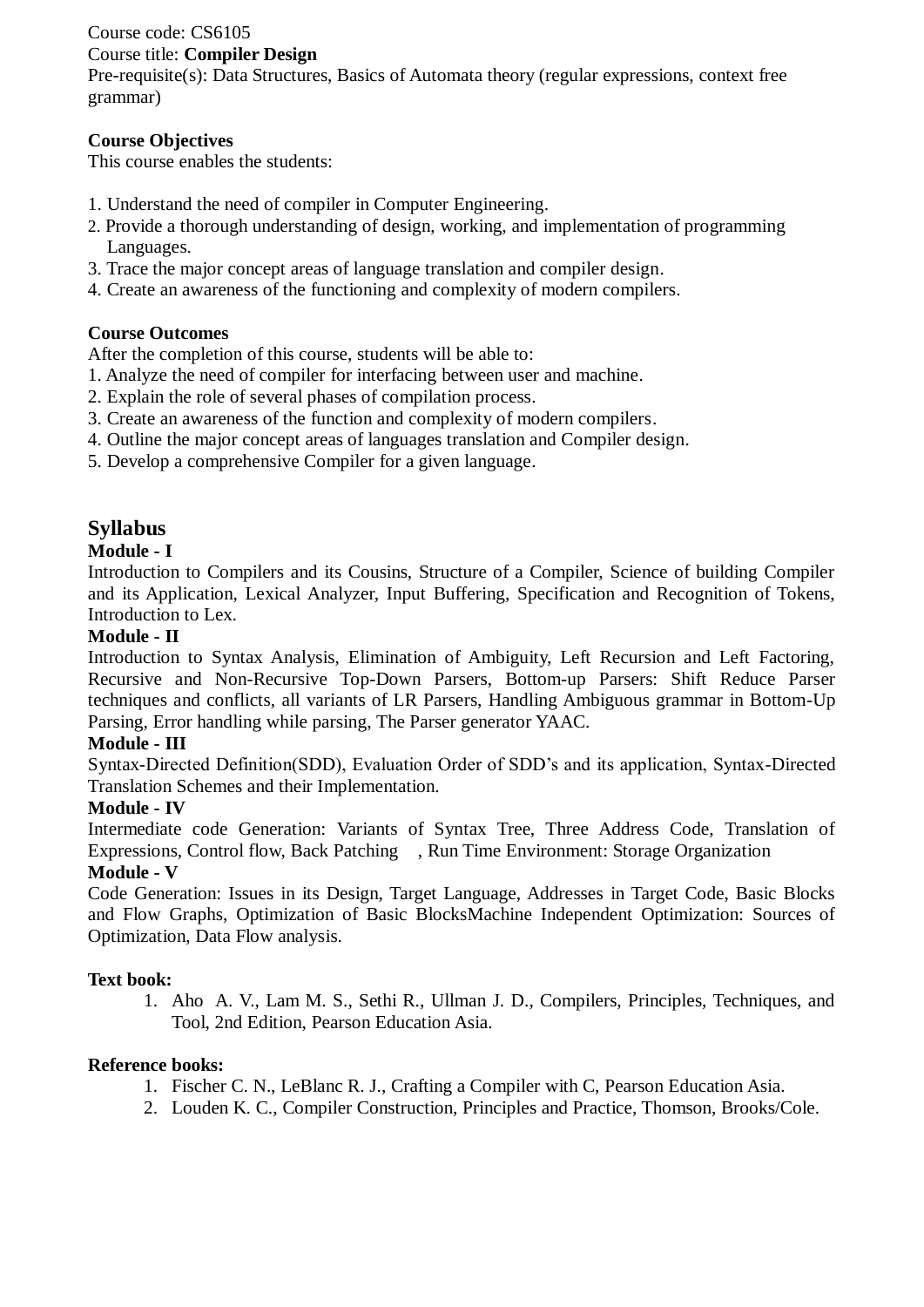### Course code: CS6011 Course title: **Computer Graphics And Multimedia** Pre-requisite(s): Programming skills

### **Course Outcomes**

After the completion of this course, students will be able to:

- 1. To perform visual computations for geometrical drawings.
- 2. To display 3D objects in a 2D display devices using various graphics data structures.
- 3. To model 3D objects.
- 4. To develop simple Graphical User Interface.
- 5. To implement the concept of graphics for different frameworks.

### **Module-I**

**Introduction and Overview of Graphics Systems:-** Use of Computer graphics, Video Display Devices, Refresh Cathode-Ray Tubes, Raster and Random Scan Displays, Colour CRT Monitors, Direct View Storage Tubes, Flat Panel Displays, Three-Dimensional Viewing Devices, Stereoscopic & Virtual Reality Systems, Raster and Random Scan Systems, Different Input and Hard Copy Devices, Graphics Softwares.

### **Module-II**

**Output Primitives: -** Points and Lines, Line Drawing Algorithms (DDA & Bresenham's), Circle and Ellipse Generating Algorithms, Conic Sections.

### **Module-III**

**Two-Dimensional Geometric Transformations:-** Different types of transformations and their matrix representations, Homogeneous Coordinates, Composite Transformations, transformations between Coordinate Systems, Affine transformations, Window-to-Viewport Coordinate transformation, Clipping-Point, Line, Polygon, Curve and Text Clipping.

### **Module-IV**

**Three-Dimensional Concepts and Object Representation:-** Three Dimensional Display Methods, Polygon Surfaces, Curved Lines & Surfaces, Quadric Surfaces, Spline Representations, Cubic Spline interpolation methods, Bezier Curves and Surfaces.

#### **Module-V**

**Three Dimensional Transformations and Viewing:** Translation, Rotation, Scaling, Reflection, Shears, Composite Transformations, Projections- Parallel and Perspective, Projection Transformations, Clipping.

#### **Module-VI**

**Visible Surface Detection Methods:** Classification of Visible Surface Detection Algorithms, Back Face Detection, Depth Buffer Method, A-Buffer Method, Scan-Line Method, Depth Sorting Method, BSP-Tree Method & Area Subdivision Method. Polygon- Rendering Methods.

### **Module-VII**

### **Introduction to Multimedia Systems Design:**

An Introduction – Multimedia applications – Multimedia System Architecture – Defining objects for Multimedia systems – Multimedia Data interface standards – Multimedia Databases

Compression & Decompression – Data & File Format standards – Multimedia I/O technologies - Digital voice and audio – video image and animation – Full motion video – Multimedia Authoring & User Interface – Hypermedia messaging -

#### **Text Book:**

- 1. D. Hearn & M.P. Baker Computer Graphics, 2/e , Pearson Education, New Delhi, 2005.
- 2. Prabat K Andleigh and Kiran Thakrar, "Multimedia Systems and Design", PHI, 2005.

#### **Reference Books:**

1. W.M. Newman. et. al.- Principle of Interactive Computer Graphics, Mc Graw Hill Publication, New Delhi, 1995.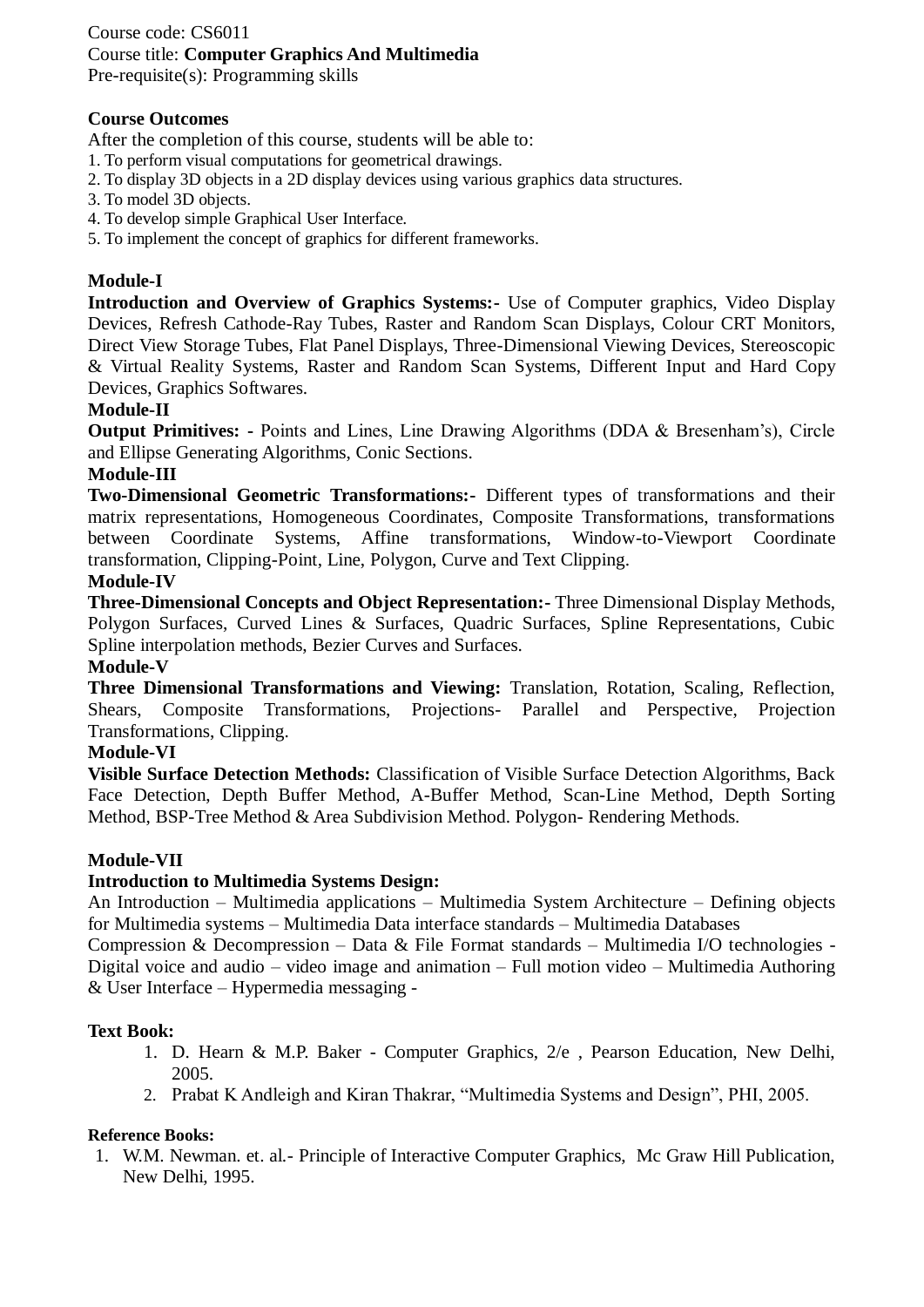- 2. S. Harrington -Computer Graphics- A Programming Approach, Mc Graw Hill Publication, New Delhi, 1994.
- 3. J.D. Foley et. al- A Fundamental of Computer Graphics Addition Wesley, London, 1993.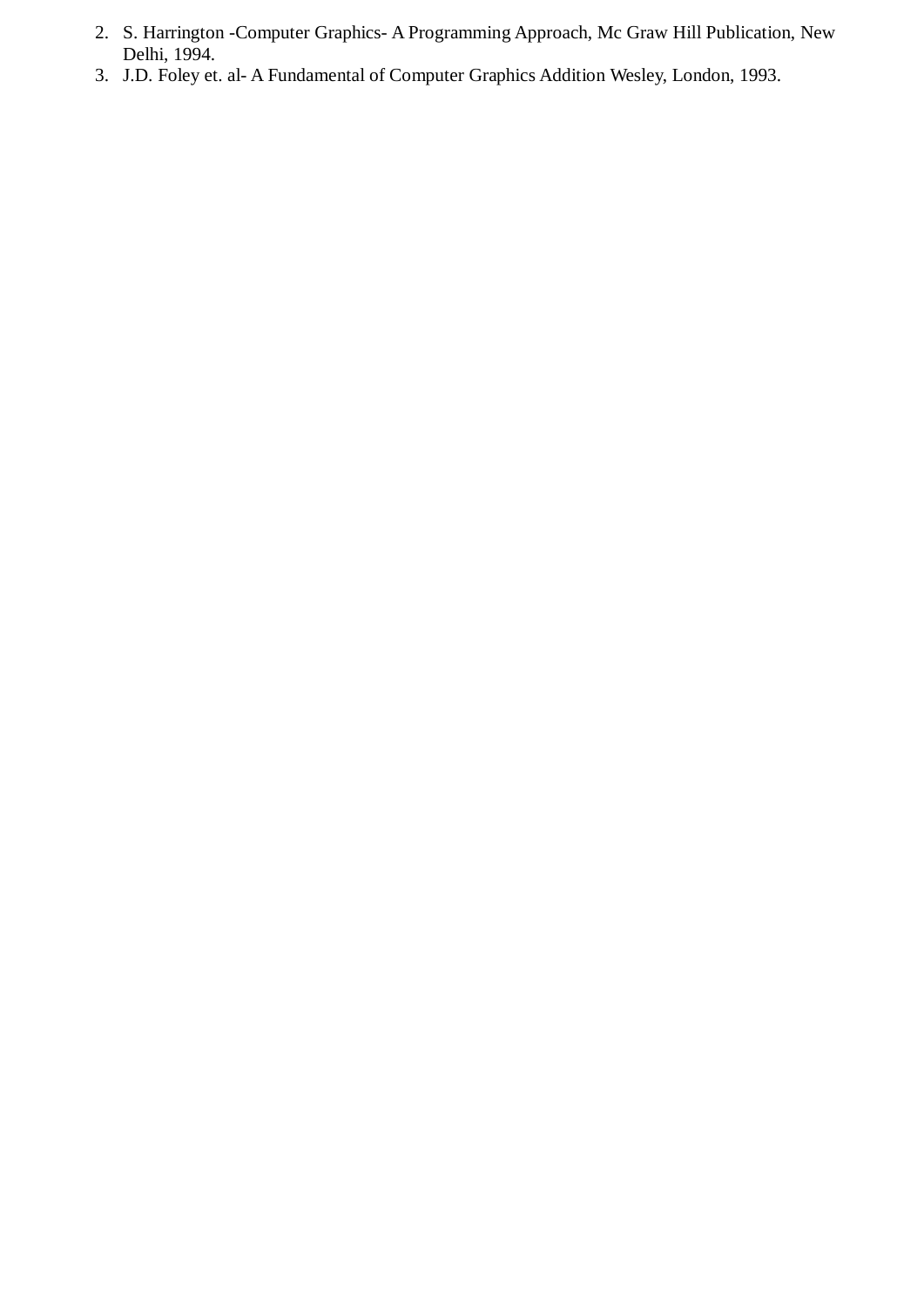# Course code: CS6109 Course title: **Software Engineering**

Pre-requisite(s): Programming skills

# **Course Outcomes**

After the completion of this course, students will be able to:

- 1. Explain process models and their suitable applications for creating and maintaining software in different development environment.
- 2. Apply project management tools and techniques for planning and managing software projects.
- 3. Choose a suitable requirement engineering process and design approach to apply them for efficient coding of software.
- 4. Evaluate and develop the software using various testing methods.
- 5. Use techniques and principles of quality management and software change management.

# Module – I

**Introduction:** Some Definitions, FAQs about software engineering, the evolving role of software, Software characteristics, SW applications

**Software Processes:** Software process models, Waterfall model, the prototyping model, spiral model, RAD and Incremental model.

Module – II

**Project Management:** Management activities, Project planning, Project scheduling, Risk Management.

### **Module – III**

**Software Requirements:** Functional and non-functional requirements, User requirements, System requirements, the software requirements document. IEEE standard of SRS, Quality of good SRS. Requirement Engineering Process: Feasibility study, Requirements elicitation and analysis,

Requirements validation, Requirement management.

### **Module – IV**

**Software Design:** Design Concepts and Principles, Architectural Design, Object oriented Design, User interface design

UML: Class diagram, Sequence diagram, Collaboration diagram

**Module – V**

**Verification and Validation:** Verification and Validation Planning, S/W inspection, static analysis. **Software Testing :** Testing functions, Test case design, White Box testing, Black box testing, Unit testing, Integration Testing, System testing, Reliability.

### **Module – VI**

**Management:** SW cost estimation: Estimation techniques, Algorithmic cost modeling, Project duration and staffing.

**Quality Management:** Quality assurance and standards, Quality planning, Quality control. **Module – VII**

Software Change: Program Evolution Dynamic, S/W Maintenance in detail.

Text Book:

1. I. Sommerville : Software Engineering, Pearson Education Publication,  $7<sup>th</sup>$  ed.

- 1. R. S. Pressman: Software Engineering: A Practitioners Approach, 5<sup>th</sup> Edn., TMA, New Delhi.
- 2. J. F. Peters & W. Pedrycz– Software Engineering, John Wiley & Sons,Inc. 2000
- 3. A. Behforooz & F.J. Hudson Software Engineering Fundamentals, Oxford Univ. Press, New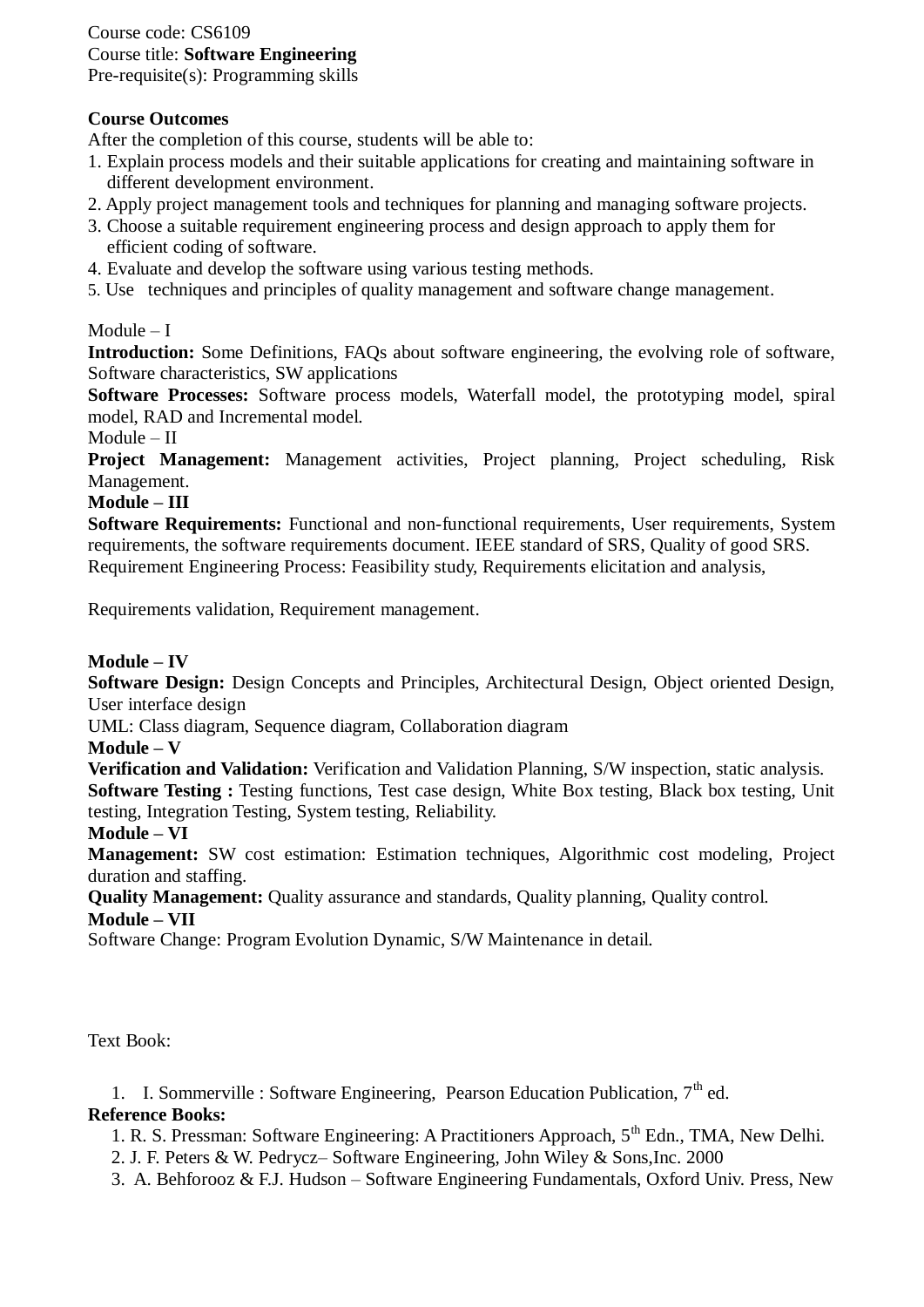York, 2000.

- 4. R.Mall: Fundamentals of Software Engineering. Prentice Hall, 3<sup>rd</sup> Edn, 2004
- 5. Naresh Chauhan: Software Testing, Oxford Univ.Press,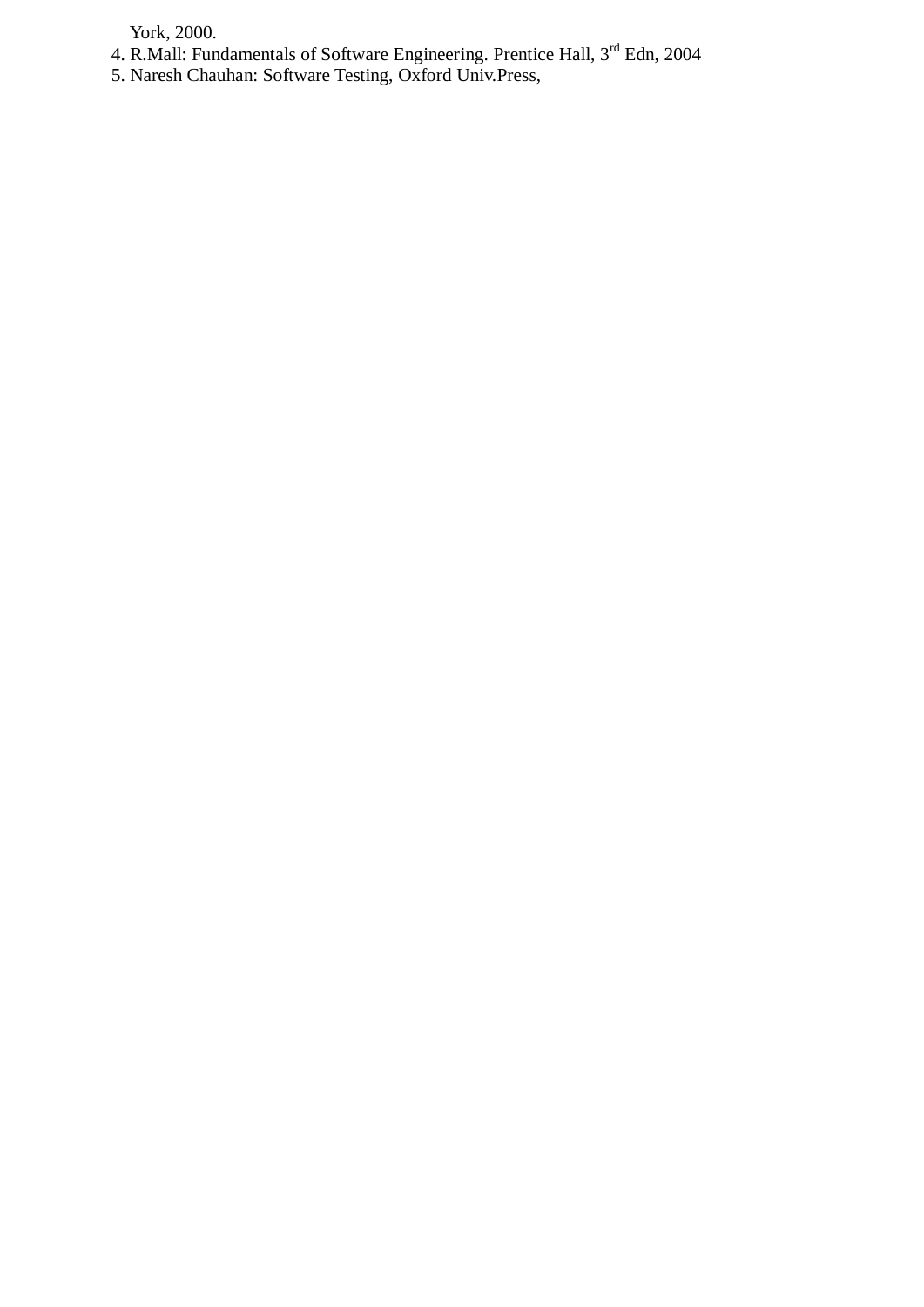# Course code: **CS6103**

### Course title: **System Programming**

Pre-requisite(s): Operating system, Computer system architecture, Microprocessor

### **Course Outcomes**

After the completion of this course, students will be able to:

- 1. Support, dependency and limitations of system softwares on available system architecture.
- 2. Clarity about the concrete view on the theoretical and practical aspects of design system softwares.
- 3. Understand the working of various system software such as assemblers, linkers, loaders and macro-processors.
- 4. Abilty to design and develop system softwares (complete life cycle).

### **Module – I**

**Background:** Introduction, System Software and Machine Architecture, The Simplified Instructional Computer (SIC), Traditional (CISC) machines, RISC Machines.

### **Module – II & III**

**Assemblers:** Basic Assembler Functions, Machine – Dependent Assembler Features, Machine – Independent Assembler Features, Assembler Design Options, Implementation Examples.

### **Module – IV & V**

**Loaders and Linkers:** Basic Loader Functions, Machine - Dependent Loader Features, Machine – Independent Loader Features, Loader Design Options, Implementation Examples.

#### **Module – VI**

**Macro Processors:** Basic Macro Processor Functions, Machine – Independent Macro Processor Features, Macro Processor Design Options, Implementation Examples.

#### **Module – VII**

**Software Engineering Issues:** Introduction to Software Engineering Concepts, System Specifications, Procedural System Design, Object – Oriented Design, System Testing Strategies.

### **Text Book:**

1. L. L. Beck – System Software – An Introduction to Systems Programming,  $3^{rd}$  Edn., Pearson Education, New Delhi, 2004.

- 1. J.J. Donovan System Programming, McGraw Hill , New Delhi, 1993.
- 2. D.M. Dhamdhere System Programming and Operating Systems,  $2<sup>nd</sup>$  Edn., Tata McGraw Hill, New Delhi, 2000.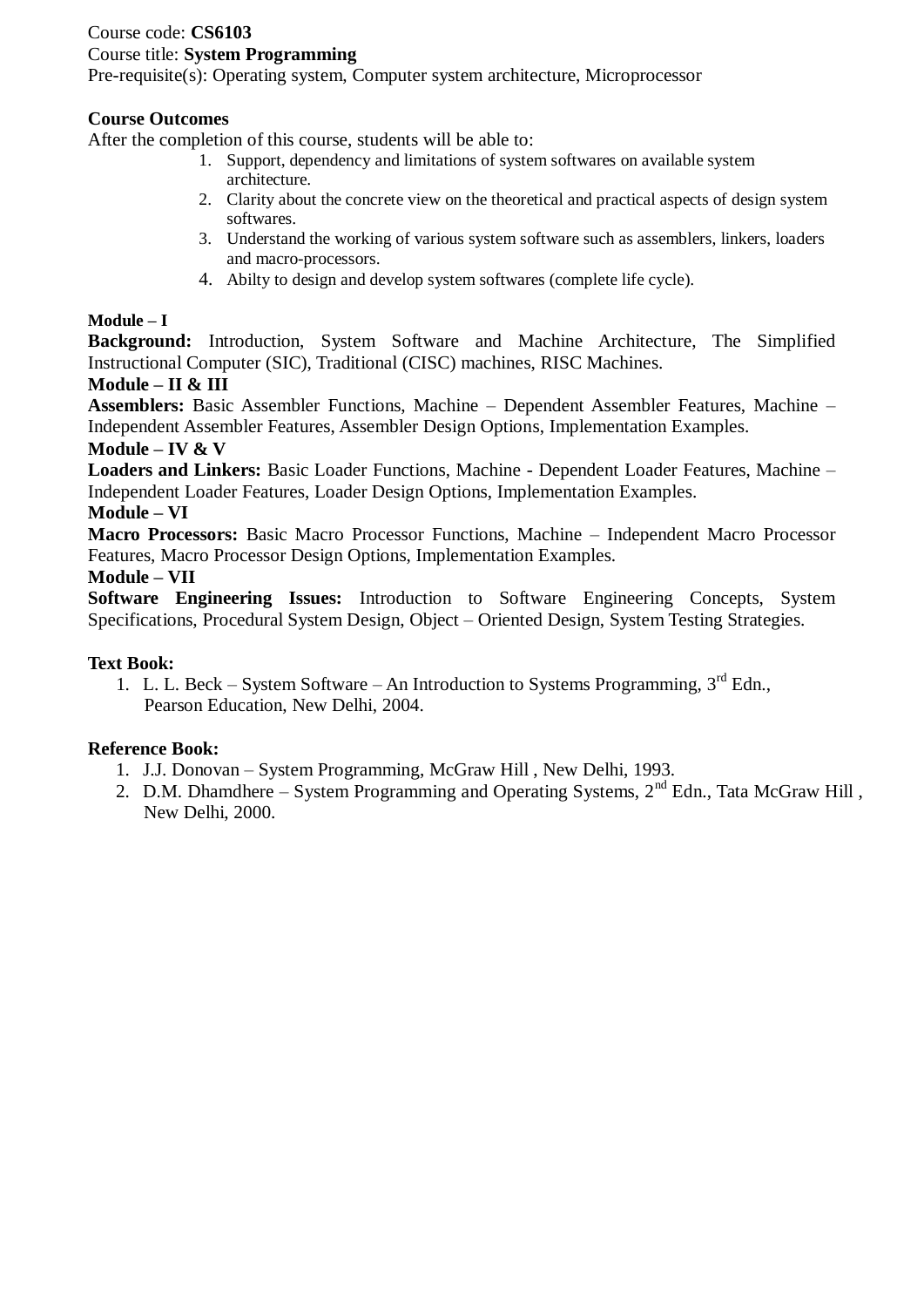# Course code: **CS6106**

# Course title: **Compiler Design Lab**

Pre-requisite(s): C Programming, Data Structures, Basics of Automata theory (regular expressions, context free grammar)

# **Text Book:**

1. Compilers: Principles, Techniques and Tools. Alfred.V.Aho, Monica S. Lam, Ravi Sethi, Jeffrey D. Ullman. 2nd Edition. Pearson.

- 1. The C Programming Language. Kernighan  $\&$  Ritchie. 2<sup>nd</sup> Edition. PHI.
- 2. Flex Programming Manual.
- 3. Bison Programming Manual.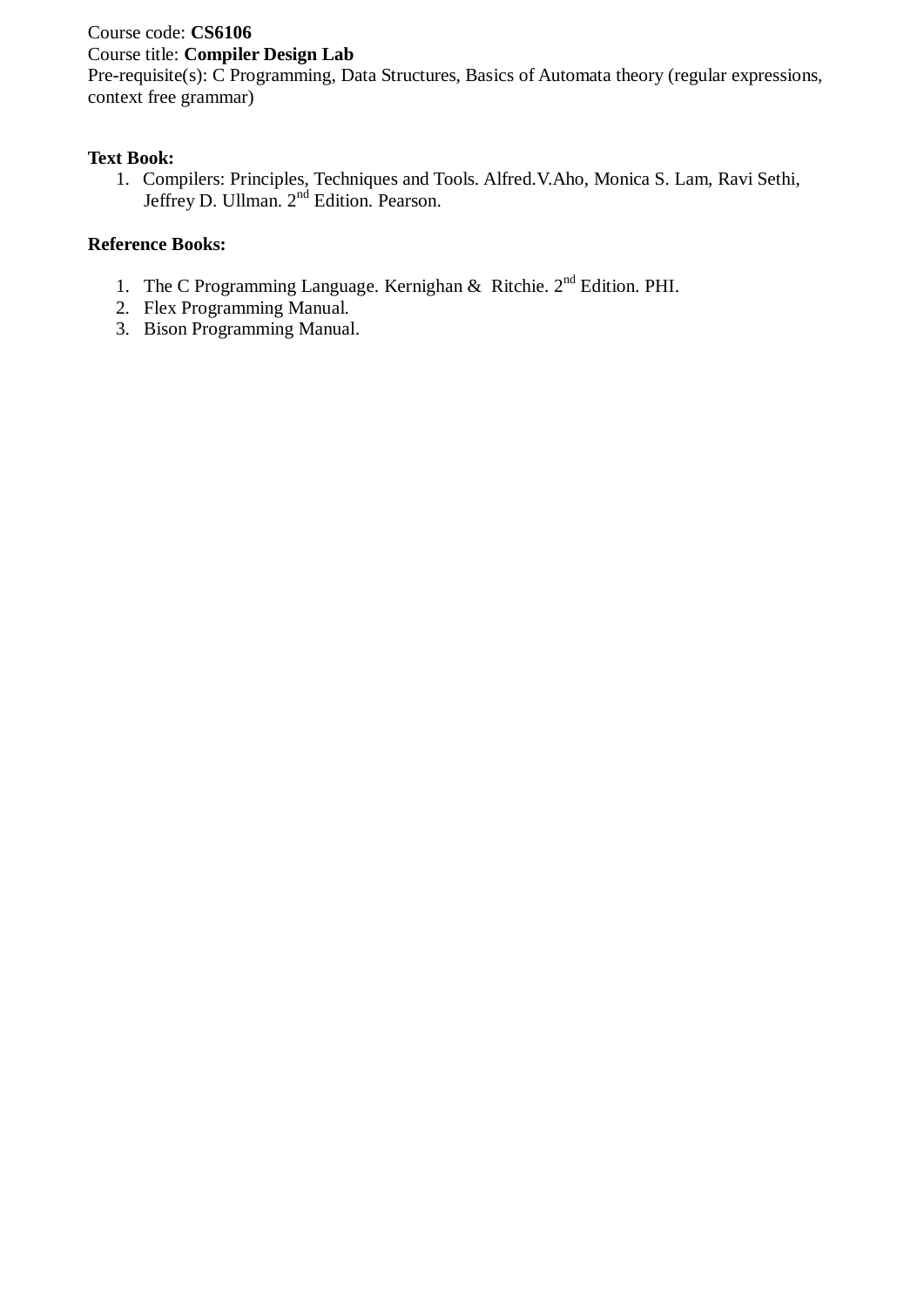### Course code: CS6110 Course title: **Software Engineering Lab** Pre-requisite(s): Programming skills

### **Course Outcomes**

After the completion of this course, students will be able to:

- 1. To prepare an IEEE-SRS from the given case study and draw use case diagrams, DFD, architectural design, and also prepare use case description document.
- 2. To create a complete UML class diagram for the given case study and apply iterative process to refine the class diagram if there is a change in requirements.
- 3. To create sequence, collaboration and state chart diagrams to analyze the dynamic behavior of the system.
- 4. To create activity diagram, component and deployment diagram to analyze the environmental and deployment view of the system..
- 5. Test the programs using software testing tools Like JUnit,Selenium,LDRA,Jumble.

### **Text Book**:

- 1. Jason T .Roff,UML :A begineer's guide,TMH,N.Delhi,Ed:2012
- 2. M.Blaha,James Rumbaugh,Object Oriented Modeling and Design Using UML,PHI,New Delhi, $Ed:2<sup>nd</sup>,2006$ .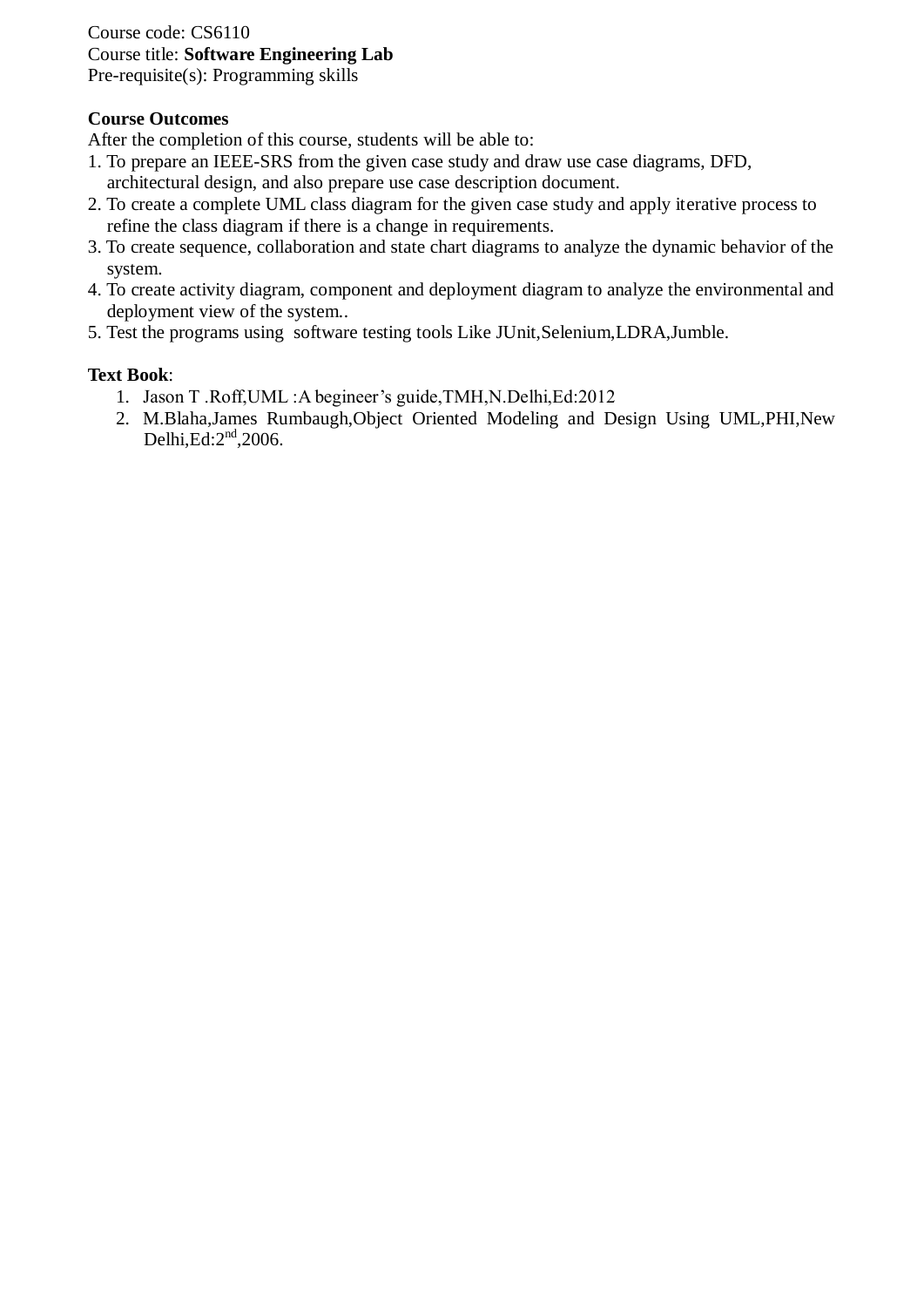Course code: **CS6012** Course title: **Computer Graphics and Multimedia Lab** Pre-requisite(s): Data Structures and Programming skills

#### **Course Outcomes**

After the completion of this course, students will be able to:

- 1. To understand the 3D transformation of objects into 2D displays.
- 2. To understand the different kinds of transformations by animating objects.
- 3. To understand the algorithms on projection, shear, coloring and modeling of various shapes.
- 4. To understand and apply multimedia effect on objects and realize its importance in the graphics industry.

#### **Text Books:**

- 1. D. Hearn & M.P. Baker Computer Graphics, 2/e , Pearson Education, New Delhi, 2005.
- 2. Prabat K Andleigh and Kiran Thakrar, "Multimedia Systems and Design", PHI, 2005.

- 1. W.M. Newman. et. al.- Principle of Interactive Computer Graphics, Mc Graw Hill Publication, New Delhi, 1995.
- 2. S. Harrington -Computer Graphics- A Programming Approach, Mc Graw Hill Publication, New Delhi, 1994.
- 3. J.D. Foley et. al- A Fundamental of Computer Graphics Addition Wesley, London, 1993.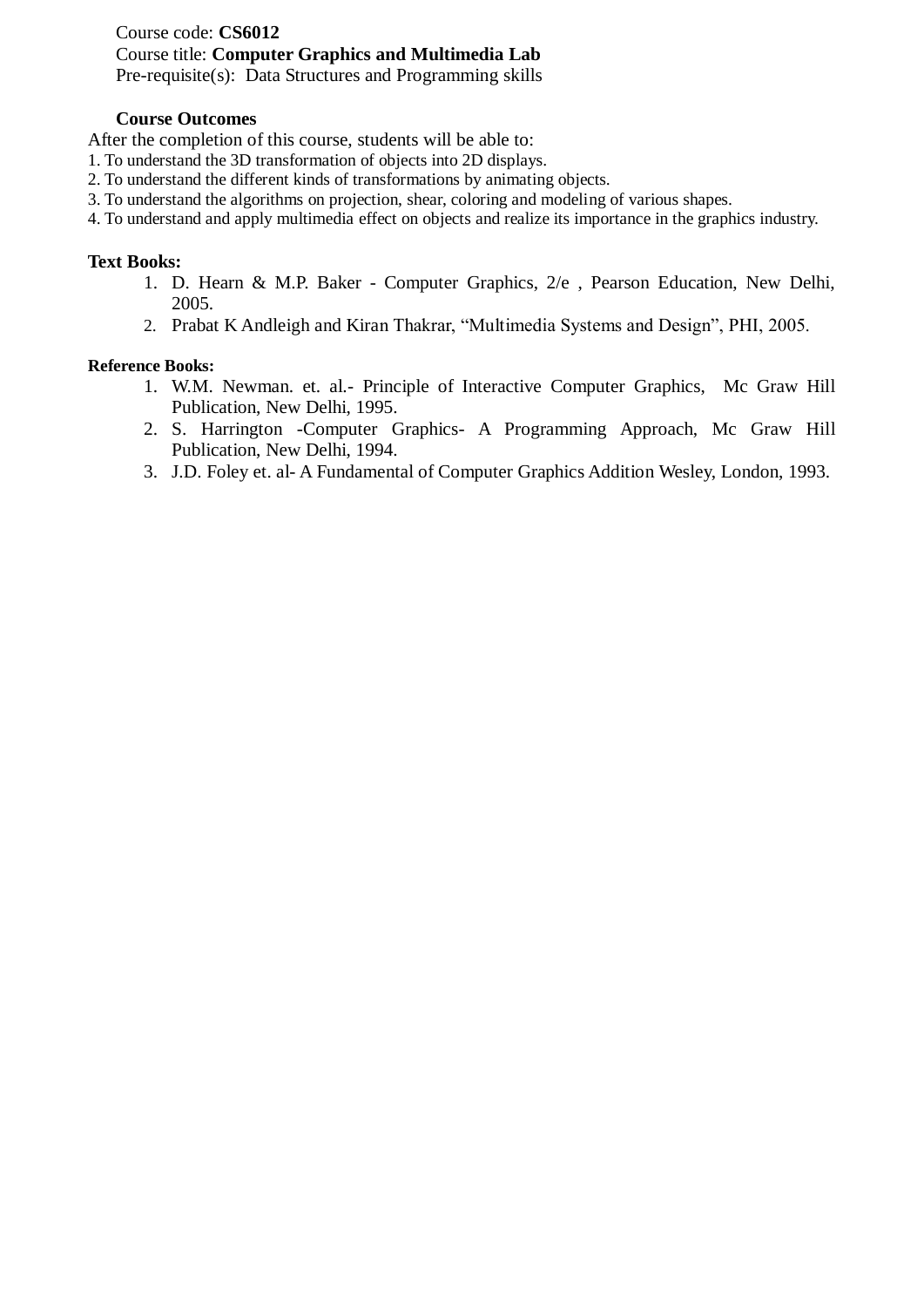Course code: CS5105 Course title: **Soft Computing** Pre-requisite(s): Programming skills

### **Course Outcomes**

After the completion of this course, students will be able to:

- 1. Solve numericals on Fuzzy sets and Fuzzy Reasoning.
- 2. Develop Fuzzy Inference System (FIS).
- 3. Solve problems on Genetic Algorithms.
- 4. Explain concepts of neural networks.
- 5. Develop neural networks models for various applications.

# **Fuzzy Logic**

### **Module -I**

Fuzzy Set Theory: Basic Definition and Terminology, Set Theoretic Operations, MF Formulation and Parameterization, MF of two dimensions, Fuzzy Union, Intersection and Complement.

### **Module -II**

Fuzzy Rules and Fuzzy Reasoning: Extension Principles and Fuzzy Relations, Fuzzy IF THEN Rules, Fuzzy Reasoning.

### **Module –III**

Fuzzy Inference System: Introduction, Mamdani Fuzzy Models, Other Variants, Sugeno Fuzzy Models, Tsukamoto Fuzzy Models.

### **Genetic Algorithms**

### **Module –IV**

Fundamentals of Genetic Algorithms: Basic Concepts, Creation of Offsprings, Encoding, Fitness Functions, Reproduction, Genetic Modelling: Inheritance Operators, Cross over, Inversion and detection, Mutation operator, Bitwise operators.

### **Artificial Neural Networks**

### **Module -V**

Introduction, Architecture, Back Propagation and Feed Forward Networks, Offline Learning, Online Learning.

#### **Module -VI**

Supervised Learning of Neural Networks: Introduction, Perceptrons, Adaline, Back Propagation Multilayer Perceptrons, Back Propagation Learning Rules, Methods of Speeding. Radical Basis Function Networks, Functional Expansion Networks.

### **Module -VII**

Unsupervised Learning: Competitive Learning Networks, Kohonen self-organising networks, Hebbian Learning, The Hopfield Network

### **Text Book :**

1. J.S.R. Jang, C.T.Sun and E.Mizutani, "Neuro-Fuzzy and Soft Computing" PHI/Pearson Education, New Delhi 2004.

- 1. T. J. Ross, "Fuzzy Logic with Engineering Applications." TMH, New York, 1997.
- 2. K.S.Ray ,"Soft Computing and Its application", Vol 1, Apple Academic Press.2015
- 3. K.H.Lee ,"First Course on Fuzzy Theory and App.", Adv in Soft Computing Spinger.2005
- 4. H.Z.Zimmermann, "Fuzzy Set Theory and its App", 4<sup>th</sup> Ed.Spinger Science, 2001
	- 5. S. Rajasekaran & G.A. Vijayalakshmi Pai, PHI, New Delhi 2003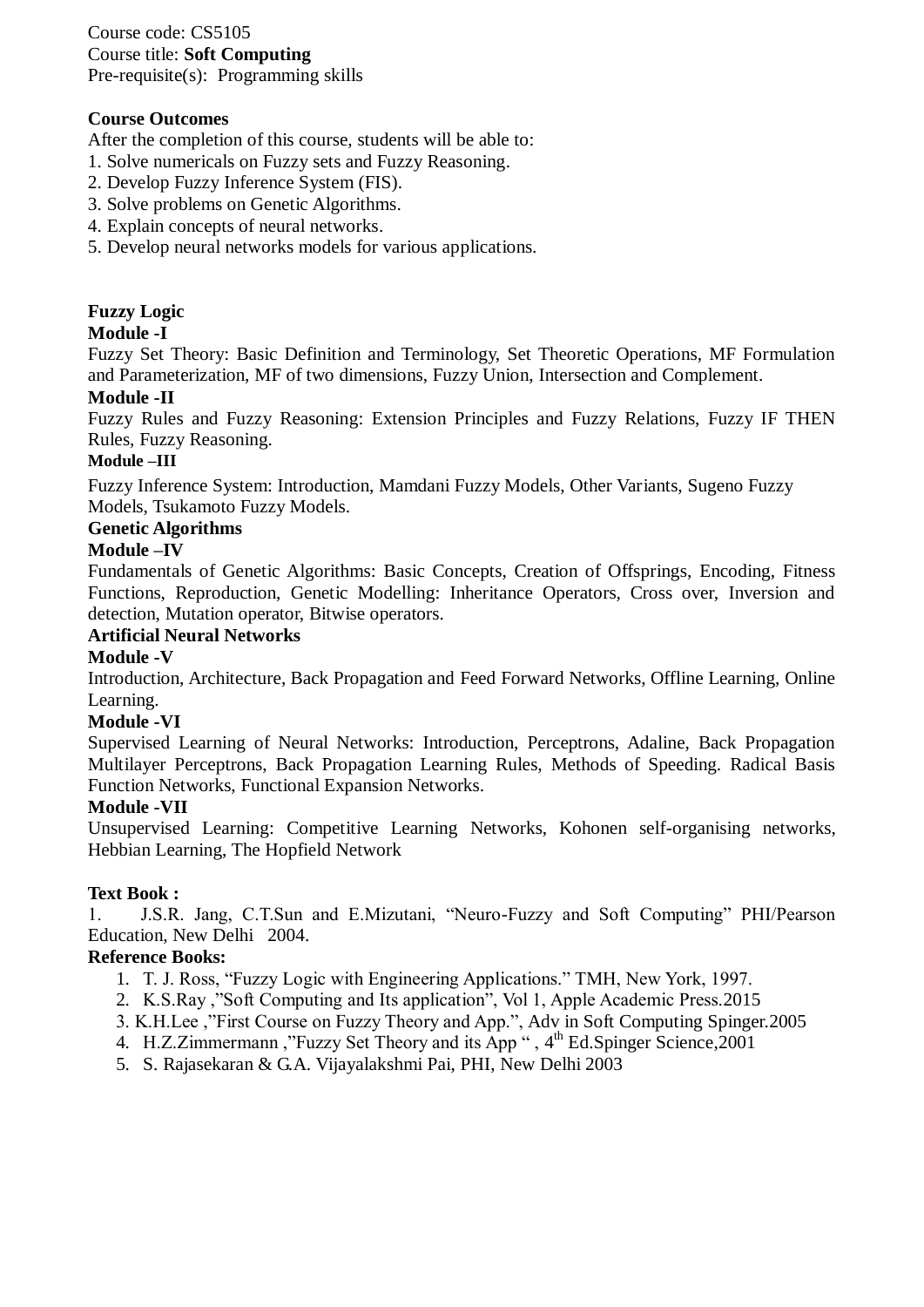Course code: **CS5106** Course title: **Soft Computing Lab** Pre-requisite(s): Programming skills

### **Course Outcomes**

After the completion of this course, students will be able to:

- 1. Solve numericals on Fuzzy sets and Fuzzy Reasoning.
- 2. Develop Fuzzy Inference System (FIS).
- 3. Solve problems on Genetic Algorithms.
- 4. Explain concepts of neural networks.
- 5. Develop neural networks models for various applications.

- 1. T. J. Ross, "Fuzzy Logic with Engineering Applications." TMH, New York, 1997.
- 2. K.S.Ray ,"Soft Computing and Its application", Vol 1, Apple Academic Press.2015
- 3. K.H.Lee ,"First Course on Fuzzy Theory and App.", Adv in Soft Computing Spinger.2005
- 4. H.Z.Zimmermann, "Fuzzy Set Theory and its App", 4<sup>th</sup> Ed.Spinger Science, 2001
	- 5. S. Rajasekaran & G.A. Vijayalakshmi Pai, PHI, New Delhi 2003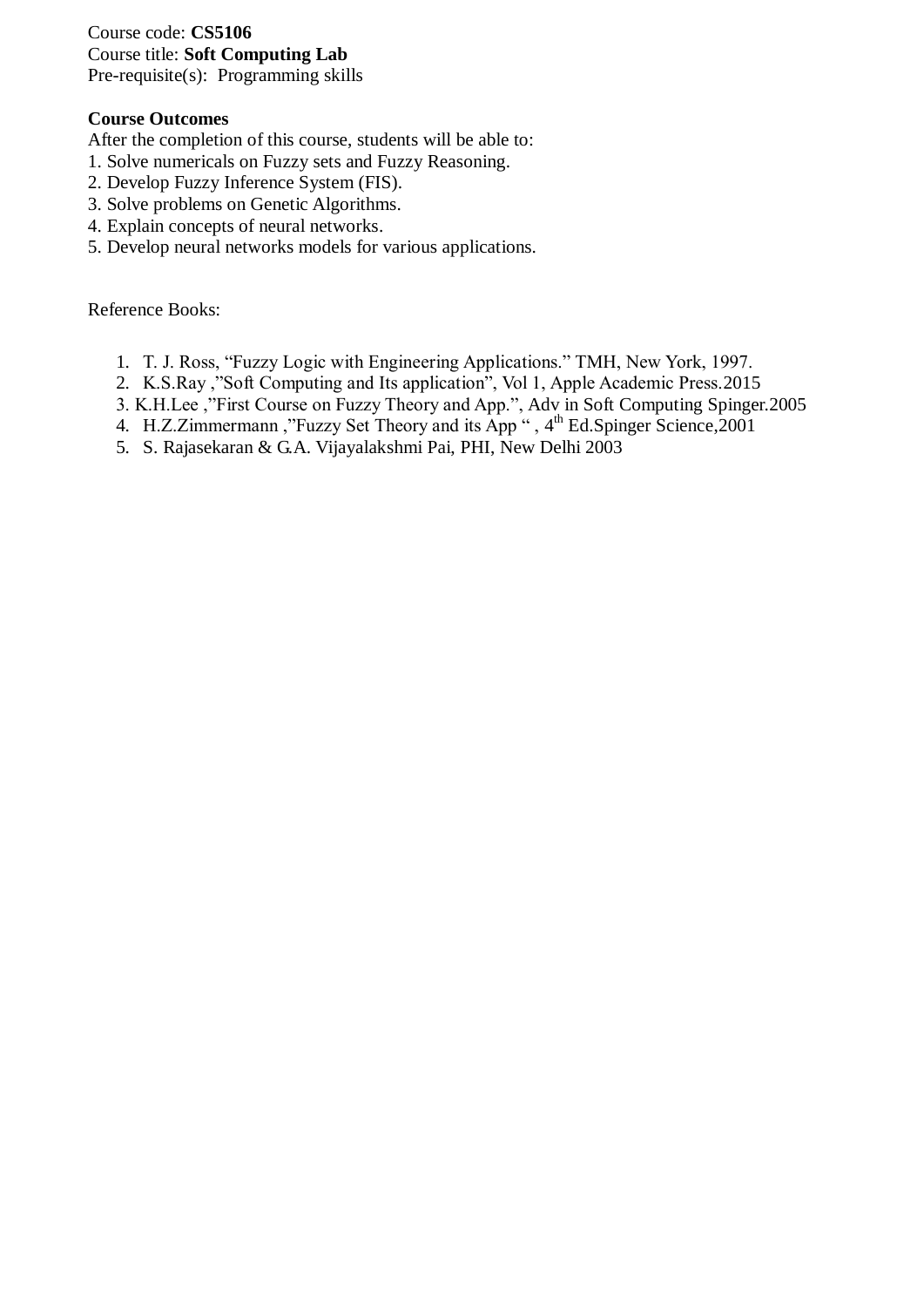# Course code: CS8031 Course title: **Data Mining & Data Warehouseing**

Pre-requisite(s): Object oriented programming concepts.

# **Course Outcomes**

After the completion of this course, students will be able to:

- 1. Assess the problem and decide what data mining activities are required to obtain the desired objectives.
- 2. Distinguish between the specific operations, data structures and schema that are used in data warehouses vis a vis databases.
- 3. Mathematically perform preprocessing operations on datasets to ensure the validity of the data is improved.
- 4. Design schema and write DMQL corresponding to elementary data warehouses.
- 5. Understand, analyze and evaluate algorithms for performing common data mining activities like Association rule mining, Classification, Clustering etc.

# **Module - I**

**Data Mining :** Introduction, Relational Databases, Data Warehouses, Transactional databases, Advanced database Systems and Application, Data Mining Functionalities, Classification of Data Mining Systems, Major Issues in Data Mining.

# **Module - II**

**Data Warehouse :** Introduction, A Multidimensional data Model, Data Warehouse Architecture, Data Warehouse Implementation, Data Cube Technology, From Data warehousing to Data Mining.

### **Module - III**

**Data Processing :** Data Cleaning, Data Integration and Transformation, Data Reduction, Discretization and concept Hierarchy Generation.

**Data Mining Primitives, Languages and System Architecture :** Data Mining Primities, DMQL, Architectures of Data Mining Systems.

### **Module – IV**

**Concept Description :** Data Generalization & Summarization – Based Characterization, Analytical Characterization, Mining class Comparisons, Mining Descriptive Statistical Measures in Large Databases.

### **Module - V**

**Mining Association Rules in Large Databases :** Association Rule Mining, Single – Dimensional Boolean Association Rules, Multilevel Association Rules from Transaction Databases, Multi Dimensional Association Rules from Relational Databases, From Association Mining to Correlation Analysis, Constraint – Based Association Mining.

### **Module - VI**

**Classification and Prediction :** Classification & Prediction, Issues Regarding Classification & Prediction, Classification by decision Tree Induction, Bayesian Classification, Classification by Back propagation, Classification based on concepts & Association Rule, Other Classification, Prediction, Classification Accuracy.

### **Module - VII**

**Cluster Analysis :** Types of Data in Cluster Analysis, Partitioning methods, Hierarchical methods, Density – Based Methods, Grid – Based Methods, Model – Based Clustering Methods, Outlier Analysis.

# **Mining Complex Types of Data.**

# **Text Books :**

1. Jiawei Han & Micheline Kamber - Data Mining Concepts & Techniques Publisher Harcout India. Private Limited.

# **Reference Books :**

1. G.K. Gupta – Introduction to Data Mining with case Studies, PHI, New Delhi – 2006.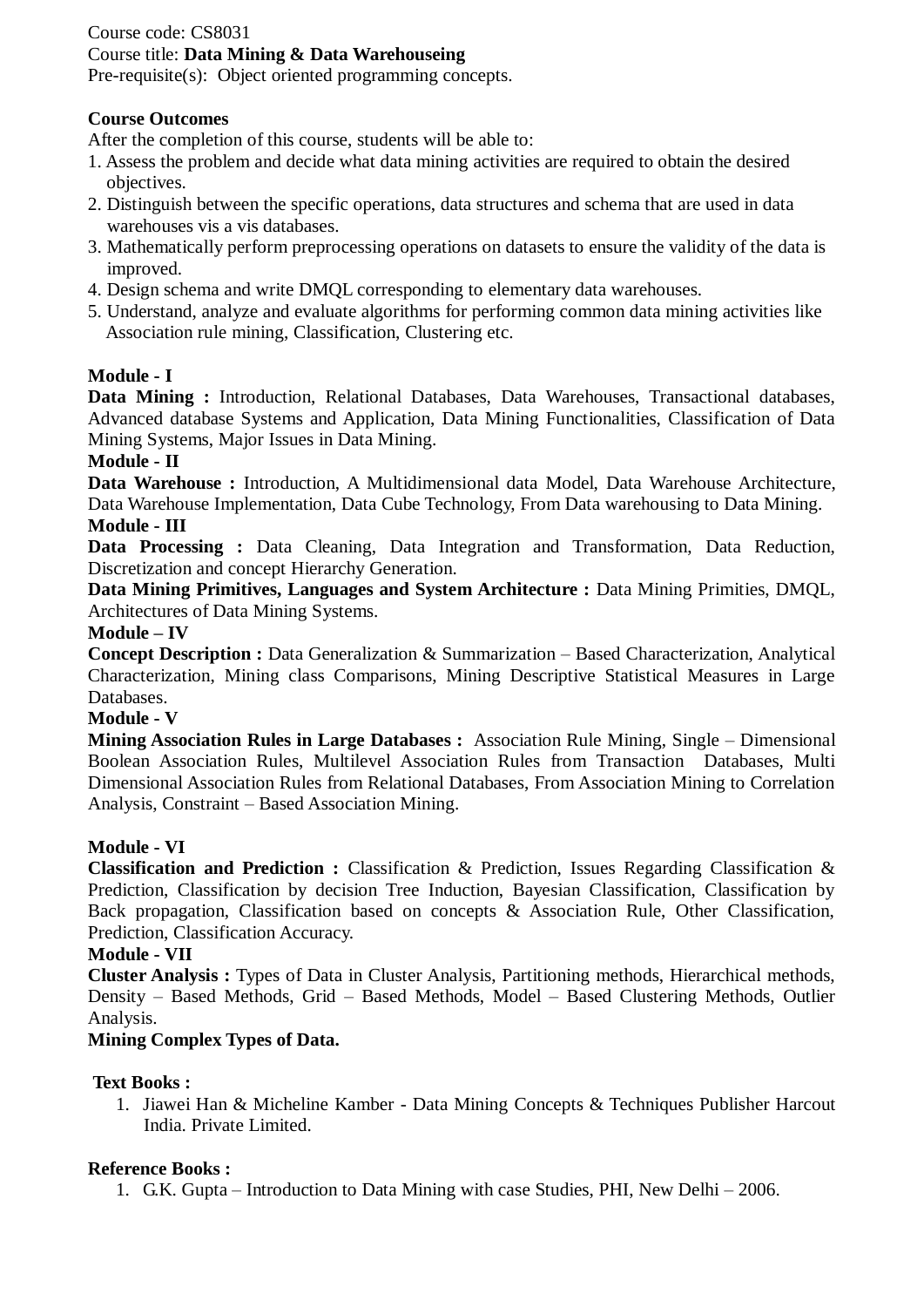- 2. A. Berson & S.J. Smith Data Warehousing Data Mining, COLAP, TMH, New Delhi 2004.
- 3. H.M. Dunham & S. Sridhar Data Mining, Pearson Education, New Delhi, 2006.

Course code: **CS7029** Course title: **Free/Open Source Software** Class: B. Tech Semester / Level: VII Branch: Computer Science & Engineering

# **Syllabus**

### **Module I**

Open Standards for Enterprise Applications Application examples from Banking and e-Governance, Enterprise level requirements, Layered Architecture applications

**Module II** 

Open Standards, Royalties, FOSS Licensing & Business models

### **Module III**

FOSS Development Methodology & Tools, Collaborative Software Development: FOSS Community structure & dynamics

### **Module IV**

Mailing lists, chat, wiki, messaging, Integrated Development Environments, Version Control (tagging, branching, merging), Issue tracking (bugs, new features), Documentation

### **Module V**

Presentation Layer, Client Environment: Browsers (extensions, cookies, applets), Handheld devices, Thin clients, Web page design & Client side scripting (XHTML, WML, AJAX, CSS, XSL)

### **Module VI**

Data store Layer, Data modeling refresher: RDBMS fundamentals, Dublincore, Database Administration, Access control, Security; Disaster recovers (Backups, Replication)

### **Module VII**

Business Logic Layer Model View Controller (MVC) Framework, Serverside programming (CGI, page tempaltes), Data access, database connectivity, Report generation

### **Text Book(s):**

- 1. Understanding Open Source Software Development, J Feller and B Fitzgerald, Addison Wesley, 2002
- 2. Enterprise Application Development using FOSS, Ed. NRCFOSS Team, An NRCFOSS (Anna University) Publication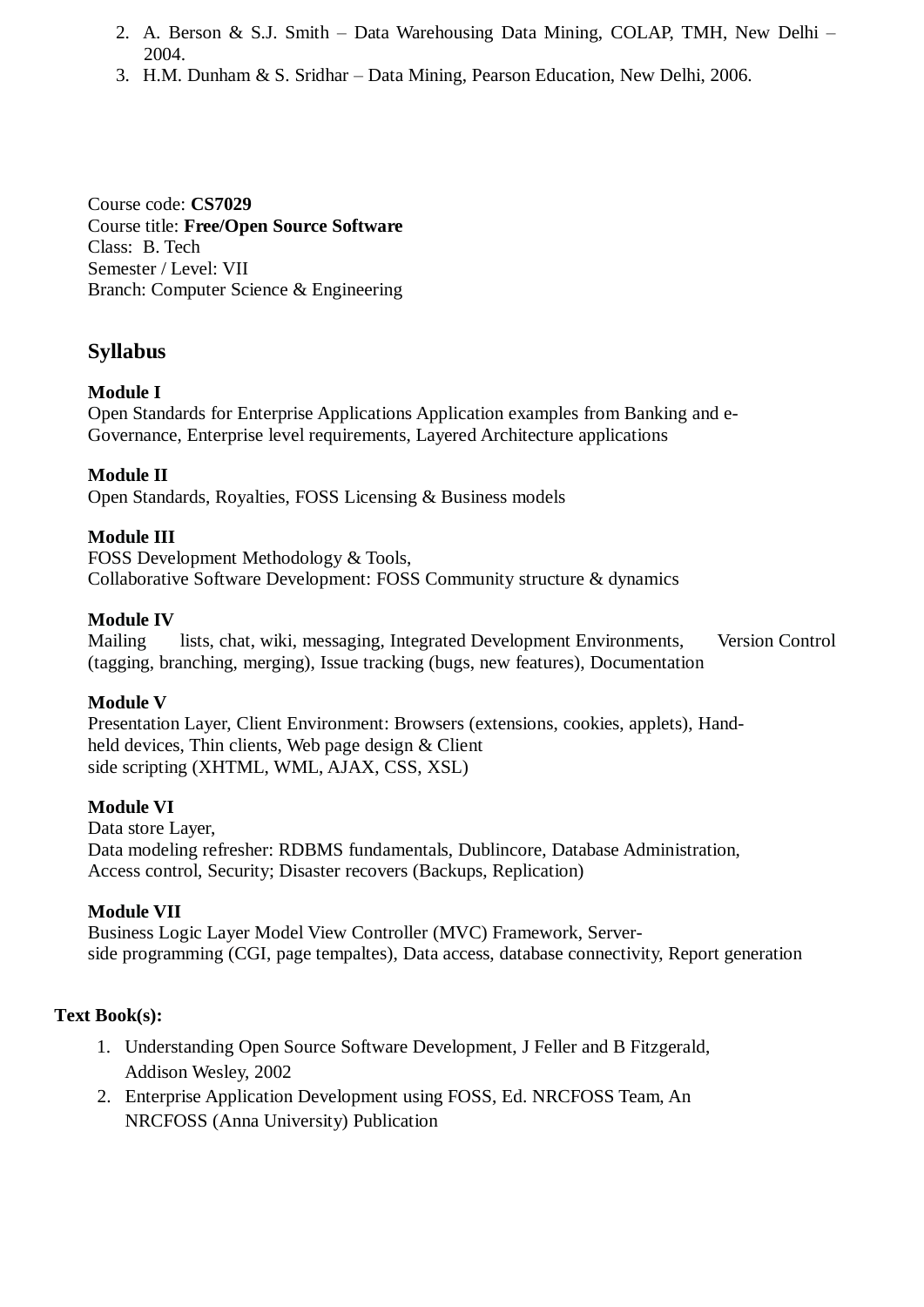# Course code: **CS7117**

## Course title: **Optimization Techniques**

Pre-requisite(s): Fundamentals of Mathematical Modeling and basic computer programming.

# **Course Outcomes**

After the completion of this course, students will be able to:

- 1. To be able to understand the importance of Operation Research techniques and mathematical modeling in solving practical problems.
- 2. To be able to formulate decision making problems into mathematical models.
- 3. To be able to use computer tools in solving real-world problems.

# **Module - I**

**Introduction to Linear Programming:** Prototype Example, the Linear Programming Model, Assumptions of Linear Programming, Additional Examples, Some Classic Case Studies.

**Solving Linear Programming Problems - The Simplex Method**: The Essence of the Simplex Method, Setting Up the Simplex Method, the Algebra of the Simplex Method, the Simplex Method in Tabular Form, Tie Breaking in the Simplex Method, Adapting to Other Model Forms, Postoptimality Analysis.

### **Module - II**

**The Theory Of The Simplex Method:** Foundations of the Simplex Method, The revised Simplex Method, A Fundamental Insight.

**Duality Theory And Sensitivity Analysis:** The Essence of Duality Theory, Economic Interpretation of Duality, Primal-Dual relationships, Adapting to Other Primal Forms, the Role of Duality Theory in Sensitivity Analysis.

### **Module - III**

**Other Algorithms for Linear Programming:** The Dual Simplex Method, Parametric Linear Programming, the Upper Bound Techniques, an Interior-Point Algorithm.

**Network Optimization Models:** Prototype Example, the Terminology of Networks, The Shortest-Path Problem, The Minimum Spanning Tree Problem, The Maximum Flow Problem, The Minimum Cost flow Problem, The Network Simplex Method.

### **Module - IV**

**Dynamic Programming:** A Prototype Example for Dynamic Programming, Characteristics of Dynamic Programming Problems, Deterministic Dynamic Programming, Probabilistic Dynamic Programming.

### **Module - V**

Integer Programming: Prototype Example, Some BIP Applications, Innovative Uses of Binary Variables in Model Formulation, Some Formulation examples, Some Perspectives on Solving Integer Programming problems, The Branch-and-Bound Technique and Its Application to Binary Integer Programming, A Branch-and-Bound Algorithm for Mixed Integer.

### **Module - VI**

Nonlinear Programming: Sample Applications, Graphical Illustration of Nonlinear Programming Problems, Types of Nonlinear Programming Problems, One-Variable Unconstrained Optimization, Multivariable Unconstrained Optimization, The Karush-Kuhn-Tucker (KKT) Conditions for Constrained Optimization, Quadratic Programming, Separable Programming , Convex Programming.

# **Module - VII**

**Queuing Theory:** Prototype Example, Basic Structure of queuing Models, Examples of Real Queuing Systems, The role of the Exponential Distribution, the Birth-and-Death Process, Queuing Models Based on the Birth-and Death Process, Queueing Models Involving Non-exponential Distributions.

#### - **Text Book:**

1. S. Hiller & G.J. Lieberman – Operations Research,  $8<sup>th</sup>$  Edn, TMH, New Delhi–2006.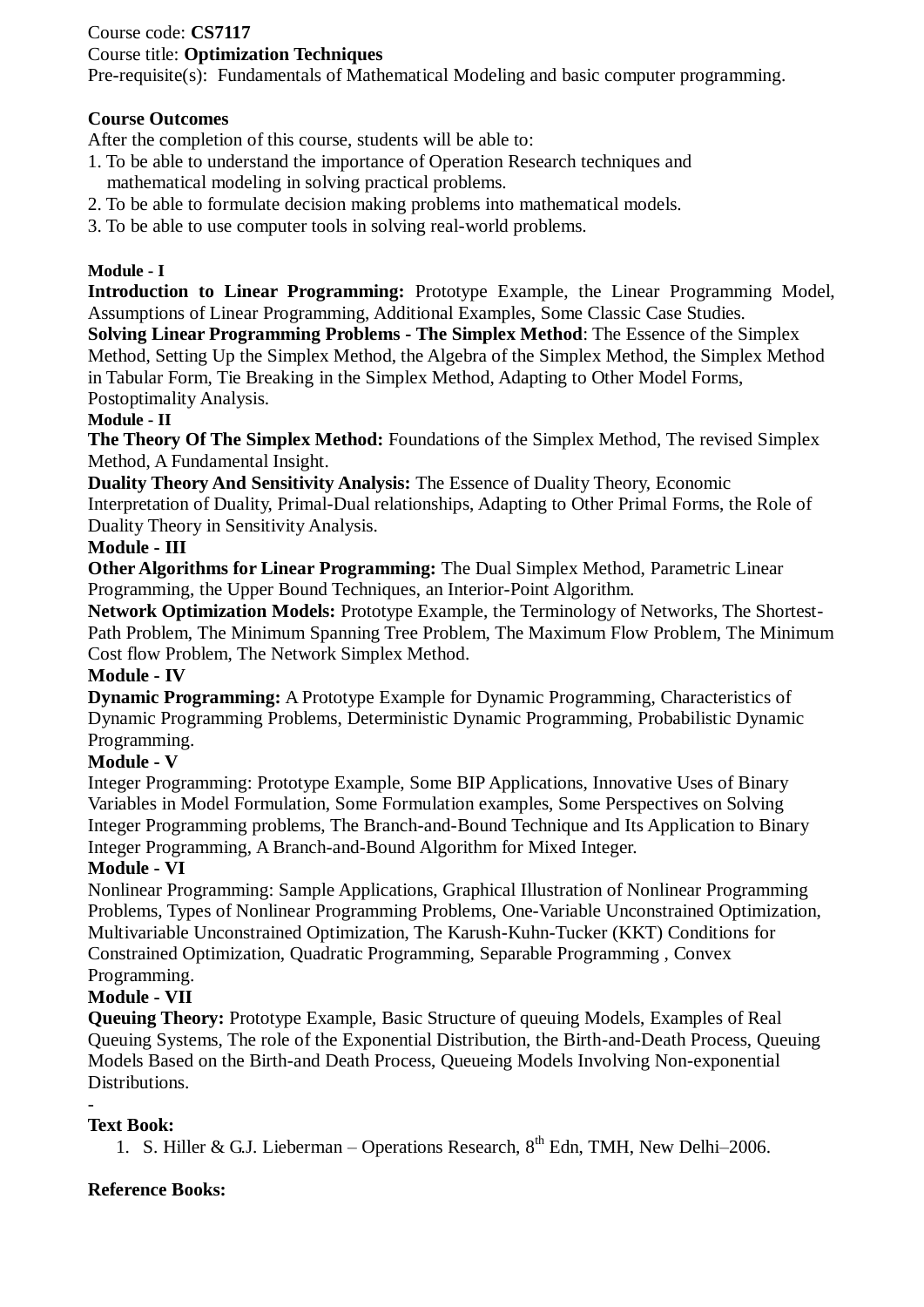- 1. H.A.Taha Operations Research, 8/e , Pearson Education , New Delhi-2007.
- 2. J.K. Sharma Operations Research, 3/e, Mcmillan , India Ltd, 2007.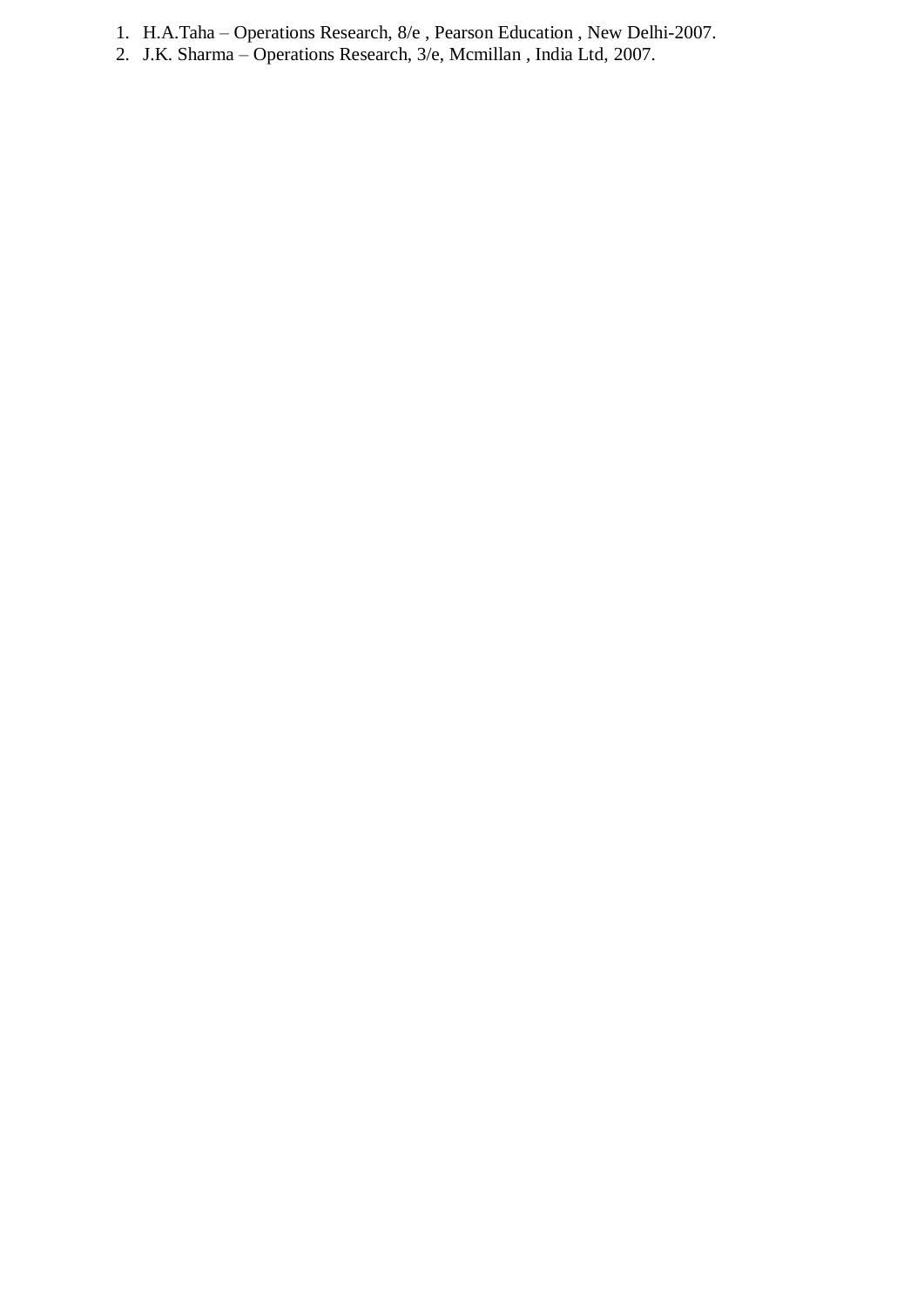### Course code: **CS7121** Course title: **Cryptography & Network Security** Pre-requisite(s): Computer Networks, Number Theory

### **Course Outcomes**

After the completion of this course, students will be able to:

- 1. Understand theory of fundamental cryptography, encryption and decryption algorithms, identify the appropriate cryptography scheme & security mechanism for different computing environment and information systems.
- 2. Explain the basic concepts of symmetric & asymmetric cryptography, Demonstrate a systematic and critical understanding of the theories, principles and practices.
- 3. Design mathematical models to solve specified security problems. Apply the security techniques in solving security problems in practical systems.
- 4. Understand the fundamental concepts of different digital signature schemes, Build secure authentication systems by use of message authentication techniques.
- 5. Apply the cryptographic systems learnt so far to build information and network security mechanisms.

#### **Module - I**

Security Services, Mechanisms and Attacks, The OSI Security Architecture, A Model for Network Security. Symmetric Cipher Model, Substitution Techniques, Transposition Techniques, Rotol Machines, Steganography.

#### **Module - II**

Simplified DES, Block Cipher Principles, The Data Encryption Standard, The Strength of DES, Differential and Linear Cryptanalysis, Block Cipher Design Principles, Block Cipher Modes of Operation.

#### **Module - III**

Finite Fields and Confidentiality : Groups, Rings, and Fields, Modular Arithmetic, Euclid's Algorithm, Finite Fields of the Form GF (p), Polynomial arithmetic, Finite Fields of the Form GF(2"), Placement of Encryption Function, Traffic Confidentially, Key Distribution, Random Number Generation.

#### **Module - IV**

**Encryption Standard and Ciphers :** Evaluation criteria for AES, AES cipher, Multiple encryption and Triple DES, Block ciper Modes of operation, Stream ciphers and RCG.

#### **Module - V**

**Number Theory and Public-Key Cryptography:** Prime Numbers, Fermat's and Euler's Theorems, Testing for Primality, The Chinese Remainder Theorem, Discrete Logarithms, Principles of Public-Key Cryptosystems, The RSA Algorithm,

#### **Module - VI**

**Message Authentication, Function, Algorithms and Digital System** :Authentication Requirements, Authentication Functions, Message Authentication Codes, Hash Functions,

#### **MODULE - VII**

Security of Hash Functions and MACs, Secure Hash Algorithm, HMAC, Digital Signatures, Authentication Protocols.

#### **Text Book:**

1. W.Stallings : Cryptography and Network Security : Principles and Practice, 4/e Pearson Education, New Delhi, 2006.

#### **Reference Books:**

- 1. B.A. Forouzan Cryptography and Network Security, TMH, New Delhi, 2007
- 2. B. Schneier Applied Cryptography, John Wiley, Indian Edition, 2006.

Course code: **CS7029** Course title: **Information Security and Assurance** Class: B. Tech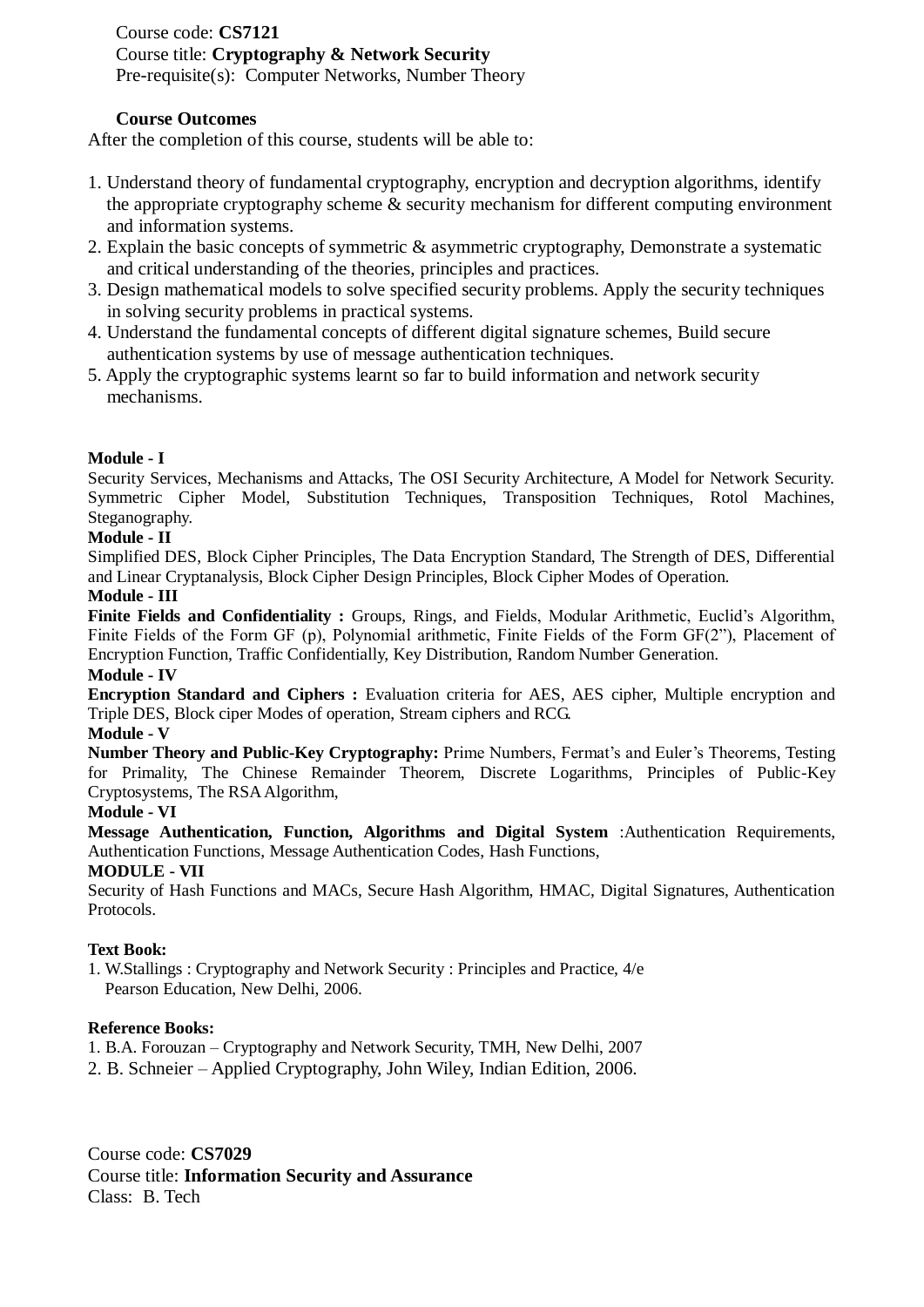# **Syllabus**

# **Module I**

# **Network Security:**

Introduction, Network Attacks and Security Issues, Network Communications, Some Example Security Attacks, Security Attacks, Services, and Architecture, Protection and Prevention, Firewalls and Perimeter Security, Cryptographic Protocols, Detection, Assessment and Response

# **Module II**

Introduction, Identification and Authentication, Password-Based Authentication, Insecure Communication Channels, Challenge-Response Systems, Authentication in Distributed Systems, Access Control, Access Control Based on Subject–Object, Relationships, Protection Matrix Model

# **Module III**

An Information Flow Policy for Confidentiality, Bell-LaPadula Model, Clark-Wilson Model, Role-Based Access Control, Access Control in Distributed Systems, Overview of Relevant Standards, Advanced Approaches, Digital Identity Management, Shibboleth, CardSpace, Higgins Trust Framework

# **Module IV**

# **Network Survivability:**

Introduction, Prevention Techniques, Survivable Network Design and Traffic Restoration Concepts, Typical Network Architecture, Basic Survivability Concepts, Basic Network Management Concepts , Protection versus Restoration, Other Issues, Transport Network Recovery Techniques, Automatic Protection Switching, Ring-Based Survivability, Span Restoration, Shared Path Protection, Shared Path Restoration, p-Cycles, Survivable Network Design Techniques, Multilayer Issues

### **Module V**

### **System Survivability:**

Introduction and Background, Survivability and the Impact of Fault Models, Dependability Considerations, Survivability Considerations, Design for Survivability, Identification of Essential Functionalities, Tolerating Faults, Dealing with Common-Mode Faults, Applying the Notion of Optimality, Decentralized Storage, Survivability of Large Distributed Systems, Borrowing from Well-established Fields, Problem Transformation, Scheduling Problems, Case Study: Autonomous Mobile Agents

### **Module VI**

### **Taxonomy and Framework for Integrating Dependability and Security:**

Introduction, Basic Concepts and Related Work, Dependability, Integration of Dependability and Security, Proposed Taxonomy and Framework, Key Notations of the Feedback Control System Model, Definitions of Basic Concepts of Dependability and Security within the Proposed Framework , Dependability, Security, and their Attributes, Taxonomy of Faults ,The Means to Attain Dependability and Security ,Fault Prevention,Fault Tolerance ,Fault Removal

### **Module VII**

# **Stochastic Modeling Techniques for Secure and Survivable Systems:**

Introduction, Survivability and Security, Analytical Modeling Techniques, Markov Models, Semi-Markov Process, Higher-Level Model Formalisms, Security Modeling, Intrusion-Tolerant Systems, Security Modeling of SITAR Security System, Survivability Modeling, System Description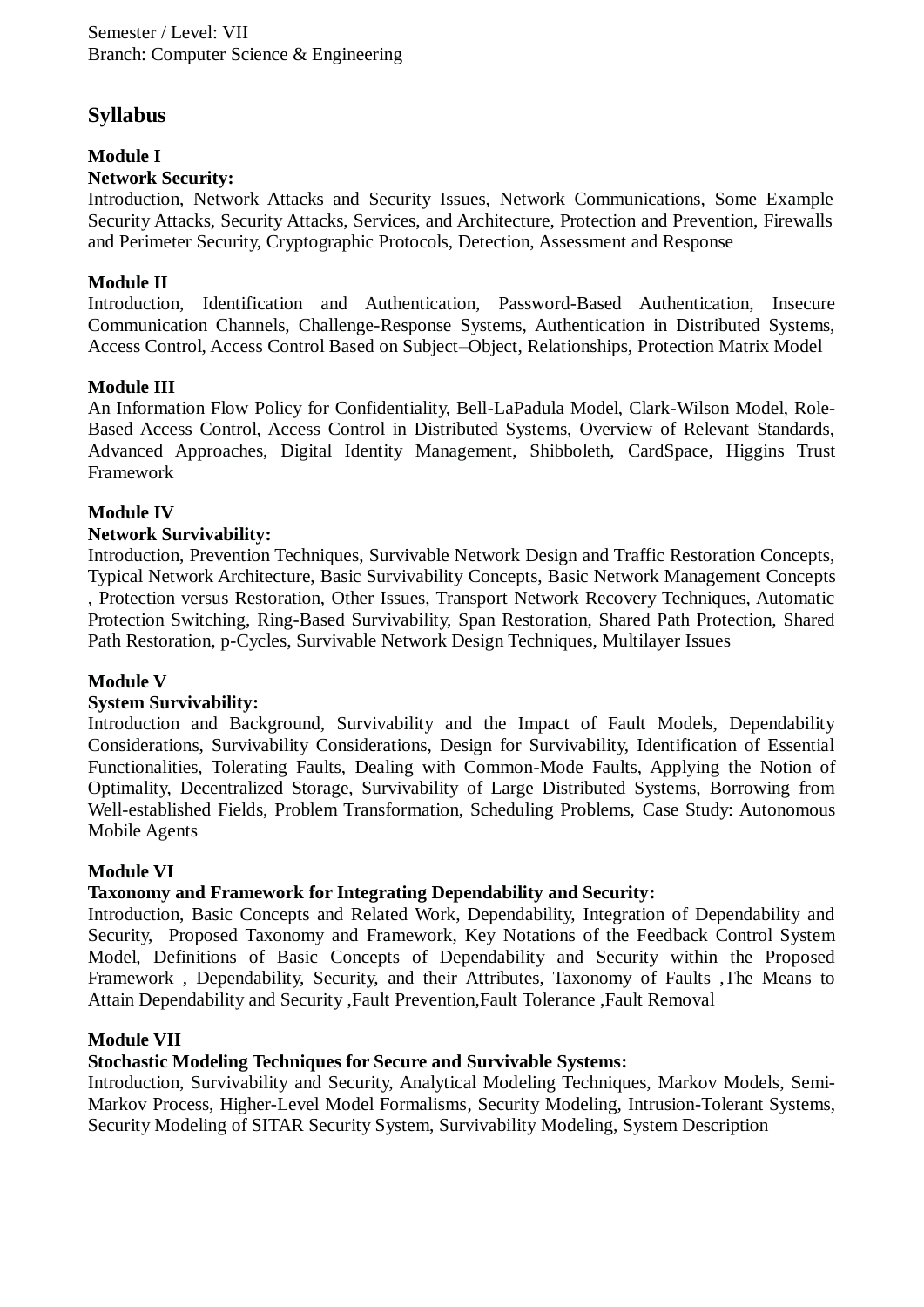### **Text Book(s):**

1. Qian Y., Joshi J., Tipper D., Krishnamurty P., "Information Assurance : Dependability and Security in Networked Systems", 1<sup>st</sup> Edition, Morgan Kauffman Publication, 2008

Course code: **CS7101** Course title: **Principles of Programming Languages** Class: B. Tech Semester / Level: VII Branch: Computer Science & Engineering

# **Syllabus**

**Module I Introduction:** Programming Linguistics, Historical Development **Data Abstraction:** Program units, packages, encapsulation, Abstract types, Objects and classes, Implementation notes

### **Module II**

**Generic Abstraction:**

Generic units and instantiation, Type and class parameters, Implementation notes

#### **Type Systems:**

Inclusion polymorphism, Parametric polymorphism, Overloading, Type conversions, Implementation notes

### **Module III & IV**

#### **Control Flow:**

Sequencers, Jumps, Escapes, Exceptions, Implementation notes

#### **Concurrency:**

Why concurrency, Programs and processes, Problems with concurrency, Process interactions, Concurrency primitives, Concurrent control abstractions

#### **Imperative Programming:**

Imperative programming: Key concepts, Pragmatics, Case study: C, Case study: ADA

#### **Module V**

### **Object-Oriented Programming:**

Key concepts, Pragmatics, Case study: C++, Case study: JAVA, Case study: ADA95

#### **Module VI & VII**

### **Concurrent Programming:**

Key concepts, Pragmatics, Case study: ADA95, Case study: JAVA, Implementation notes **Functional Programming:** Key concepts, Pragmatics, Case study: HASKELL **Logic Programming:**  Key concepts, Pragmatics, Case study: PROLOG **Scripting:** Pragmatics Key concepts, Case study: PYTHON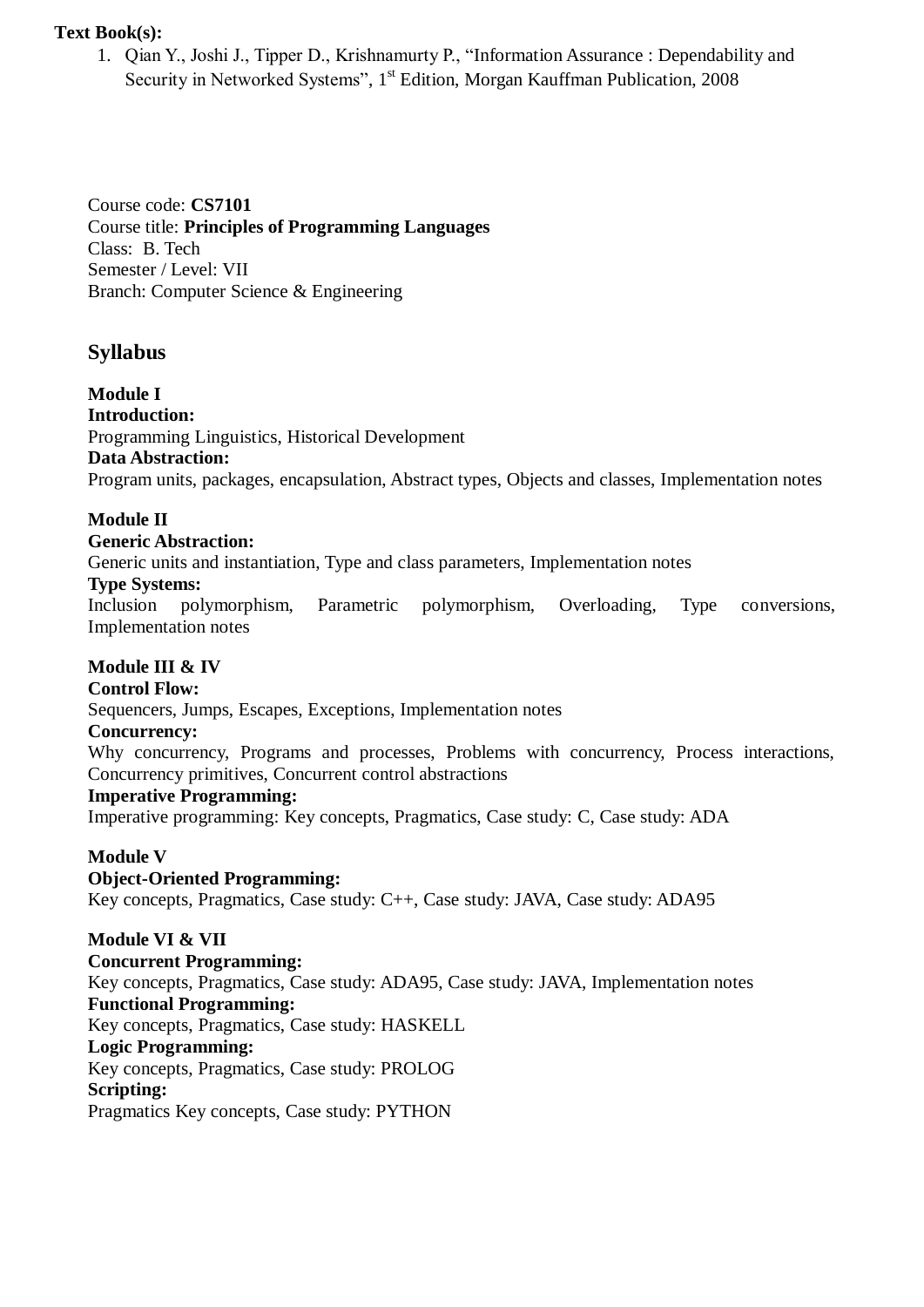# **Text Book(s):**

1. David A. Watt – Programming Language Design Concepts, John Wiley, India Edition, 2004.

- 1. R. Sethi and K.V. Viswanatha Programming Languages: Conupt & Constructs, 2/e, New Delhi-2007.
- 2. D.Appleby & J.J.Vanda Kopple Programming Languages : Paradigm and Practice 2/e, TMH, New Delhi-2005.
- 3. K.C. Louden Programming Languages : Principles and Practice, 2/e, Thomson Learning India Edition, 2005.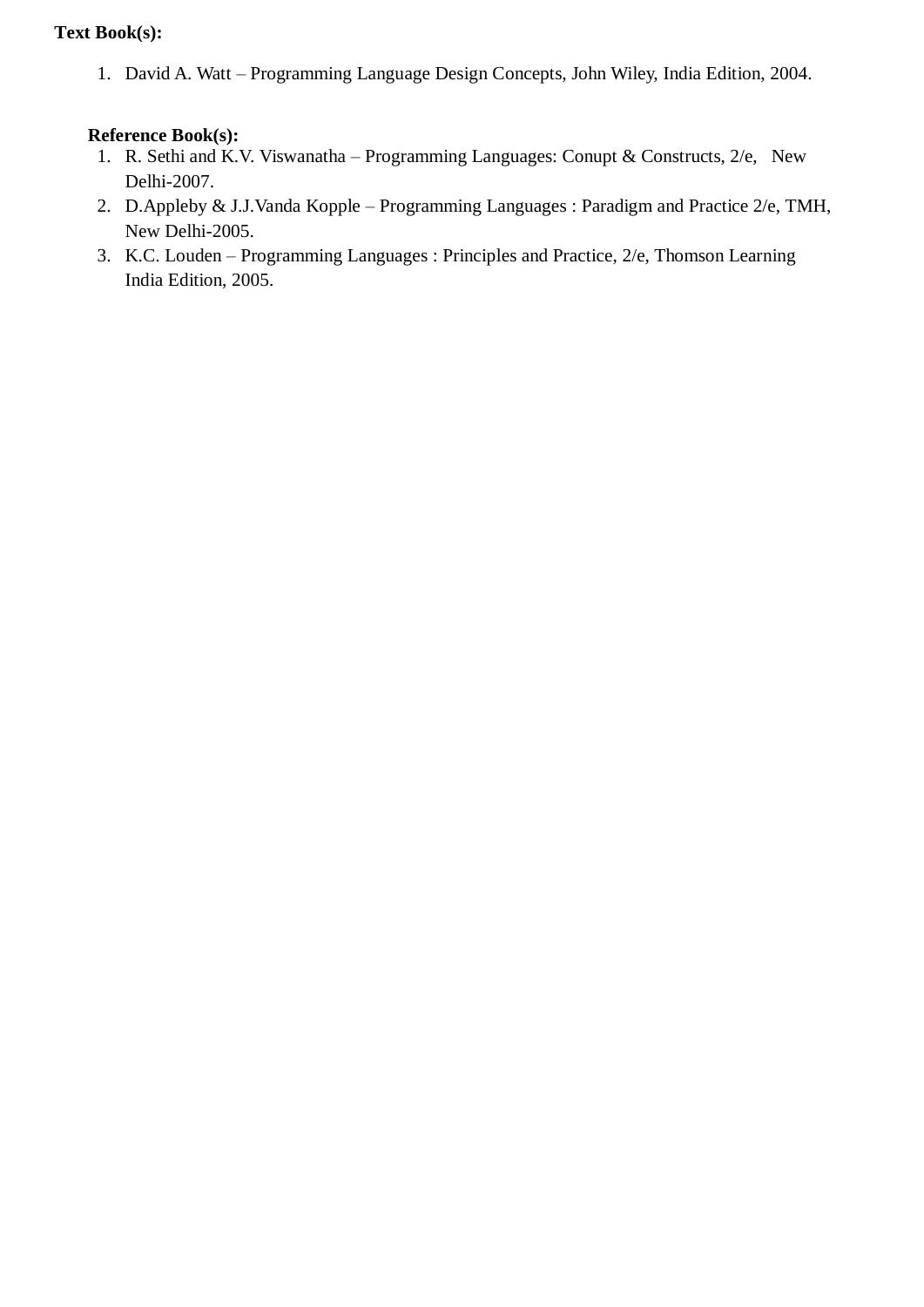Course code: **CS7107** Course title: **Digital Image Processing** Pre-requisite(s): Data Structures**,** Computer Graphics

### **Course Outcomes**

After the completion of this course, students will be able to:

- 1. Apply the concepts of sampling, quantization in the context of digital images. They should also be able to measure pixel distances and evaluate neighbourhood properties in an image.
- 2. Represent an image in spatial and frequency domains and transform from one to the other. The student should acquire the requisite mathematical knowledge to perform the transform.
- 3. Understand the statistical tools used in image enhancement, perform spatial transforms, design masks for enhancing images and apply them in efficient ways.
- 4. Differentiate between constrained and unconstrained restoration, develop the mathematical model for restoring images and solve the models for special cases.
- 5. Calculate mathematical parameters related to compression, understand lossy and non lossy compression and compute evaluation criterion for compression methods.

### **Module - I**

**Introduction:** Background, Digital Image Representation, Fundamental Steps in Image Processing, Elements of a Digital Image Processing System.

**Digital Image Fundamentals:** Elements of Visual Perception, A Simple Image Model, Sampling and Quantization, Some Basic Relationships between Pixels, Imagining Geometry.

#### **Module - II**

**Image Transforms:** Introduction to the Fourier Transform, The Discrete Fourier Transform, Some Properties of the Two-Dimensional Fourier Transform, Other Separable Image Transforms.

### **Module - III**

**Image Enhancement :** Spatial Domain Methods, Frequency Domain Methods, Some Simple Intensity Transformations, Histogram Processing, Image Subtraction, Image Averaging, Background, Smoothing Filters, Sharpening Filters, Lowpass Filtering, Highpass Filtering, Generation of Spatial Masks from Frequency Domain Specifications.

### **Module - IV & V**

**Image Restoring:** Degradations Model - Definitions, Degradation Model for Continuous Functions, Diagonalization of Circulant and Block-Circulant Matrices, Circulant Matrices, Block Circulant Matrices, Effects of Diagonalization on the Degradation Model, Algebraic Approach to Restoration, Unconstrained Restoration, Constrained Restoration, Inverse Filtering – Formulation, Removal of Blur Caused by Uniform Linear Motion, Restoration in the Spatial Domain, Geometric Transformation.

### **Module - VI & VII**

**Image Compression:** Fundamentals – Coding Redundancy, Interpixel Redundancy, Psychovisual Redundancy, Fidelity Criteria. Image Compression Models – The Source Encoder and Decoder, The Channel Encoder and Decoder. Elements of Information Theory – Measuring Information, The Information Channel, Fundamental Coding Theorems, Using Information Theory. Error-Free Compression – Variable-Length Coding, Bit-Plane Coding, Lossless Predictive Coding. Lossy Compression – Lossy Predictive Coding, Transform Coding.

#### **Text Book:**

1. Rafael. C. Gonzalez & Richard E.Woods.- Digital Image Processing, 2/e Pearson Education, New Delhi - 2006

#### **Reference Books:**

1. W.K.Pratt.-Digital Image Processing ,3/e Edn., John Wiley & sons, Inc. 2006

2. M. Sonka et.al Image Processing, Analysis and Machine Vision, 2/e, Thomson, Learning, India Edition, 2007.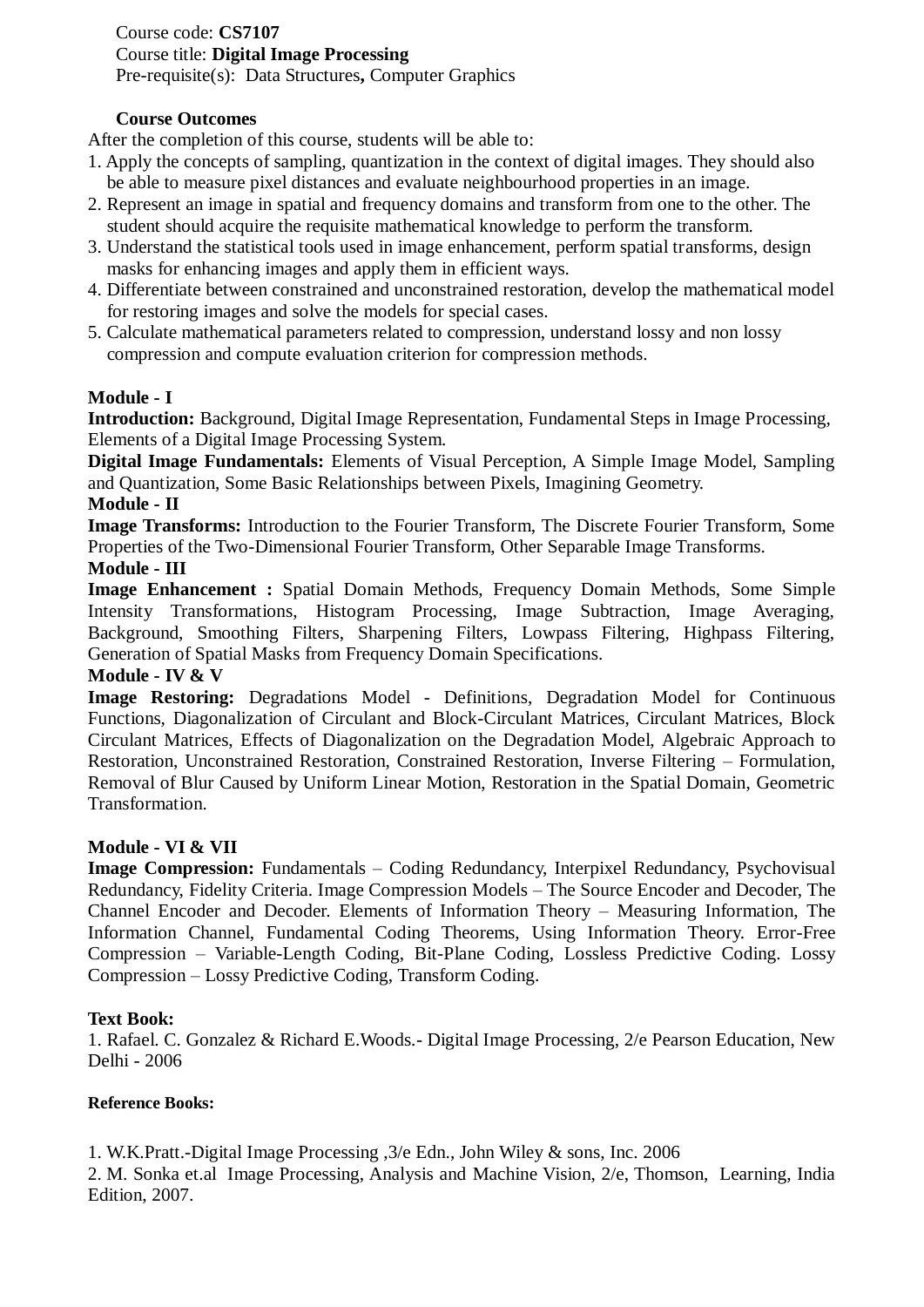Course code: **CS7033** Course title: **Multimedia Technology** Class: B. Tech Semester / Level: VII Branch: Computer Science & Engineering

# **Syllabus**

# **Module I**

### **Overview:**

Introduction, Multimedia presentation and production,Characteristics of a multimedia presentation, Multiple media, Utilities of multisensory perception, Hardware and Software requirements, Uses of multimedia, Promotion of multimedia based content, Steps for creating a multimedia presentation

### **Digital Representation:**

Introduction, Analog representation, Waves, Digital representation, Need for digital representation, Analog to Digital conversion, Digital to Analog conversion, Relation between sampling rate and Bit Depth, Quantization error, Fourier representation, Pulse modulation, Importance and drawbacks of digital representation

# **Module II**

### **Text:**

Introduction, Types of text, Unicode standard, Font, Insertion of text, Text compression, File formats

### **Images:**

Introduction, Image types, Seeing color, Color models, Basic steps for image

processing, Scanner, Digital camera, Interface standards, Specifications of digital images, Color management system(CMS), Device independent color models, Gamma and Gamma correction, Image processing software, File formats, Image output on monitor, Image output on printer

### **Module III**

### **Audio:**

Introduction, Acoustics, Nature of sound waves, Fundamental characteristics of sound, Musical note and pitch, PsychoAcoustics, Elements of audio systems, Microphone, Amplifier, Loudspeaker, Audio Mixer, Digital Audio, Synthesizers, Musical instrument digital interface (MIDI), MIDI messages, MIDI connections, General MIDI (GM) specifications, Basics of staff notation, Sound Card, Audio transmission, Audio recording devices, Audio file formats and CODECs, Software audio players, Audio recording systems, Digital audio broadcasting, Audio and Multimedia

### **Module IV**

### **Video:**

Introduction, Analog Video camera, Transmission of video signals, Video signal formats, Television broadcasting standards, Digital Video, Digital Video standards, PC Video, Video recording formats and systems, Video file formats and CODECs, Video editing

### **Module V**

### **Animation:**

Introduction, Historical background, Uses of Animation, Keyframes and Tweening, Types of Animation, Computer assisted animation, Creating movement, Principles of animation, Some techniques of animation, Animation on the web, 3D animation, Camera, Special effects, Creating animation, Rendering algorithm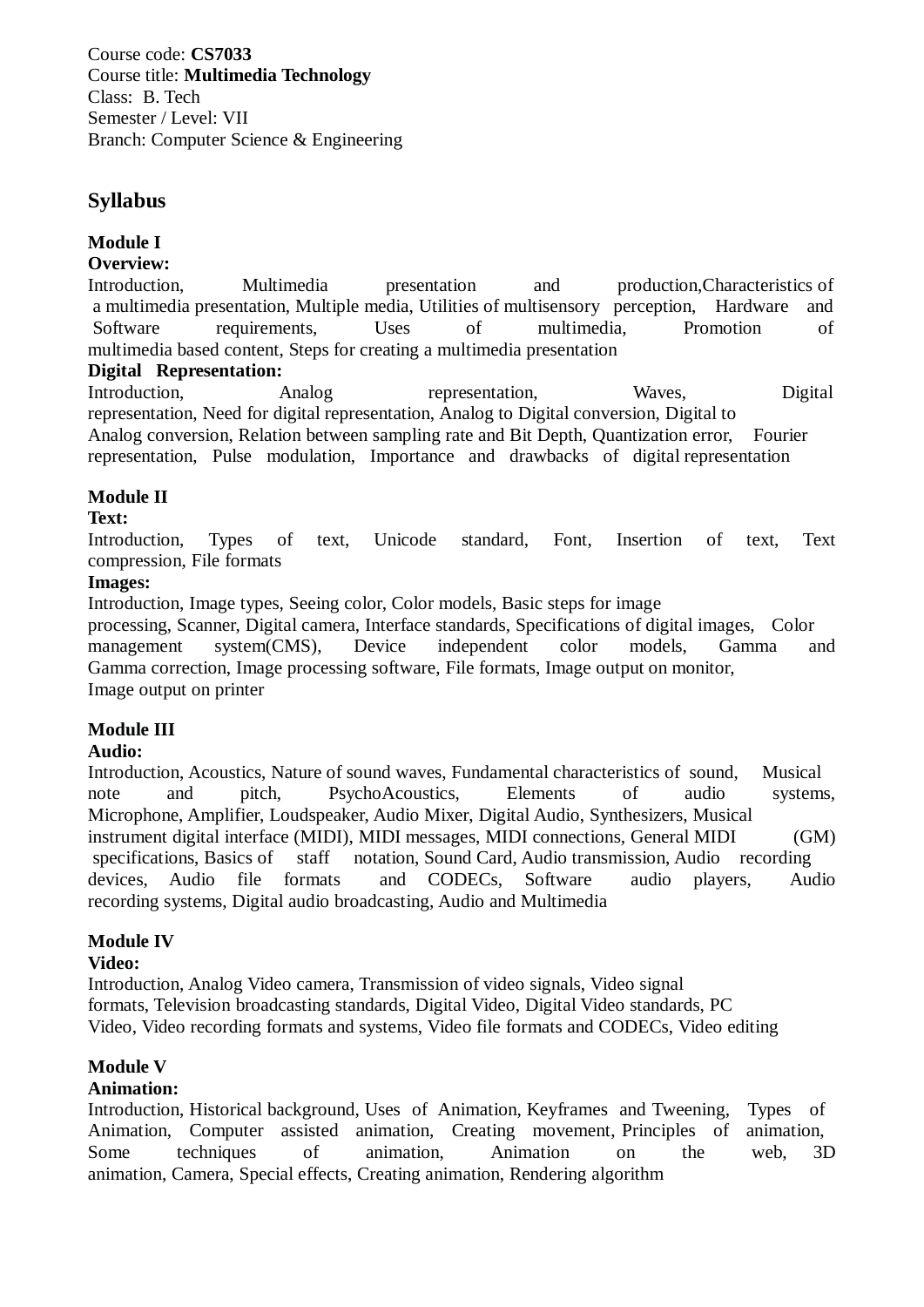# **Module VI**

# **Compression:**

Introduction, CODEC, Types of compression, Types of redundancies, Lossless/Statistical compression techniques, GIF image coding standard, Lossy/Perceptual compression techniques, JPEG image coding standard, MPEG standards overview, MPEG1 Audio, MPEG-1 Video, MPEG2 Audio, MPEG2 Video,MPEG4, MPEG7, Fractals

# **Module VII**

# **Multimedia Architecture:**

Introduction, User interfaces, Windows multimedia support,Hardware support, Distributed multime dia applications, Realtime protocols, Playback Architectures, Streaming technologies, Temporal relationships,

Synchronization,Multimedia database systems(MMDBS), Feature extraction of image, Feature extr action of audio, Feature of extraction of video, Benchmarking of MMDBS

### **Text Book(s):**

1. R. Parekh – Principles of Multimedia, 2nd Edition, TMH, New Delhi, 2006

- 1. R.Steinmetz & K. Nahrstedt Multimedia: Computing, Communications and Applications, Pearson Edn., New Delhi, 2006.
- 2. P.K.Andleigh & K.Thakrar Multimedia Systems Design, PHI, New Delhi, 2005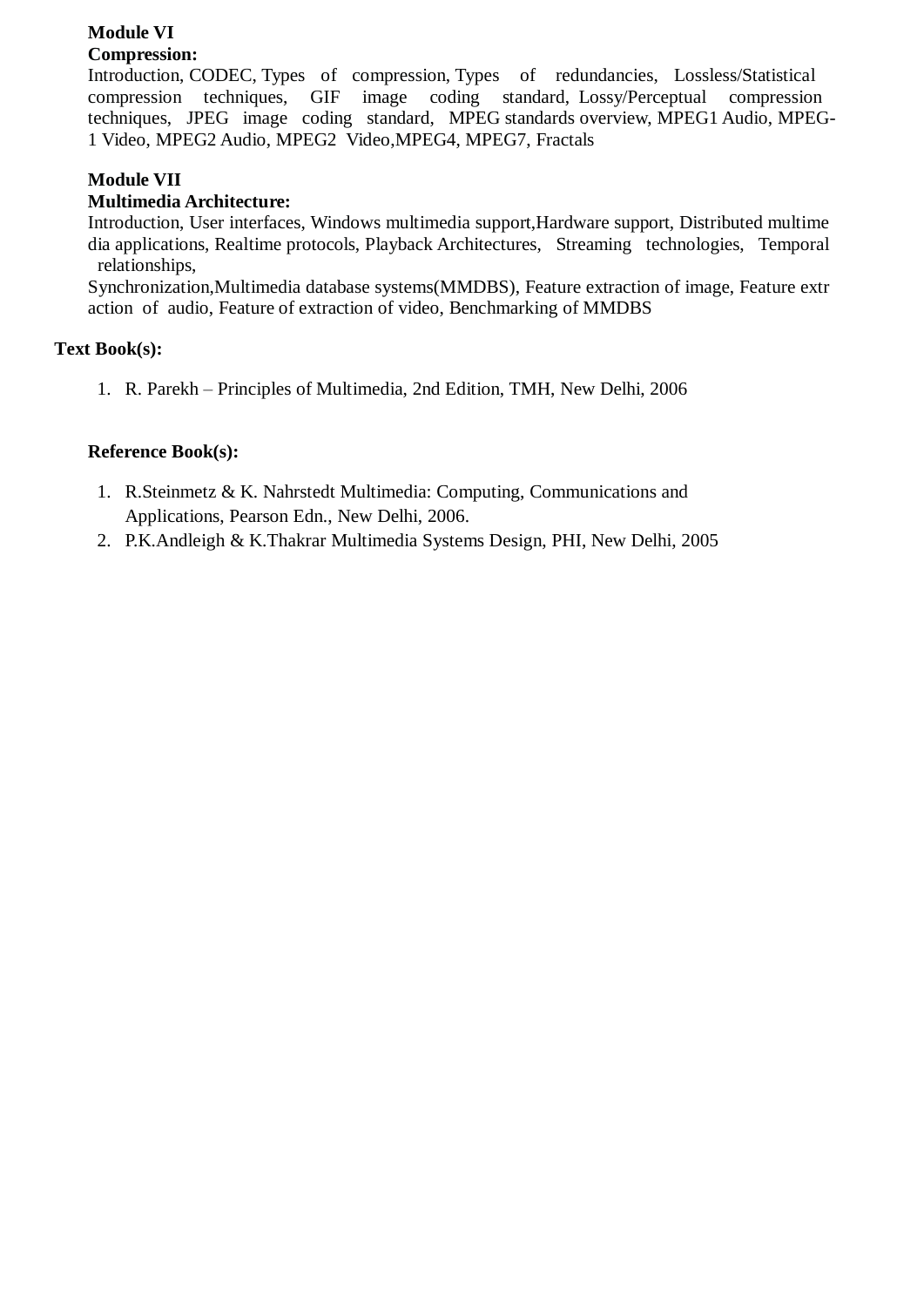### Course code: **CS8029**

Course title: **Parallel and Distributed Systems**

Pre-requisite(s): Data Structure and algorithms, Operating System, Computer Architecture

# **Course Objectives**

This course enables the students:

- 1. Motivation for study of parallel and distributed computing.
- 2. Eevolution of parallel algorithms for abstract model of parallel computation.
- 3. To design and analyse parallel algorithms for parallel architectures.
- 4. Basics of Message-Passing model of Distributed Systems.
- 5. Handling problems of synchronization, mutual exclusion, Broadcast/Multicast and Distributed Shared Memory in distributed environment

# **Course Outcomes**

After the completion of this course, students will be able to:

- **1.** Develop and apply knowledge of parallel and distributed computing techniques.
- 2. Understand and account for models, limitations and fundamental concepts in the area of parallel and distributed computing.
- 3. Adapt and design algorithms for execution in parallel and distributed settings.
- 4. Analyse the algorithms for correctness, efficiency, reliability, security and performance.
- 5. Apply these understandings to example systems and algorithms.

# **Module-I**

Introduction: Computational Demand of Modern Science, Advent of Practical rocessing, Parallel Processing Terminology- Contrasting Pipelining and Data arallelism, Control Parallelism, Scalability, Control-Parallel Approach, Data-Parallel

Approach with I/O.

# **Module-II**

PRAM Algorithm: A Model of Serial Computation, The PARAM Model of Parallel Computation, PARAM Algorithm- Parallel Reduction, Prefix Sums, List Ranking, Preorder Tree Traversal, Merging Two Sorted Lists, Graph Colouring, Problem defining Fast Solutions on PRAMS.

# **Module-III**

Elementary Parallel Algorithm: Classifying MIMD Algorithm, Reduction. Matrix Multiplication: Sequential Matrix Multiplication, Algorithms for Processor Array, Algorithms for Multiprocessors.

# **Module-IV**

Solving Linear Systems: Terminology, Back Substitution, ODD-EVEN Reduction, Gaussian Elimination, The JACOBI Algorithm, The Gauss-Seidel Algorithm, Jacobi Overrelaxation and Successive Overrelaxation, Mulyigrid Methods, Conjugate Gradient.

### **Module-V**

Basic Algorithms in Message-Passing Systems: Formal Models for Message Passing Systems, Broadcast and Convergecast on a Spanning Tree, Flooding and Building a Spanning Tree, Constructing a Depth-First Search Spanning Tree for a

Specified Root, Constructing a Depth-First Search Spanning Tree without a Specified Root.Leader Election in Rings: The Leader Election Problem, Anonymous Rings, Asynchronous Rings, Synchronous Rings.

# **Module-VI**

Mutual Exclusion in Shared Memory: Formal Model for Shared Memory Systems, The Mutual Exclusion Problem, Mutual Exclusion using Powerful Primitives, Mutual Exclusion using Read/Write Registers. A formal Model for Simulations: Problem Specifications, Communication Systems, Processes, Admissibility, Simulations, Pseudocode Conventions.

# **Module- VII**

Broadcast and Multicast: Specification of Broadcast Services, Implementing a Broadcast Service, Multicast in Groups, An Application: Replication Distributed Shared Memory: Linearizability Shared Memory, Sequentially Consistent Shared Memory, Algorithms, Lower Bounds.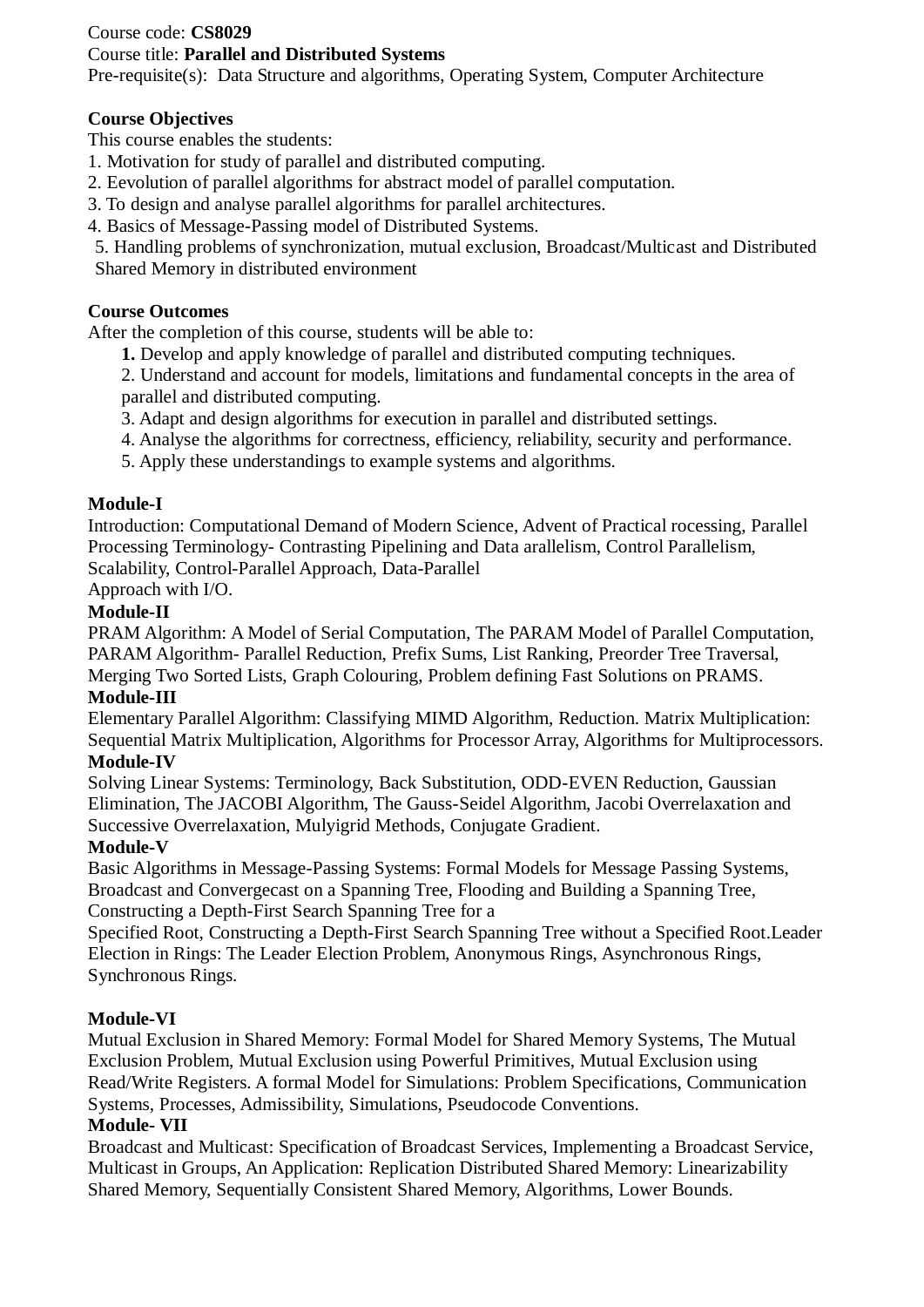# **Text Books:**

1. H.Attiya & J. Welch- Distributed Computing- Fundamentals, Simulations and Advanced Topics,2nd Edn., Wiley India Publication, New Delhi, 2006.

Course code: **CS8111** Course title: **Natural Language Processing** Class: B. Tech Semester / Level: VIII Branch: Computer Science & Engineering

# **Syllabus**

# **Module I**

**Introduction:**

Knowledge in Speech and Language Processing, Ambiguity, Models and Algorithms, Language, Thought, and Understanding, The State of the Art and the Near-Term Future

### **Regular Expressions and Automata:**

Regular Expressions, Finite-State Automata, Regular Languages and FSAs

# **Module II**

### **Word Classes and Part-of –Speech Tagging:**

(Mostly) English Word Classes, Tagsets for English, Part-of –Speech Tagging, Rule-Based Part-of – Speech Tagging, Stochastic Part-of –Speech Tagging, Transformation-Based Tagging, Other Issues

# **Module III**

### **Context-Free Grammars for English:**

Constituency, Context-Free Rules and Trees, Sentences-Level Constructions, The Noun Phrase, Coordination, Agreement, The Verb Phrase and Sub categorization, Auxiliaries, Spoken Language Syntax, Grammar Equivalence and Normal Form, Finite-State and Context- Free Grammars, Grammars and Human Processing

### **Module IV**

**Parsing with Context-Free Grammars:** Parsing as Search, A Basic Top-Down Parser, Problems with the Basic Top-Down Parser, The Early Algorithm, Finite – State Parsing Methods

### **Module V**

**Features and Unification:** Feature Structures, Unification of Features Structures, Features Structures in the Grammar, Implementing Unification, Parsing with Unification Constraints, Types and Inheritance

### **Module VI**

**Representing Meaning:** Computational Desiderata for Representations, Meaning Structure of Language, First Order Predicate Calculus, Some Linguistically Relevant Concepts.

**Semantic Analysis:** Syntax-Driven Semantic Analysis, Attachments for a Fragment of English, Integrating Semantic Analysis into the Early Parser, Idioms and Composionality, Robust Semantic Analysis

### **Module VII**

**Discourse:** Reference Resolution, Text Coherence, Discourse Structure, Psycholinguistic Studies of Reference and Coherence

**Natural Language Generation:** Introduction to Language Generation, An Architecture for Generation, Surface Realization, Discourse Planning, Other Issues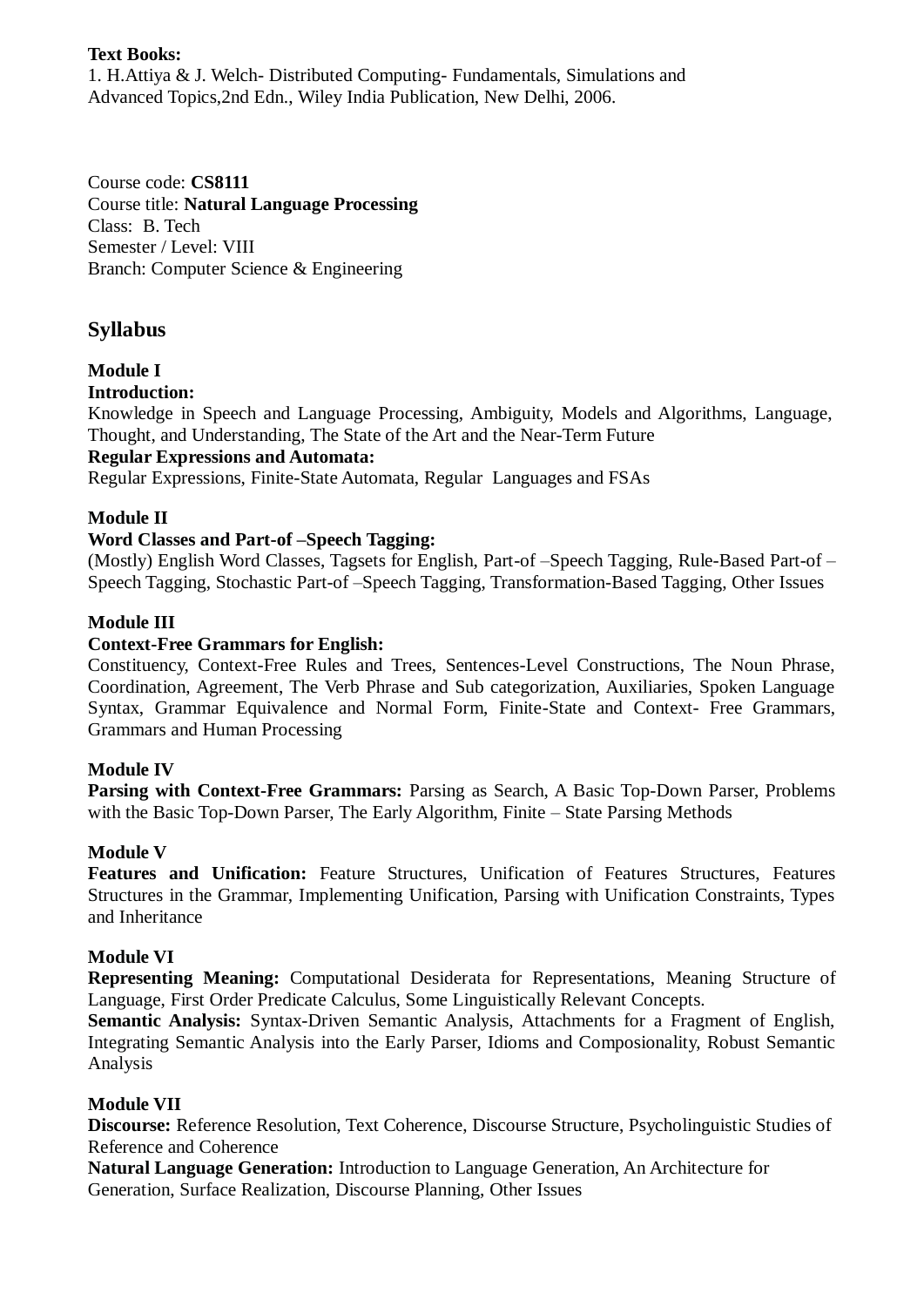# **Text Book(s):**

1. D.Jurafsky & J.H.Martin- Speech and Language Processing, 4<sup>th</sup> Edn, Pearson Education, 2005

# **Reference Book(s):**

1. J. Allen – Natural Language Understanding, Pearson Education, New Delhi, 2006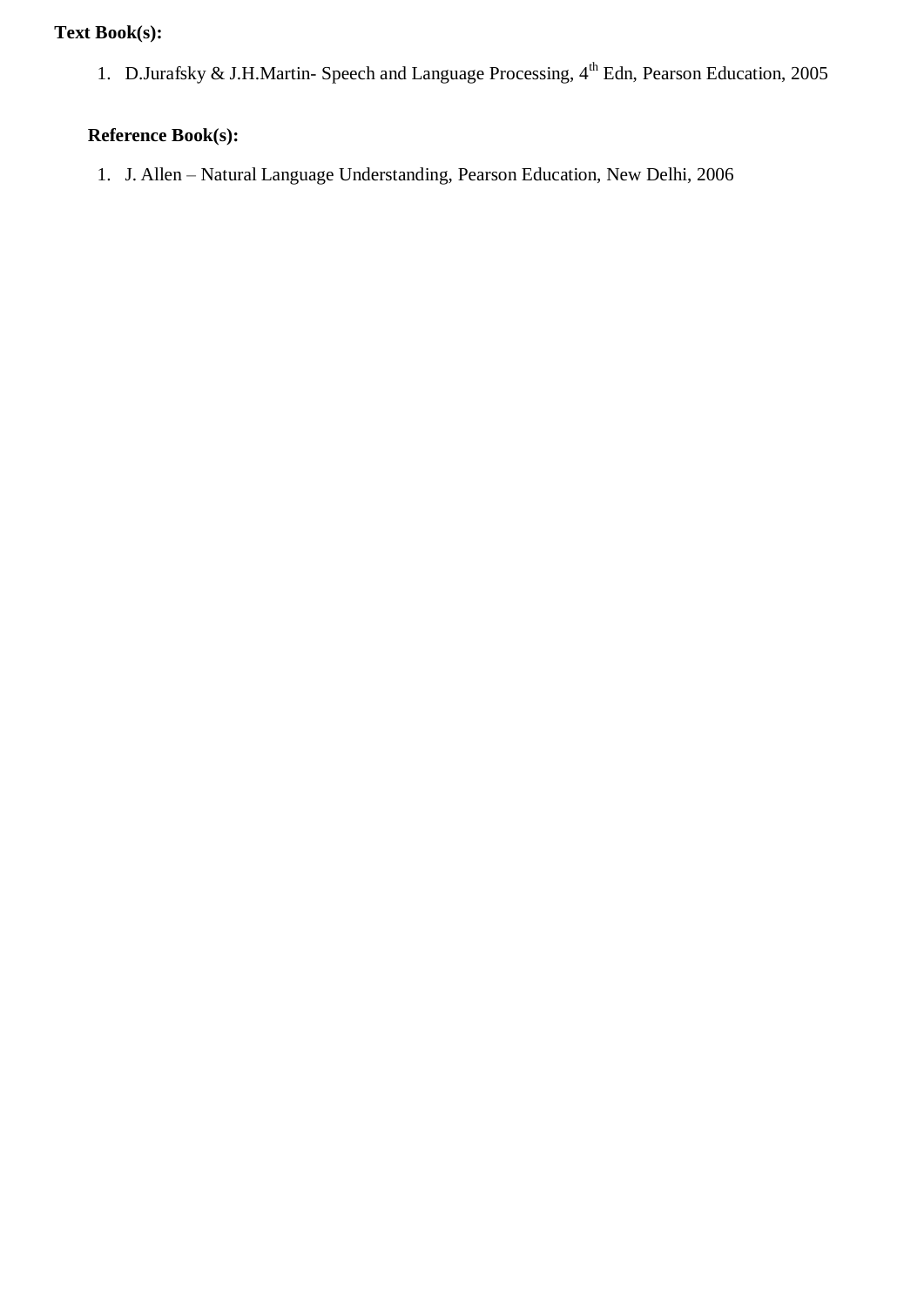# Course code: **CS8121**

### Course title: **Pattern Recognition**

Pre-requisite(s): Basic Calculus, Elementary Linear Algebra, Theory of Probability and Statistics and Optimization Theory.

### **Course Outcomes**

After the completion of this course, students will be able to:

- 1. The computer application to different areas of real problems.
- 2. Classifying the objects using Priori knowledge.
- 3. Character recognition in automation and information handling.
- 4. Computer aided diagnosis aiming at assisting doctors in making diagnostic decisions.
- 5. Building intelligence machines for speech recognition, data mining and biomedical applications.

### **Module - I**

Pattern Recognition Overview: Overview, Pattern Recognition, Classification and Description, Patterns and Feature Extraction, Training and Learning in PR Systems, Pattern Recognition Approaches.

# **Module - II**

**Statistical Pattern Recognition:** Introduction, The Gaussian case and Class Dependence Discriminate Functions, Extensions, Classifier Performance, RISK and Errors.

### **Module - III**

**Supervised Learning:** Parametric Estimation and Supervised Learning, Maximum Likelihood Estimation Approach, Bayesian Parameter Estimation Approach, Non – Parametric Approaches, Parzen Windows, K-nn Non-Parametric Estimation. Nearest Neighbour Rule.

### **Module - IV**

**Linear Discriminate Functions and The Discrete and Binary Feature Cases:** Introduction, Discrete and Binary Classification Problems, Techniques to Directly Obtain Linear Classifiers. **Module - V & VI**

**Syntactic Pattern Recognition:** Overview Quantifying Structure in Pattern Description and Recognitions, Grammar Based Approach and Application, String Generation as Pattern Description. Recognition by String Matching and Parsing. The Cocke-Younger Kasami ((ck) parsing algorithm.

#### **Module - VII**

**Neural Pattern Recognition:** Introduction to Neural Networks, Neural Network Structure from Pattern Recognition Applications. Physical Neural Network. The Artificial Neural Network Model, Neural Network Based Pattern Associators.

### **Text Book:**

1. Robort Schalkoff - Pattern Recognition, Statistical, Structural and Neural Approach, John Wiley, Indian Edition, 200.

### **Reference Books:**

1. R. U. Duda – Pattern Classification, John Wiley, Indian Edition, 2006.

Course code: **CS8113** Course title: **Computational Geometry** Class: B. Tech Semester / Level: VII Branch: CS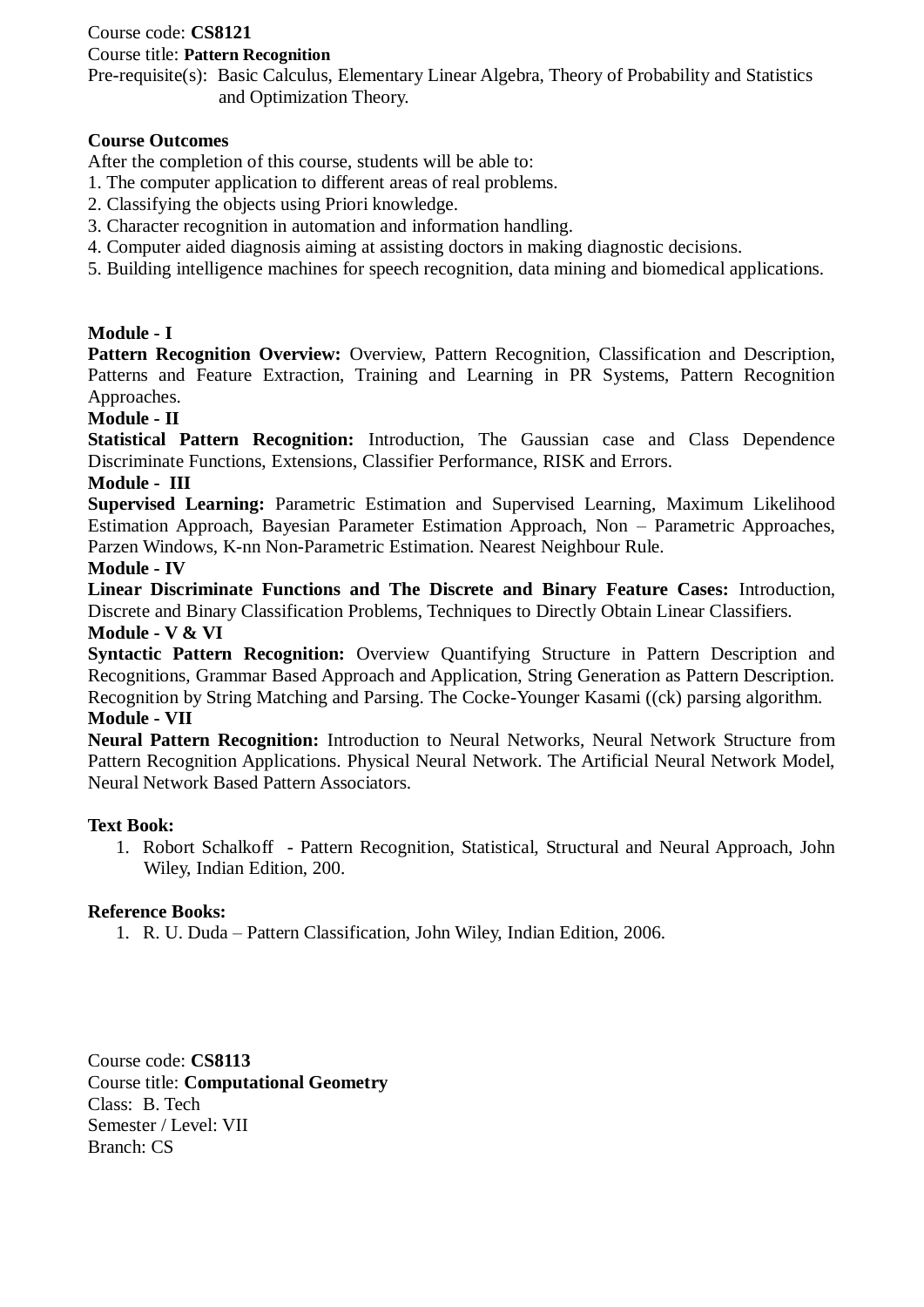# **Syllabus**

# **Module I**

# **Geometric Data Structures:**

 Points, Polygons, Edges, Geometric objects in space, finding intersection of a line and a triangle.

# **Module II & III**

# **Incremental Insertion:**

Finding star shaped polygons, finding convex hulls, point enclosure : The ray – shooting and the signed angle method, line clipping, polygon clipping, triangulating monotone polygons.

# **Module IV**

# **Incremental Selection:**

Different methods for finding convex hulls, removing hidden surfaces, Intersection of convex polygons, Finding Delaney triangulations.

# **Module V**

### **Plane-sweep algorithms:**

Finding the intersections of line segments, finding convex hulls, contour of the union of rectangles, Decomposing polygons into monotone pieces.

# **Module VI**

### **Divide and conquer Algorithms:**

Computing the intersection of half planes, finding the kernel of polygon, finding voronoi regions, Merge Hull, closest points, polygon triangulation.

### **Module VII**

### **Spatial subdivision Methods:**

The Grid method, quad trees, Two-dimensional search tree, removing hidden surfaces.

### **Text Book(s):**

1. Michael J. Laszlo - Computational Geometry and computer graphics in C++, PHI, New Delhi, 1999.

# **Reference Book(s):**

1. Kernighan Brian W. and Ritchie Dennis M., The C Programming Language, Prentice.

Course code: **CS8123** Course title: **Real Time Systems** Class: B. Tech Semester / Level: VIII Branch: CS

# **Syllabus**

**Module I Basic Real-Time Concepts:**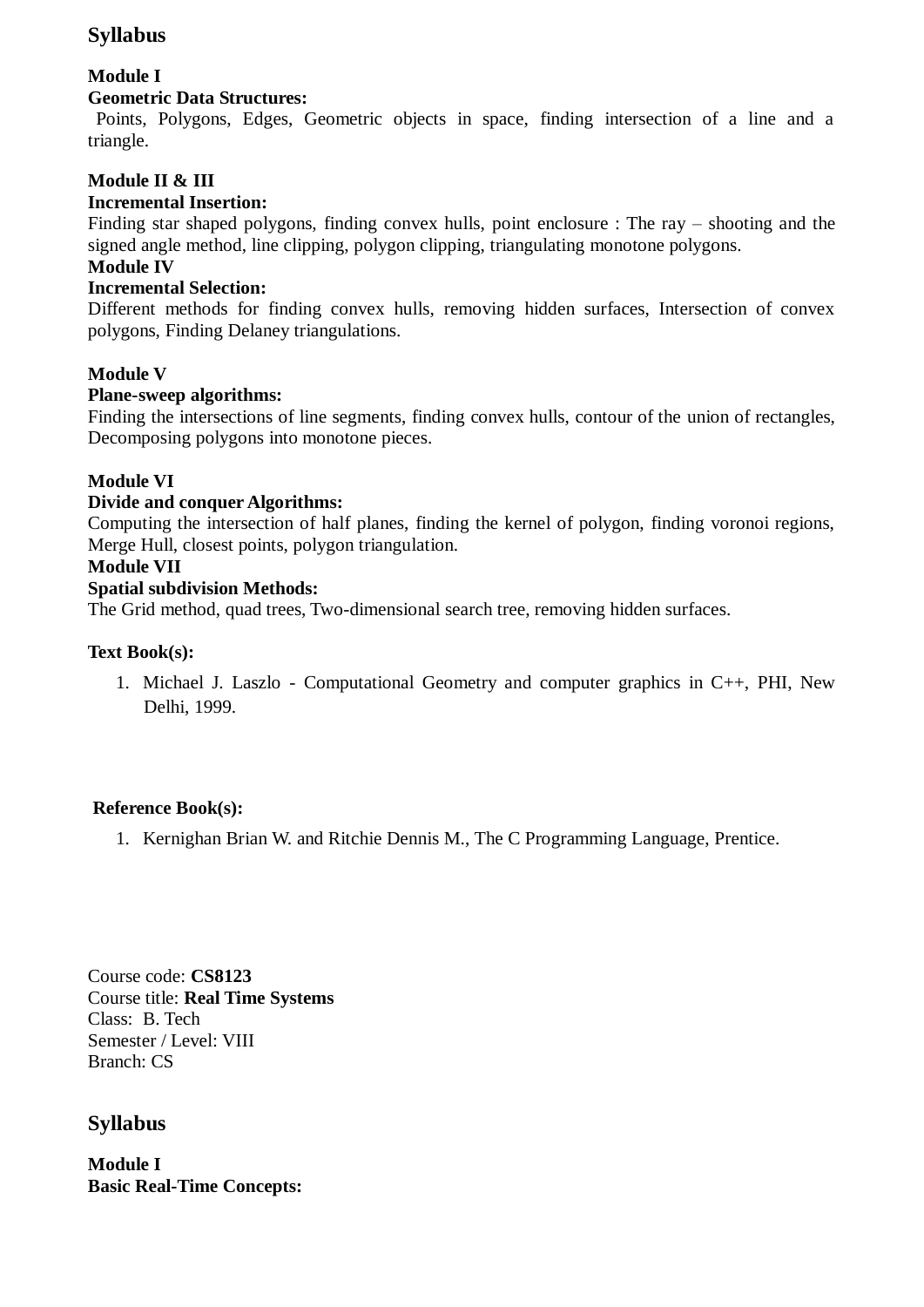Terminology, Real-Time System Design Issues, Example Real-Time Systems, Common Misconceptions, Brief History.

### **Module II**

### **Hardware Considerations:**

Basic Architecture, Hardware Interfacing, Central Processing Unit, Memory, Input/Output, Enhancing Performance, Other Special Devices, Non-von-Neumann Architectures.

#### **Module III**

### **Real Time Operating Systems:**

Real-Time Kernels, Theoretical Foundations of Real-Time Operating Systems, Intertask Communication and Synchronization, Memory Management, Case Study: POSIX.

#### **Module IV**

#### **Software Requirements Engineering:**

Requirements-Engineering Process, Types of Requirements, Requirements Specification for Real-Time Systems, Formal Methods in Software Specification, Structured Analysis and Design, Object-Oriented Analysis and the Unified Modeling Language, Organizing the Requirements Document, Organizing and Writing Requirements, Requirements Validation and Review.

### **Module V**

### **Software System Design:**

Properties of Software, Basic Software Engineering Principles, The Design Activity, Procedural-Oriented Design, Object-Oriented Design, Appendix: Case Study in Software Requirements Specification for Four-Way Traffic Intersection Traffic Light Controller System.

#### **Module VI**

### **Programming Languages and the Software Production Process:**

Introduction, Assembly Language, Procedural Languages, Object-Oriented Languages.

### **Module VII**

#### **Performance Analysis and Optimization:**

Theoretical Preliminaries, Performance Analysis, Application of Queuing Theory, I/O Performance, Performance Optimization.

#### **Text Book(s):**

1. **Phillip A. Laplante- Real-Time Systems: Design and Analysis, John Wiley- India Edition, 2006**

#### **Reference Book(s):**

- 1. Rajib Mall- Real Time Systems; Theory and Practice, Pearson Edition, New Delhi-2007.
- 2. J. W.S.Liu Real Time Systems, Pearson Education, New Delhi 2004.
- 3. C.M. Krishna & K.G. Shiv Real Time Systems, Mc Graw Hill 1997.

Course code: **CS8125** Course title: **Computer Vision** Class: B. Tech Semester / Level: VIII Branch: CS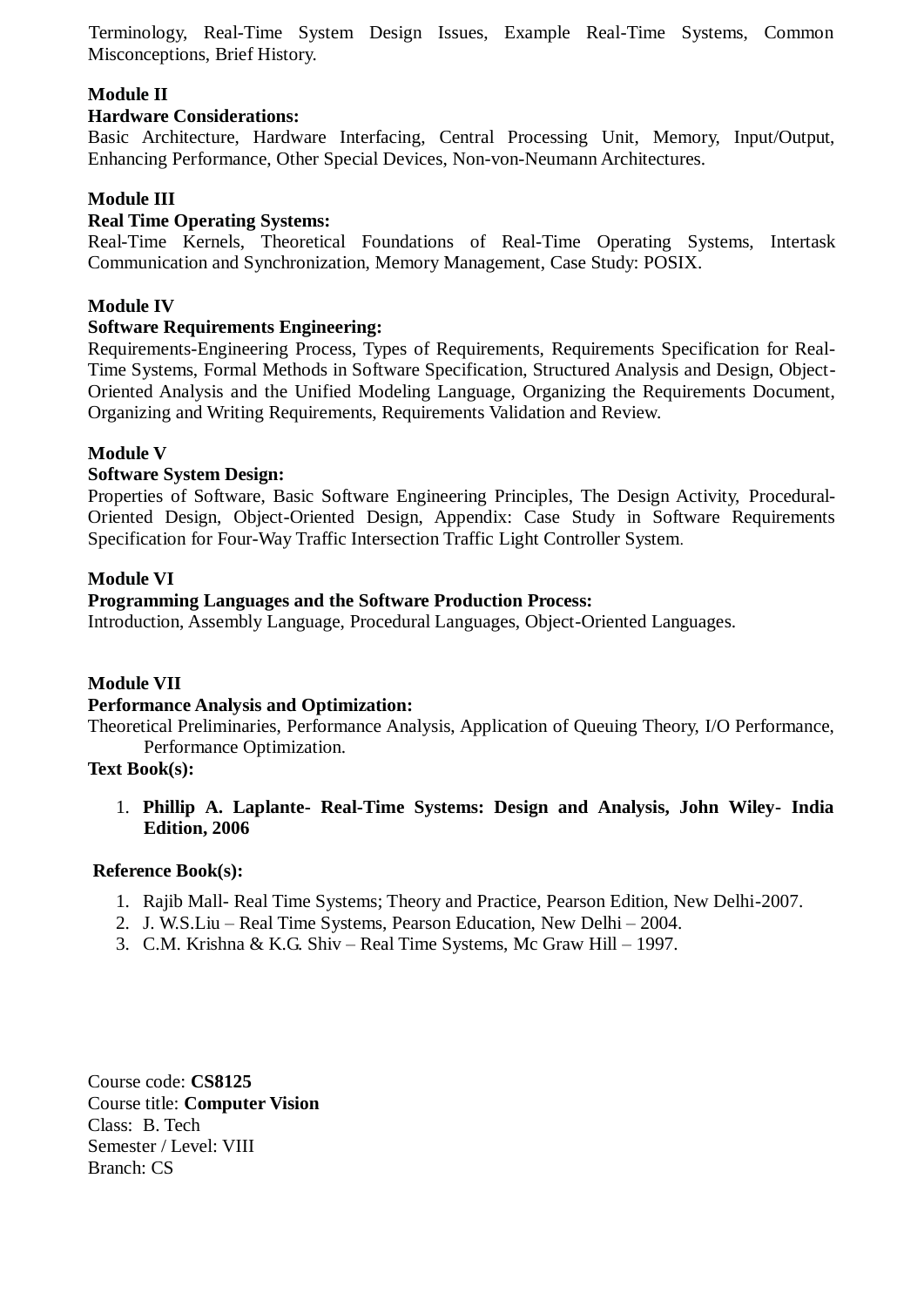# **Syllabus**

# **Module I**

*Cameras:* 

Pinhole Cameras, Cameras with Lenses, The Human Eye, Sensing.

# *Radiometry- Measuring Light:*

Light in Space, Light at Surfaces, Important Special Cases, Notes.

# **Module II**

# **Sources, Shadows and Shading:**

Qualitative Radiometry, Sources and Their Effects, Local Shading Models, Application: Photometric Stereo, Interreflections: Global Shading Models.

# **Module III**

# **Color:**

The Physics of color, Human Color Perception, Representing Color, A Model for Image Color, Surface Color from Image Color.

# **Module IV**

# **Linear Filters:**

Linear Filters and Convolution, Shift Invariant Linear Systems, Spatial Frequency and Fourier Transforms, Sampling and Aliasing, Filters as Templates.

# **Edge Detection**:

Noise, Estimating Derivatives, Detecting Edges. .

# **Module V**

# **Segmentation By Clustering:**

What Is Segmentation, Human Vision: Grouping and Gestalt , Applications: Shot Boundary Detection and Background Subtraction, Image Segmentation by Clustering Pixels, Segmentation by Graph-Theoretic Clustering.

# **Module VI**

# **Segmentation by Fitting a Model:**

The Hough Transform, Fitting Lines, Fitting Curves, Fitting as a Probabilistic Inference Problem.

# **Module VII**

### **Tracking with Linear Dynamic Models:**

Tracking as an Abstract Inference Problem, Linear Dynamic Models, Kalman Filtering, Data Association.

# **Text Book(s):**

1. D.A. Forsyth & J. Ponce – Computer Vision: A Modern Approach, Pearson Education, New Delhi- 2003.

Course code: **CS8127** Course title: **Computing and Complexity Theory** Class: B. Tech Semester / Level: VIII Branch: CS

# **Syllabus**

**Module I**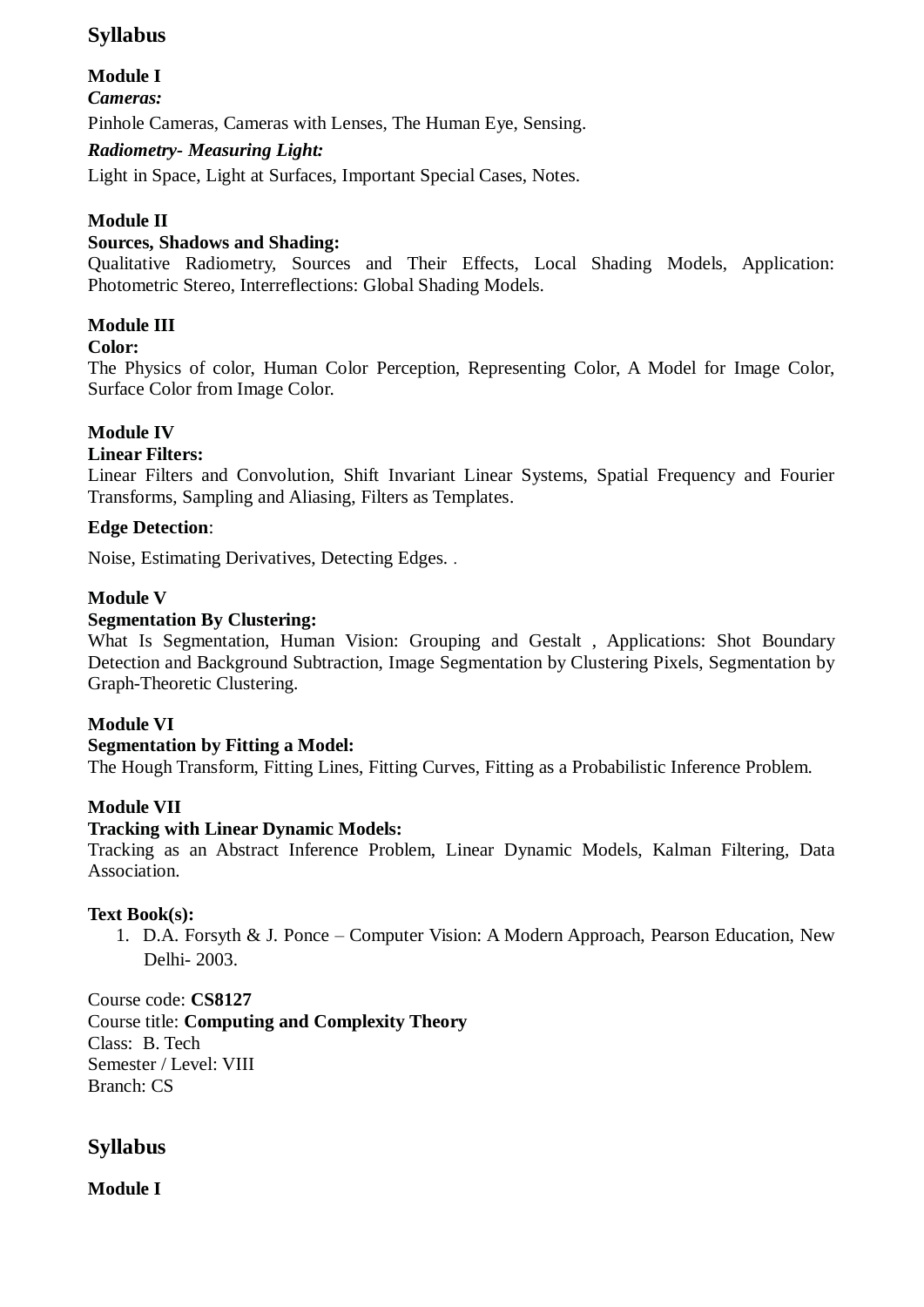### **The Church-Turing Thesis:**

 Turing Machines- Formal definition of a Turing machine, Examples of Turing machines; Variants of Turing Machines- Multitape Turing machines, Nondeterministic Turing machines, Enumerators, Equivalence with other models; The Definition of Algorithm- Hilbert's problems, Terminology for describing Turing machines.

# **Module II**

### **Decidability:**

Decidable Languages- Decidable problems concerning regular languages, Decidable problems concerning context-free languages; The Halting Problem- The diagonalization method, The halting problem is undecidable..

### **Module III**

### **Reducibility:**

Undecidable Problems from Language Theory- Reductions via computation histories; A Simple Undecidable Problem; Mapping Reducibility-Computable functions, formal definition of mapping reducibility.

### **Module IV**

### **Advanced Topics in Computability Theory:**

The Recursion Theorem, Self-reference, Terminology for the recursion theorem, applications; Decidability of logical theories- A decidable theory, An undecidable theory; Turing Reducibility; A Definition of Information- Minimal length descriptions, Incompressible strings and randomness.

### **Module V & VI**

### **Time Complexity:**

Measuring Complexity- Big-O and small-o notation, Analyzing algorithms, Complexity relationships among models; The Class P- Polynomial time, Examples of problems in P; The Class NP- Examples of problems in NP, The P versus NP question; NP-completeness- Polynomial time reducibility, Definition of NP-completeness, The Cook-Levin Theorem; Additional NP-complete Problems- The vertex cover problem, The Hamiltonian path problem, The subset sum problem.

#### **Module VII**

**Space Complexity**: Savitch's Theorem, The Class PSPACE, PSPACH-completeness – The TOBF problem, Winning strategies for games, Generalized geography; The Classes L and NL, NLcompleteness- Searching in graphs; NL equals coNL.

**Intractability**: Hierarchy Theorems- Exponential space completeness; Relativization- Limits of the diagonalization method; Circuit Complexity.

#### **Text Book(s):**

2. Michael Sipser – Introduction to the Theory of Computation, 2/e, Thomson Learning – India Edition 2006.

- 1. R.G.Taylor Models of Computation and Formal Languages, Oxford University New York, 1998.
- 2. B.M. Moret The Theory of Computation, Pearson Education, New Delhi 2002.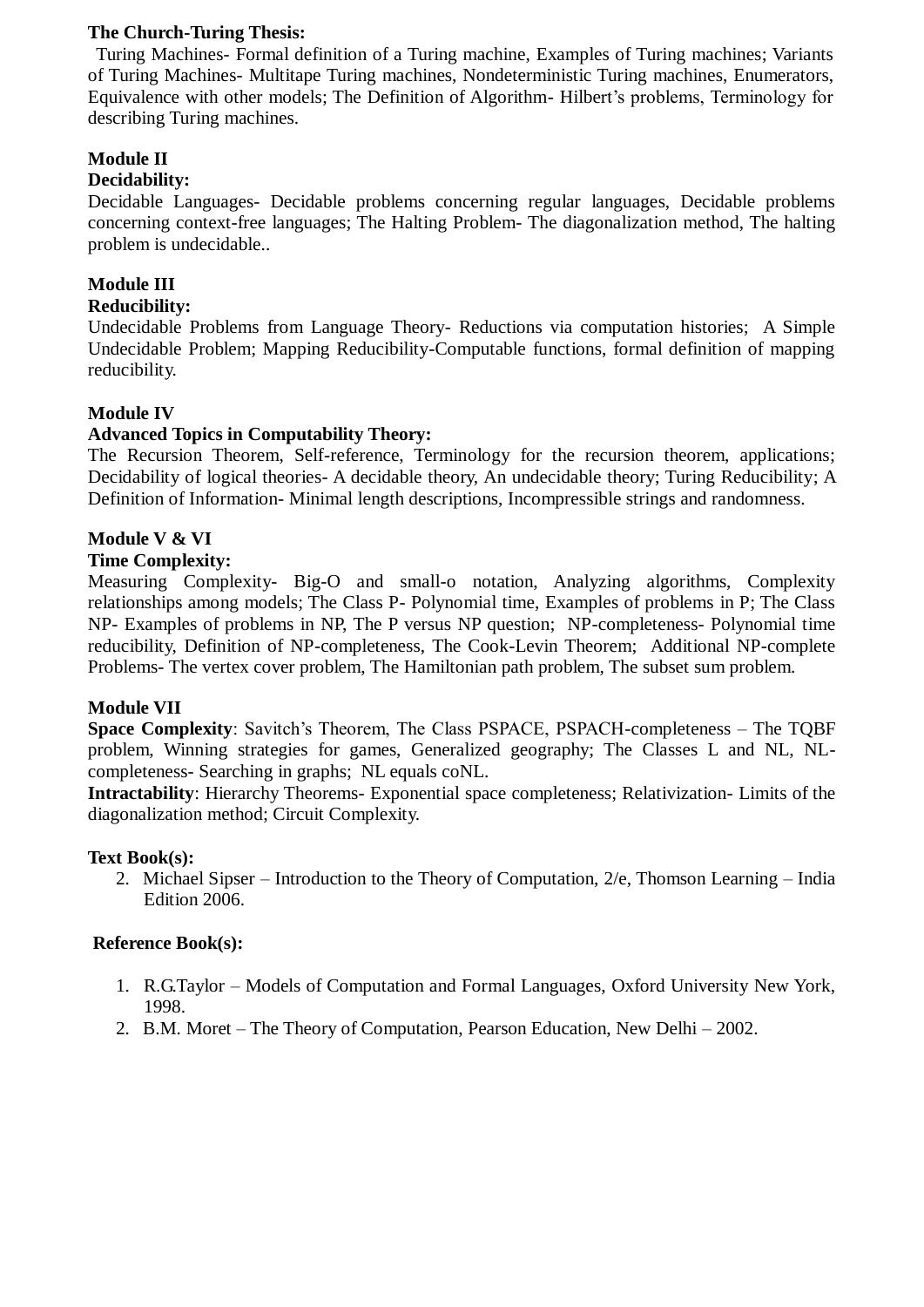### Course code: **CS7127** Course title: **Software Project Management** Pre-requisite(s): Fundamentals of software engineering

### **Course Outcomes**

After the completion of this course, students will be able to:

- 1. To be able to create project plan for software projects effectively.
- 2. To be able to implement software project plans and handle real-world project management challenges.
- 3. To be able to develop skills for project scheduling, tracking and controlling software project.
- 4. To be able to handle activities necessary to successfully complete and close the software Projects.

# **Module - I**

**Managing Software Project:** Process & Project Management, Project Management and the CMM, Project Management at Infosys, Introduction to CMMI, PCMM.

**The Project Planning Infrastructure:** The process data base, The process capability Baseline, Process Assets and the Body of Knowledge System.

### **Module - II**

**Process Planning:** The Infosys Develelopment Process, Requirement Change Management **Effort Estimation & Scheduling:** Estimation and Scheduling Concepts, Effort – Estimation, Scheduling.

### **Module -III**

**Quality Planning:** Quality Concepts, Quantitative quality Management Planning, Defect Prevention Planning.

**Risk Management:** Concepts of Risks and Risk Management, Risk Assessment, Risk Control, Examples.

### **Module- IV**

**Measurement and Tracking Planning:** Concepts in measurement, Measurements, Project tracking.

**Project Management Plan:** Team Management, Customer Communication and Issue Resolution, Structure of the Project Management Plan.

### **Module- V**

**Configuration Plan:** Concepts in Configuration Management, Configuration Management Process. **Reviews:** The Reviews, Review process Data Collection, Monitoring & Control, Intruduction of Reviews & the NAH Syndrome.

### **Module -VI**

**Project Monitoring & Control:** Project tracing, Milestone Analysis, Activity Level Analysis using SPC, Defect Analysis & Prevention Process Monitoring & audit.

# **Module -VII**

**Project Closure:** Project closure Analysis.

# **Text Book:**

1. Pankaj Jalote – Software Project Management in Practice, Pearson Education, New Delhi, 2002

- 1. B.Huges and M.Cotterell Software Project Management, 3/e, Tata Mcgraw Hill, New Delhi, 2004.
- 2. Pankaj Jalote CMM in Practice, Pearson Education, New Delhi, 2002
- 3. W. Humph Grey Managing the Software Process, Addition Wesley, 1989.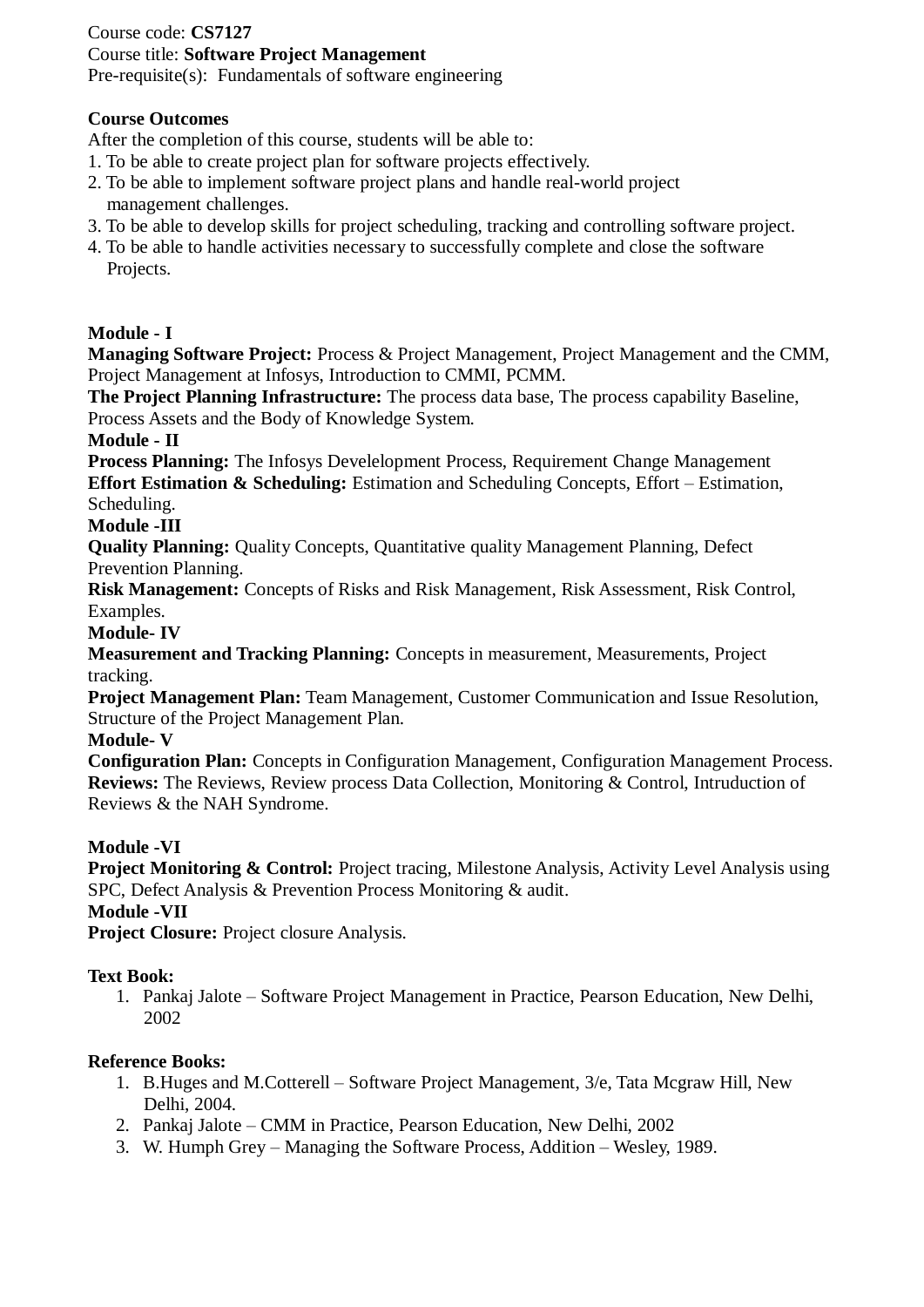## Course code: **CS7123**

# Course title: **Bio-Informatics**

Pre-requisite(s): Basics of Probability and Statistics, Basics of various data structures, Techniques of Algorithm design, Theory of Permutation and Combination, Basics of Biology, Matrix Algebra.

# **Course Outcomes**

After the completion of this course, students will be able to:

- 1. Design drugs to control human disease.
- 2. Solve challenges in biological problems through various algorithms.
- 3. Derive rules for biological phenomenon.
- 4. Focus in redundant discoveries.
- 5. Awareness/Creation of web resources for biological problems.

# **Module - I**

**Molecular Biology and Biological Chemistry:** The Generic Material: Nucleotides, Orientation, Base Pairing, The Central Dogma of Molecular Biology, Gene Structure and Information Content: Promoter Sequences, The Genetic Code, Open Reading Frames, Introns and Exons, Protein Structure and Function: Primary Structure, Secondary, Tertiary, and Quaternary Structure, The Nature of Chemical Bonds: Anatomy of an Atom, Valence, Electronegativity, Hydrophilicity and Hydrophobicity, Molecular Biology Tools: Restriction Enzyme Digests, Gel Electrophoresis, Blotting and Hybridization, Cloning, Polymerase Chain Reaction, DNA Sequencing, Genomic Information Content: C-Value Paradox, Reassociation Kinetics.

### **Module - II**

**Data Searches and Pairwise Alignments:** Dot Plots, Simple Alignments, Gaps: Simple Gap Penalties, Origination and Length Penalties, Scoring Matrices, Dynamic Programming: The Needleman and Wunsch Algorithm, Global and Local Alignments: Semiglobal Alignments, The Smith-Waterman algorithm, Database Searches: BLAST and Its Relatives, FASTA and Related Algorithms, Alignment Scores and Statistical Significance of Database Searches, Multiple Sequence Alignments.

### **Module - III**

**Substitution Patterns:** Estimating Substitution Numbers: Jukes-Cantor Model, Transitions and Transversions, Kimura's Two-Parameter Model, Models With Even More Parameters, Substitutions Between Protein Sequences, Variations in Evolutionary Rates Between Genes. Module -IV

History of Molecular Phylogenetics: **Advantages to Molecular Phylogenies, Phylogenetic Trees: Terminology of Tree Reconstruction, Rooted and Unrooted Trees, Gene vs. Species Trees, Character and Distance Data, Distance Matrix Methods: UPGMA, Estimation of Branch Lengths, Transformed Distance Method, Neighbor's Relation Method, Neighbor-Joining Methods, Maximum Likelihood Approaches, Multiple Sequence Alignments.**

#### **Module - V**

**Character – Based Methods of Phylogenetics:** Parsimony: Informative and Uninformative Sites, Unweighted Parsimony, Weighted Parsimony, Inferred Ancestral Sequences, Strategies for Faster Searches: Branch and Bound, Heuristic Searches, Consensus Trees, Tree Confidence: Bootstrapping, Parametric Tests, Comparison of Phylogenetic Methods, Molecular Phylogenies: The Tree of life, Human Origins.

Module - VI

Genomics and Gene Recognition: **Prokaryotic Genomes, Prokaryotic Gene Structure: Promoter Elements, Open Reading Frames, Conceptual Translation, Termination Sequences, GC Content in Prokaryotic Genomes, Prokaryotic Gene Density, Eukaryotic Genomes, Eukaryotic Gene Structure: Promoter Elements, Regulatory Protein Binding Sites, Open Reading Frames: Introns and Exons, Alternative Spicing, GC Content in Eukaryotic Genomes: CpG Islands, Isochores, Codon Usage Bias, Gene Expression: cDNAs and ESTs, Serial Analysis of Gene Expression, Microarrays.** Module -VII

**Protein and RNA Structure Prediction:** Amino Acids, Polypeptide Composition, Secondary Structure: Backbone Flexibility, Accuracy of Predictions, The Chou-Fasman and GOR Methods, Tertiary and Quaternary Structure: Hydrophobicity, Disulfide Bonds, Active Structures vs. Most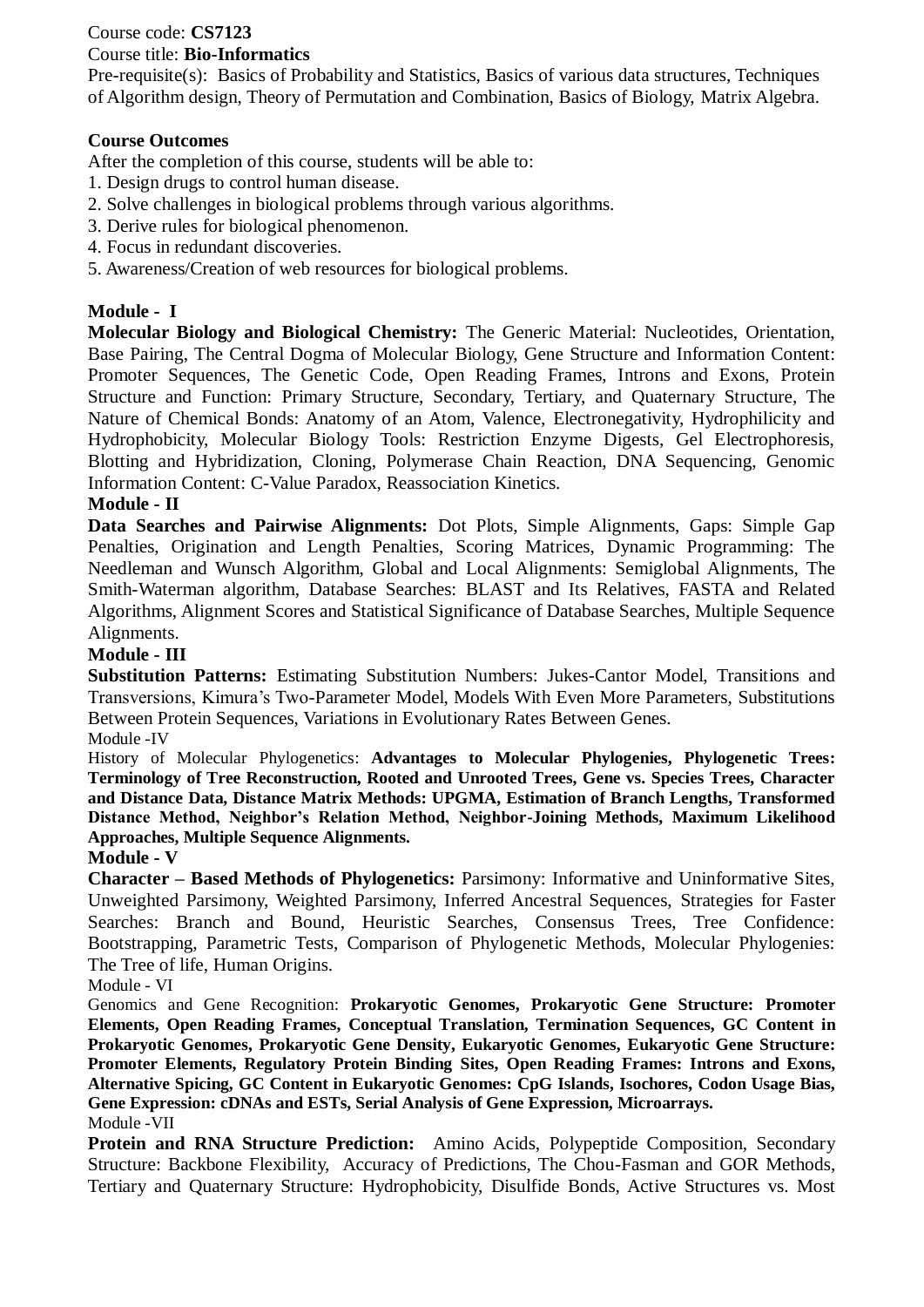Stable Structures, Algorithms for Modeling Protein Folding: Lattice Models, Off-Lattice Models, Energy Functions and Optimization, Structure Prediction: Comparative Modeling, Threading : Reverse Protein Folding, Predicting RNA Secondary Structures.

### **Text Book:**

1. D.E. Krane & M.L. Raymer - Fundamental Concepts of Bioinformatics, Pearson Education, New Delhi-2003.

### **Reference Books:**

- 1. S.C. Rastogi et.al.- Bioinformatics: Methods and Applications, PHI, New Delhi-2005.
- 2. V.R. Srinivas Bioinformatics: A Modern Approach, PHI, New Delhi-2005.
- 3. A.M. Lesk Introduction to Bioinformatics, Oxford (Indian Edn), New Delhi-2004.

Course code: **CS7125** Course title: **Object Oriented Analysis and Design** Class: B. Tech Semester / Level: VII Branch: CS

# **Syllabus**

#### **Module I What Is Object-Orientation:**

Introduction, Basic Concepts, The Origins of Object-Orientation, Object-Oriented languages Today. **Modelling Concepts**:

Introduction, Models and diagrams, Drawing Activity Diagrams.

# **Module II & III**

### **Requirements Capture**:

Introduction, User Requirements, Fact Finding Techniques, User Involvement, Documenting Requirements, Use Cases, Requirements Capture and Modelling.

### **Requirements Analysis**:

Introduction, What Must a Requirements Model Do, Use Case Realization, The Class Diagram, Drawing a Class Diagram, CRC (Class Responsibility Collaboration) Cards, Assembling the Analysis Class Diagram.

### **Module IV**

#### **Object Interaction**:

Introduction, Object Interaction and Collaboration, Interaction Sequence Diagrams, Collaboration Diagrams, Model Consistency.

#### **Specifying Operations**:

Introduction, The Role of Operation Specifications, Contracts, Describing Operation Logic, Object Constraint Language, Creating an Operation Specification.

#### **Module V**

### **Specifying Control**:

Introduction, States and Events, Basic Notation, Further Notation, Preparing a Statechart, Consistency Checking, Quality Guidelines, Summary.

#### **Moving Into Design**:

Introduction, How is Design Different from Analysis, Logical and Physical Design, System Design and Detailed Design, Qualities and Objectives of Analysis and Design, Measurable Objectives of